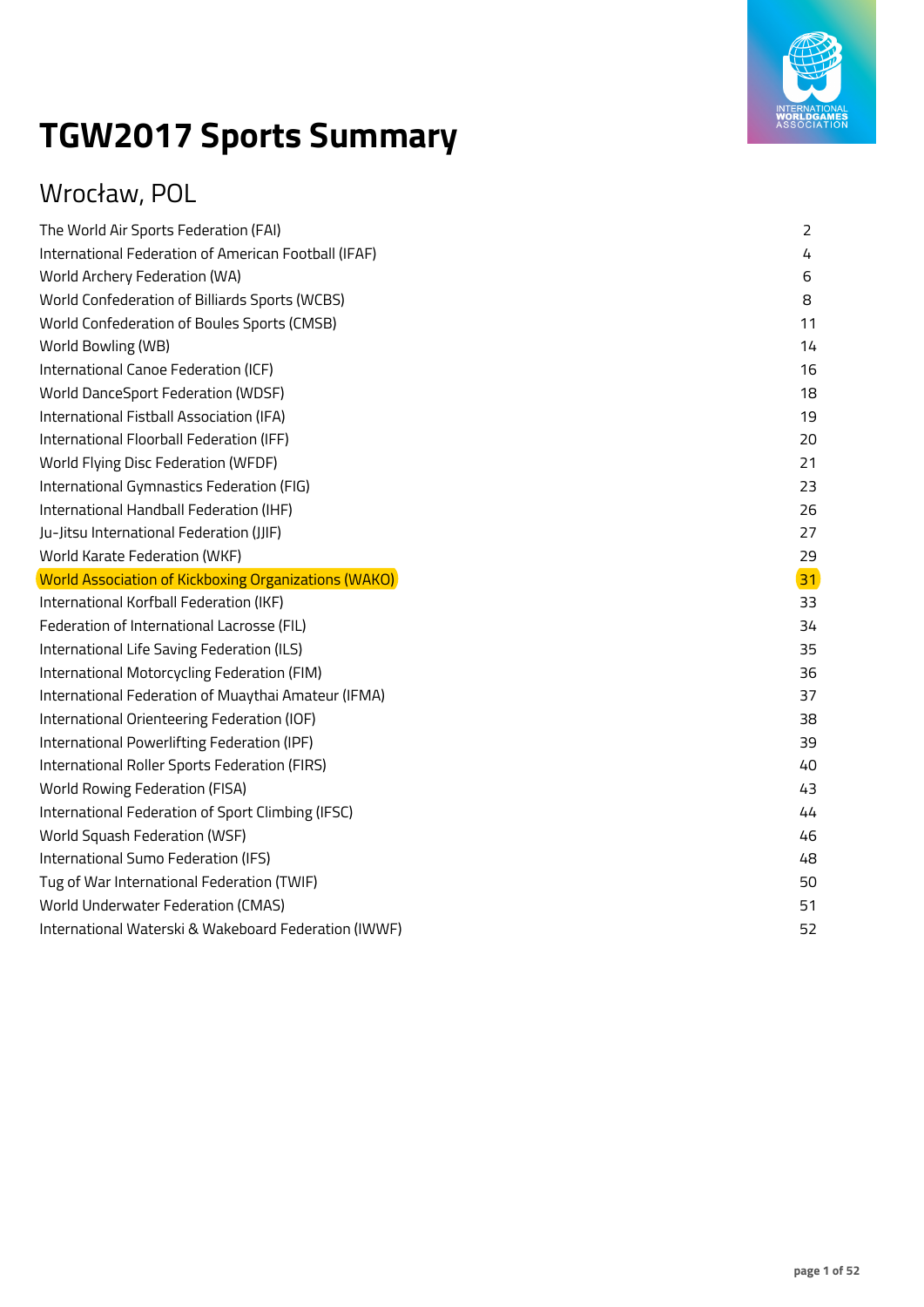## <span id="page-1-0"></span>**The World Air Sports Federation (FAI)**

**Number of national federations:** 113 **Website:** http://www.fai.org/ **Media contact:** Faustine Carrera (communication@fai.org)

## **Air Sports**

**Most successful nations**

#### **Most important athletes Glider Aerobatics**

Ferenc Toth (HUN) Luca Bertossio (ITA) Jerzy Makula (POL)

#### **Parachuting Canopy Piloting**

Curt Bartholomew (USA) Nicolas Batsch (USA) Cornelia Mihai (UAE)

#### **Paramotoring**

Alexandre Mateos (FRA) Ramon Morillas (ESP) Marie Mateos (FRA)

#### **Historic overview**

Glider Aerobatics, Parachuting Canopy Piloting and Paramotoring are fairly recent sports that have in common spectacular competitions specially designed to thrill the spectators.

Whatever pilots fly, to compete at the highest level takes skill, ambition, training and years of dedicated practice. In Poland, The World Games will feature these three spectacular air sports that will bring impressive action to the heart of the competition.

Glider Aerobatics is a test of a glider pilot's ability to perform spectacular aerobatic manoeuvres within the boundaries of competition. Silent and graceful, the pilots aim to impress the judges with their precision and skill as they execute a pre-planned routine in a 1,000m aerial 'box' in the sky. Pilots must manage the glider's speed, energy and position all while knowing exactly which way is up. Routines typically last three minutes and will see pilots pull up to 6G during the toughest manoeuvres.

Parachuting Canopy Piloting is one of the most spectacular disciplines in air sports. Relatively new, the idea is to test a parachutist's ability to control their canopy accurately at high speed. After jumping out of the aircraft competitors spiral down towards the performance zone, a long stretch of water known as a 'swooping pond'. There, as they pass through the course across the swooping pond, they are scored on speed, accuracy and distance. In the Freestyle round scores are given for technical difficulty, presentation and landing. Stand by to be amazed.

Paramotoring (also known as powered paragliding) is one of the most accessible forms of flight there is. Flying a paraglider and using a back-mounted engine, pilots launch with a quick run from the ground to get into the air. In Poland pilots will compete over a series of five tasks that measure precision flying skills – from Accuracy Landing to Paramotor Football. Spectators looking for action should watch for pilots foot-dragging in the water and flying slalom. Clear prop, and start your engines!

#### **Trivia**

#### **Glider Aerobatics**

This is a relatively young event; the earliest dedicated Glider Aerobatics contests were held in the early 1980's. At that time there was very little choice of suitable gliders specifically designed for competition aerobatics. The development of dedicated designs and highly stressed, very manoeuverable gliders such as the Swift and MDM Fox has encouraged a considerable interest in this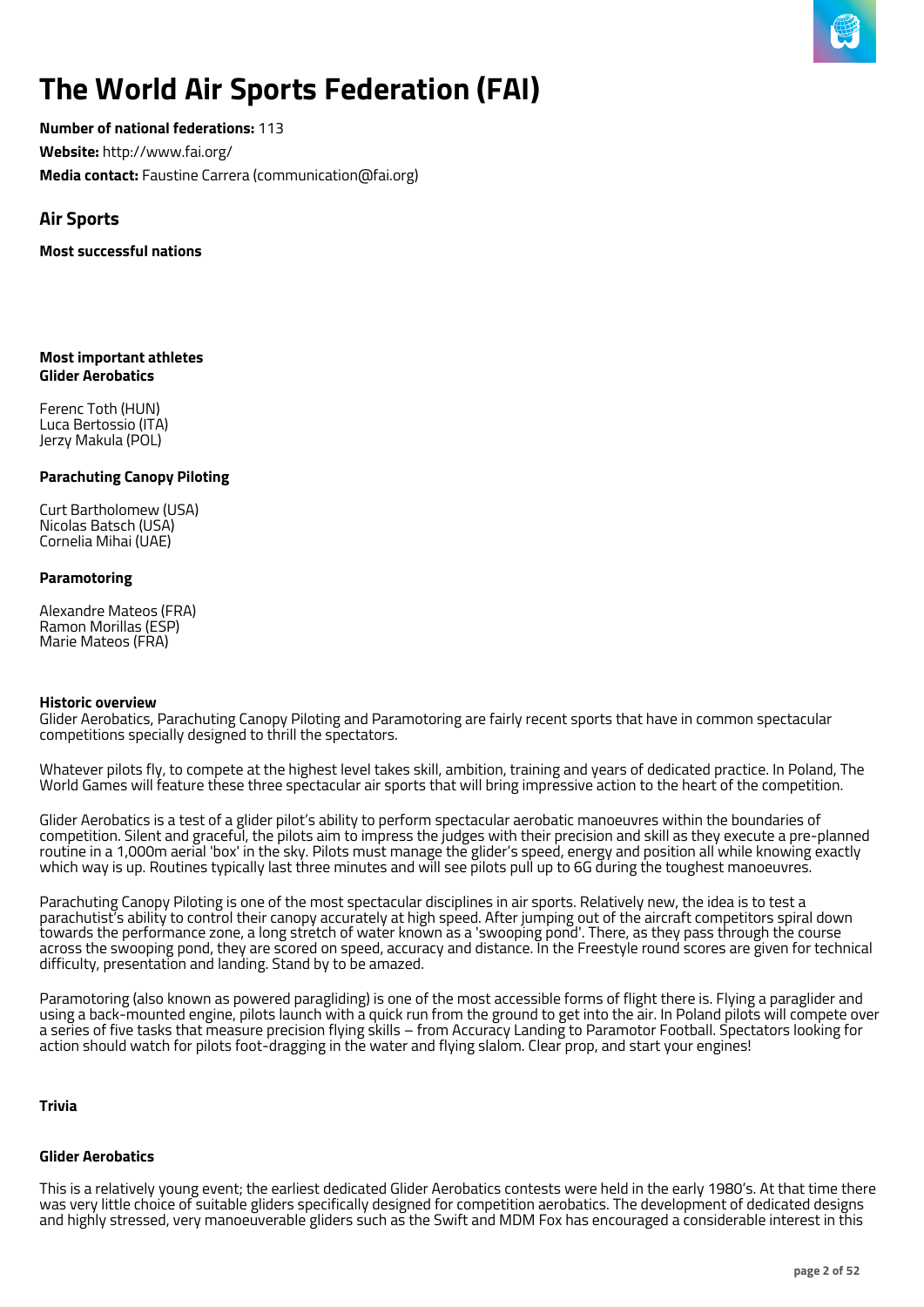

sport in recent years.

Most glider aerobatic pilots start by becoming regular glider pilots, learning at one of the many clubs around the world. Once they have reached a reasonable level of skill they can begin aerobatic training; this is offered by many of the larger gliding clubs. Some countries require aerobatic proficiency qualifications.

#### **Parachuting Canopy Piloting**

Canopy piloting is a fairly new sport, made possible by the development of smaller and faster canopies in the mid-1990s. The discipline was originally called 'blade running' but soon evolved into the format on display at the Games. Competitors compete over a stretch of water for safety reasons because of the high speeds involved – at the same time creating spectacular action as the parachutists swoop across the surface of the water, leaving a plume of spray behind them.

This discipline requires a high level of skill and experience. Many of the top competitors at the Games are professional parachutists or work for parachute manufacturers in the development of new canopies.

#### **Paramotoring**

Paramotoring (also known as powered paragliding) enables the pilot to take off from level ground unassisted and climb to altitude; there is no need to launch from a hill or high ground. Modern paramotors are capable of speeds up to 75km/h and can fly for several hours at a time. The current FAI open distance world record is 1,105km. Paramotor units typically weigh 30kg, and are 'foot-launched' without wheels. After a short take-off run of 10-20m the weight of the paramotor is carried by the paraglider above. The pilot, sitting in a comfortable and ergonomically designed harness, controls the engine with a throttle held in one hand, while steering is possible by changing the attitude of the flexible wing. There are an estimated 30,000 paramotor pilots worldwide. Training to fly solo takes about 8-10 days. With a wide network of schools and clubs, coupled with the easy transportation of the engine and wing, paramotors represent an accessible, viable and low-cost route into the world of aviation.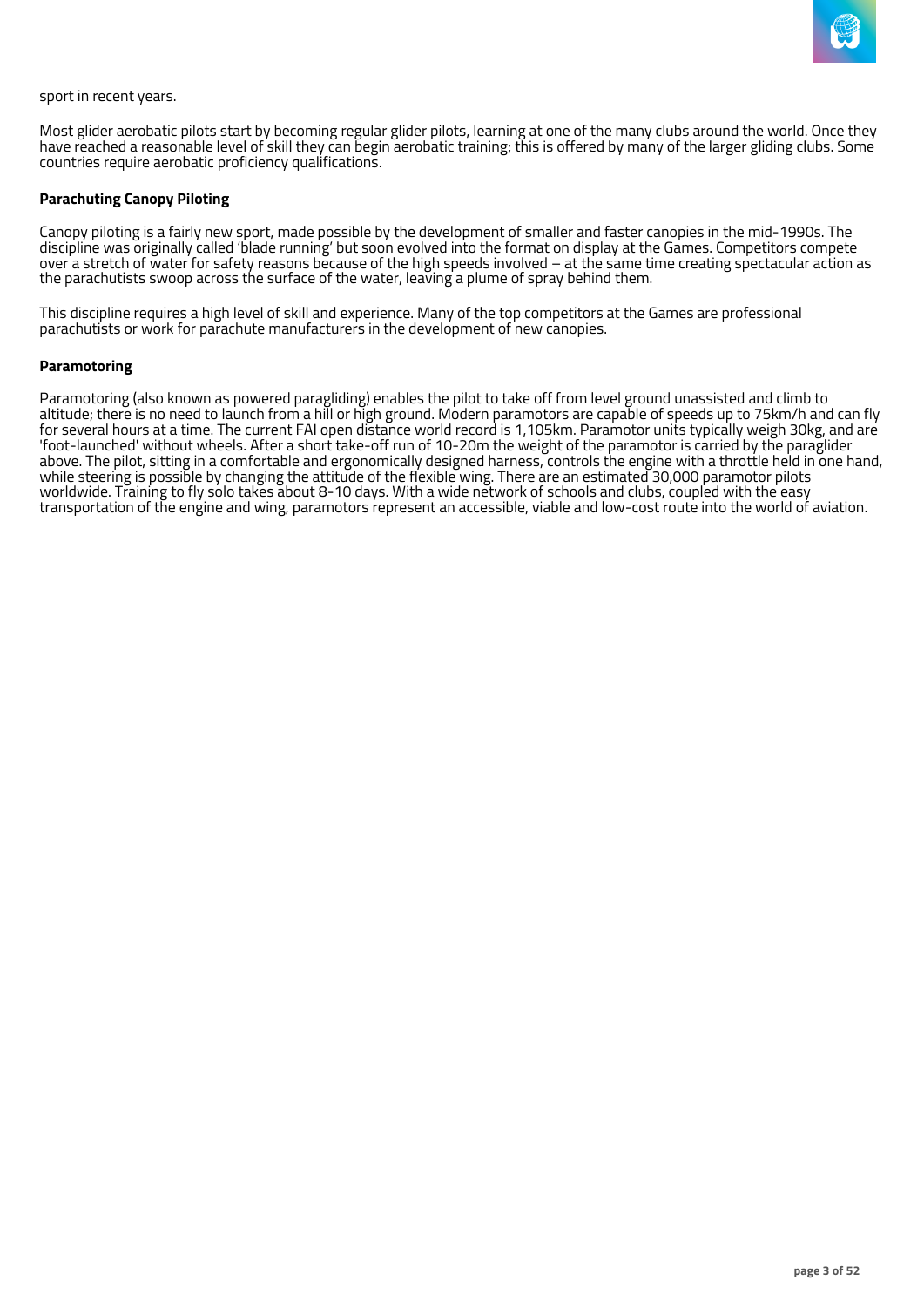

## <span id="page-3-0"></span>**International Federation of American Football (IFAF)**

**Number of national federations:** 71 **Website:** http://ifaf.org/ **Media contact:** (info@ifaf.org)

**American Football**

**Most successful nations**

**Most important athletes**

**Historic overview**

The first national American Football federation outside of the United States was founded in Canada in 1896, as Canada already had a long history with Canadian football. Japan was also an early adopter of American football, establishing its national federation in 1936. The first European federation was formed in 1976. Since then, the sport has experienced a significant expansion, especially in Europe, culminating in the founding of the European Federation of American Football in 1993. Five years later (1998), the International Federation of American Football was officially formed. The IFAF became a pro-visionary member of SportAccord in 2003, and became a full SportAccord member in 2005.

In 2013 IFAF was granted provisional recognition to the International Olympic Committee (IOC).

In 2014, IFAF became a member of Association of IOC Recognised International Sport Federation (ARISF).

#### **Trivia**

American Football grew out of English sports such as rugby and soccer and became popular on American college campuses in the late 1800s.

The first game of football was played in 1869 when McGill University played Yale. McGill won the game, 6-4.

In 1876, a coach named Walter Camp, who is considered the "Father of American Football," helped produce the first rules of American Football. Among important changes were the introduction of line scrimmages and down-and-distance rules.

Helmets weren't mandatory for football players until 1939.

The 'huddle' in football was formed due to a deaf football player who used sign language to communicate and his team didn't want the opposition to see the signals he used and in turn huddled around him.

The most watched television event in the United States is the Super Bowl.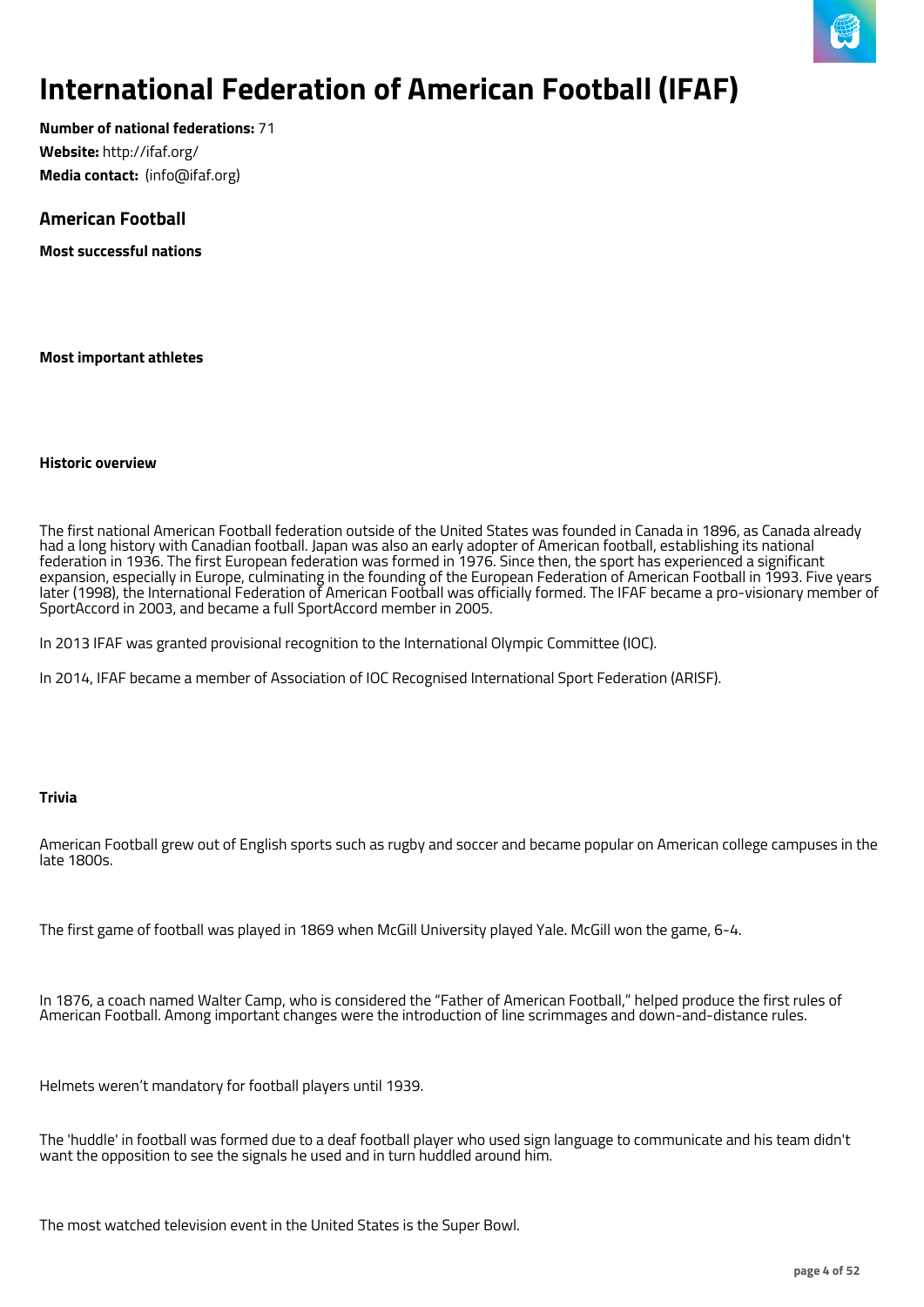$\bigcircled{{}}$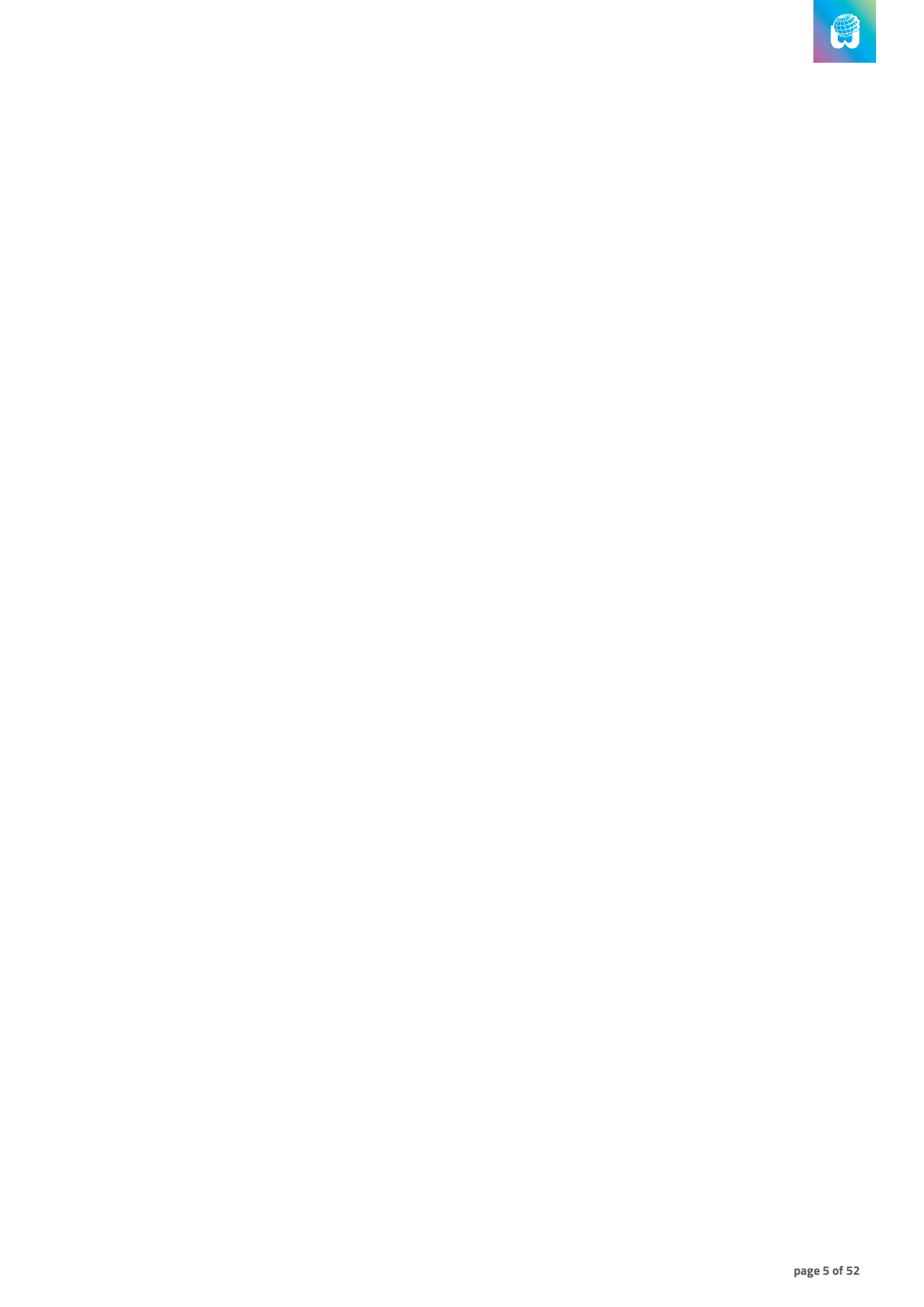<span id="page-5-0"></span>

**Number of national federations:** 162 **Website:** http://worldarchery.org/ **Media contact:** Chris Wells (cwells@archery.org)

## **Archery**

**Most successful nations** Target archery: COL, DEN, USA, FRA, ITA, NED, CAN, RUS, IRI, CAN

Field archery: USA, GBR, FRA, GER, ITA, SWE, SLO, FIN

#### **Most important athletes Target archery**

Compound men: Reo Wilde (USA), Mike Schloesser (NED), Stephan Hansen (DEN)

Compound women: Sara Lopez (COL), Sarah Sonnichsen (DEN), Marcella Tonioli (ITA)

#### **Field Archery**

Recurve men: Brady Ellison (USA), Jean-Charles Valladont (FRA), Alan Wills (GBR)

Recurve women: Naomi Folkard (GBR), Lisa Unruh (GER), Amy Oliver (GBR)

Barebow men: Guiseppe Seimandi (ITA), Martin Ottoson (SWE), Erik Jonssson (SWE)

Barebow women: Chantal Porte (FRA), Lina Bjorklund (SWE), Eleonora Strobbe (ITA)

#### **Historic overview**

Archery is one of the oldest arts still practised. This history will not only take you through a journey on the evolution of archery, but also through the history of mankind. Evidence of ancient archery has been found throughout the world.

Although archery probably dates to the Stone Age (around 20,000 BC), the earliest people known to have used bows and arrows were the ancient Egyptians, who adopted archery at least 5,000 years ago for purposes of hunting and warfare.

In China, archery dates back to the Shang dynasty (1766-1027 BC). A war chariot of that time carried a three-man team: driver, lancer and archer. During the ensuing Zhou (Chou) dynasty (1027-256 BC) nobles at court attended sport archery tournaments that were accompanied by music and interspersed with elegant salutations.

The popularity of archery is reflected in the many ballads and folklore, such as for instance Robin Hood, to name the most famous one.

The first known organised competition in archery was held at Finsbury, England in 1583 and included 3,000 participants! By the time of the 30 Years War (1618-1648) it was clear that, due to the introduction of gunpowder, the bow as weapon belonged in the past.

Since then, archery has developed as a recreational and competitive sport.

## **Trivia**

## **In field archery competitions ...**

The field archery competitions are

Shot from "marked" (known) and "unmarked" (unknown) distances ranging between 5 and 60 metres (depending on division) at target faces with six scoring zones with target sizes and positions to be recognised by the archer requiring him/her to shoot uphill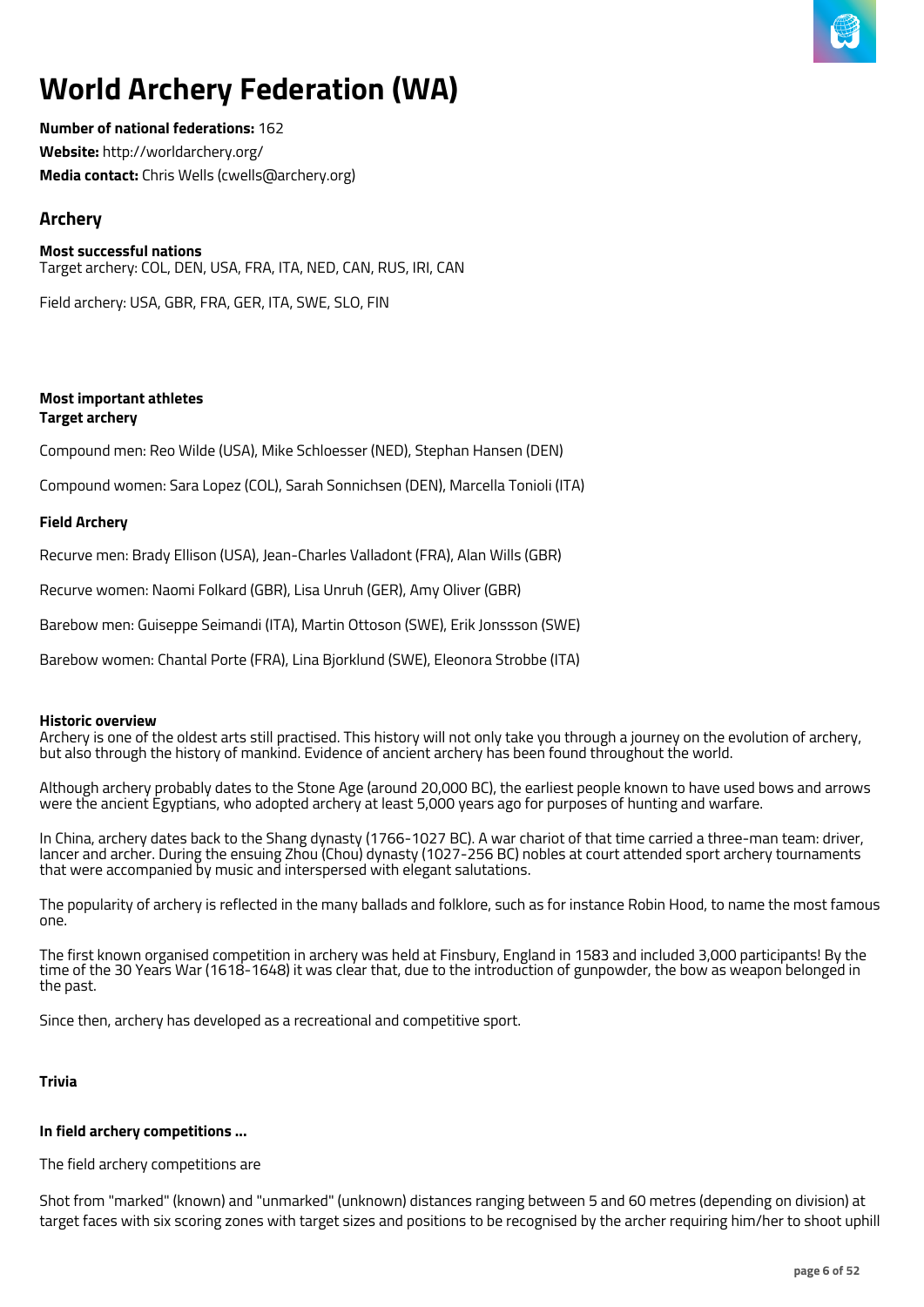

and downhill, from varying shooting positions.

Since the arrow flight differs over any given distance subject to the angle of the shot, the archer must know by experience how much to add or subtract in order to counteract the effects of gravity.The archer needs to be prepared for all eventualities, carefully preparing his/her equipment and clothing, as he/she is to carry everything over the course.

#### **Field versus Olympic target ...**

In field archery, the shots are generally made more challenging through the clever use of the intervening terrain, forcing the athletes to not only estimate the distance but to allow for the slope of the ground - or to make accommodations for the incline of a tree. Other factors increasing the difficulty of the shots include the lighting: in the woods this may well imply shooting from the dark to the light or the other way round.

The variety of the ever changing shooting conditions are the true challenge of field archery.

While field archery demands the same high levels of concentration from the athletes as does target archery, it is far more physical and requires an even wider spectrum of skills than the latter.

#### **Finals round ...**

In the "Finals Round" the top four athletes in each division shoot two matches consisting of four marked targets. The first-ranked athletes shoots against the fourth-ranked, and the second shoots against the third. Thereafter, the losers advance to the Bronze Medal Match, and the winners advance to the Gold Medal Match. Both matches consist of additional four marked targets. The four-minute limit is strictly imposed, and any arrow shot after the deadline is withdrawn by the judge.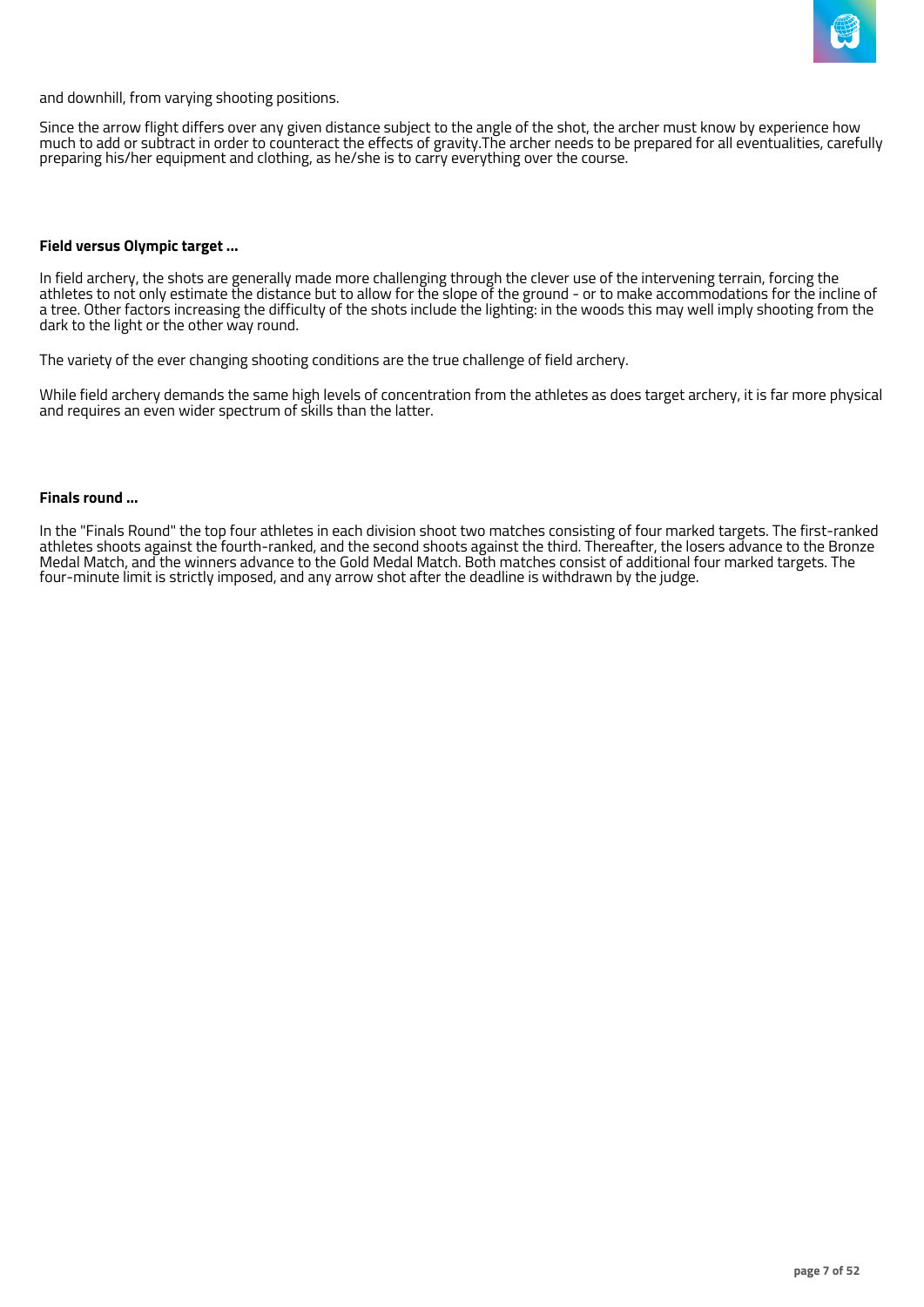<span id="page-7-0"></span>

## **Number of national federations:**

**Website:** http://www.wcbs-billiards.org **Media contact:** Matt Huart (matt.huart@wpbsa.com)

## **Billiards Sports**

**Most successful nations Carom**

BEL, NED, FRA, GER, ESP, GRE, TUR, KOR, VIE, JPN, MEX, COL, ECU

**Pool**

PHI, CHN, ENG, GER, FIN, SWE, DEN, NOR, TPE

#### **Snooker**

THA, CHN, ENG, IND, SCO, NIR, WAL, IRE, CAN, AUS, BEL, FIN, THA, HKG, NOR, IRA, PAK, BRA

#### **Most important athletes Carom**

Dick Jaspers (NED) Frédéric Caudron (BEL) Kim Kyung-Roul (KOR) Eddy Merckx (BEL) Martin Horn (GER) Daniel Sanchez (ESP) Torbjorn Blomdahl (SWE) Filipos Kasidokostas (GRE) Tayfun Tasdemir (TUR) Jeremy Bury (FRA) Choi Sung-Won (KOR) Marco Zanetti (lTA)

## **Pool**

## **Men**

Chang, Jung Lin (TPE) Ko, Pin-Yi (TPE) Cheng, Yu Hsuan (TPE) Wu, Jiaqing (CHN) Ouschan, Albin (AUT) Shaw, Jayson (GBR) Pagulayan, Alex (CAN) Van Boening, Shane (USA) Dang, Jin Hu (CHN) Kazakis, Alexander (GRE)

#### **Women**

Liu, Sha Sha (CHN) Chen Siming (CHN) Yu, Han (CHN) Chou, Chieh-Yu (TPE) Kim, Ga Young (KOR) Chen Ho-Yun (TPE) Amit, Rubilen (PHI) Fisher, Kelly (GBR) Chezka, Centeno (PHI) Kawahara, Chichiro (JPN)

## **Snooker**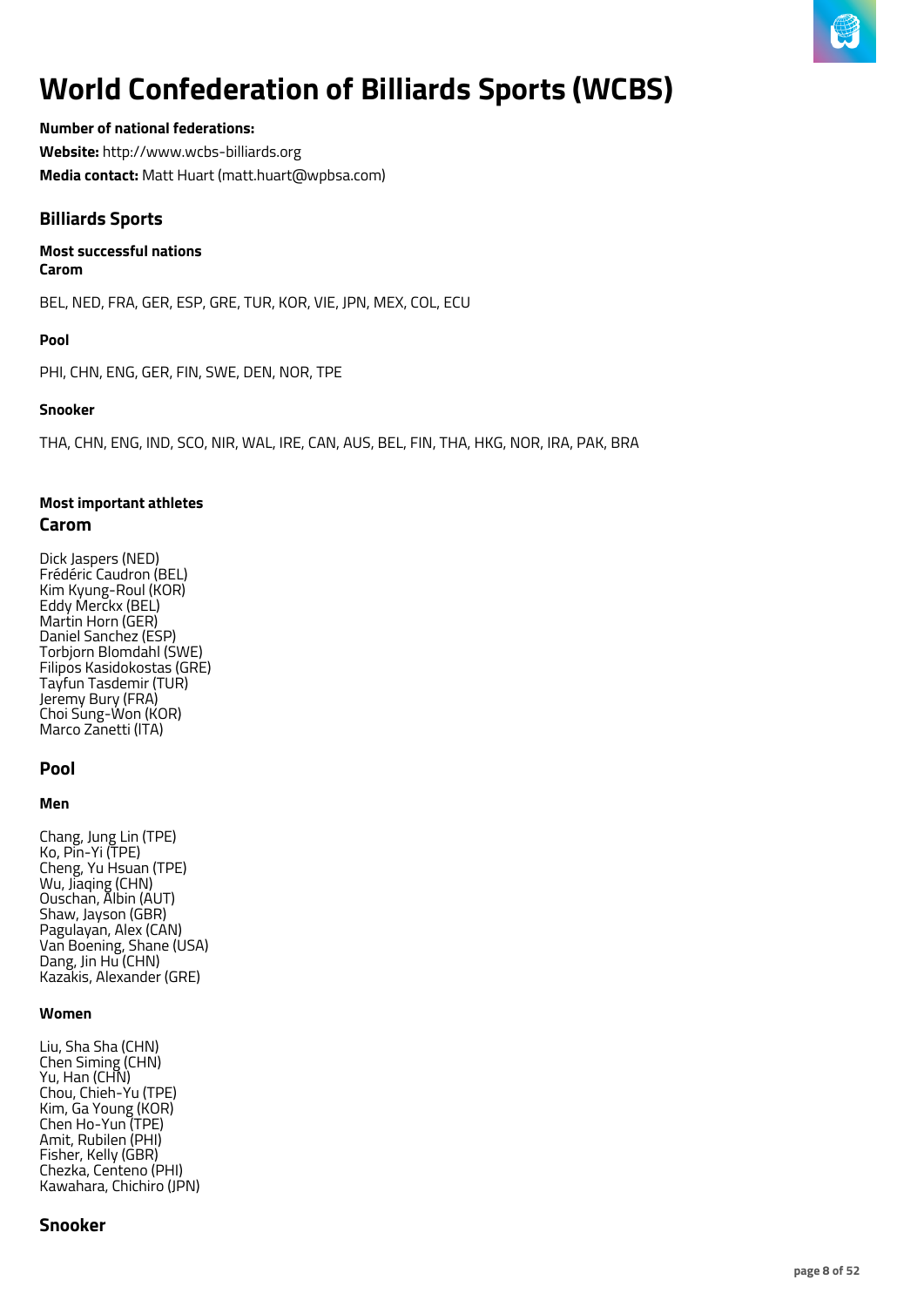#### **Men**

Mark Selby (ENG) Stuart Bingham (ENG) John Higgins (SCO) Judd Trump (ENG) Ding Junhui (CHN) Soheil Vahedi (IRA) Xu Si (CHN) Dharminder Lilly (IND) Jak Jones (WAL) Kritsanut Lertsattayathorn (THA)

#### **Women**

Reanne Evans (ENG) Ng On Yee (HKG) Tatjana Vasiljeva (LAT) Maria Catalano (ENG) Jaique Ip Wan In (HKG) Wendy Jans (BEL) Amee Kamani (IND) Daria Sirotina (RUS) Vidya Pillai (IND) Arantxa Sanchis (IND)

#### **Historic overview**

Billiards originates from a lawn game similar to the croquet played sometime during the 15th century in Northern Europe and probably in France. The game moved indoors to a wooden table with green cloth to simulate grass and a simple border was placed around the edges.

The balls were pushed, rather than struck, with a wooden stick called a "mace." The mace became a cue in the late 1600, which developed into what we know today.

From the many disciplines of billiards around the world, the World Confederation of Billiards Sports (WCBS) was formed in 1992 and subsequently was recognised by the IOC in 1996. The WCBS remains to date a member of ARISF and was granted IWGA membership in 1998.

## **Trivia**

## **How it all began ...**

The game of billiards has a rich history, evolving from a lawn game quite similar to what is known as croquet today, and dating as far back as the 1300s. Over the centuries it developed from a popular pastime into three highly competitive disciplines.

Play began outdoors ... with a single ball and a crooked still! Only much later was it moved indoors, to a wooden table covered in green cloth simulating the grass. Initially, the balls were shoved rather than struck with the mace, the blunt instrument that could have been at the origin of the game's contemporary name: the French "billart" is a mace. But etymologists are in dispute: "les billes", balls in French, could have influenced the name too.

In any case, the proper cue was developed in the late 1600s. And the equipment became increasingly sophisticated in the 1800s due to the industrial revolution. By 1850 billiards had essentially evolved into the current forms.

#### **Carom, pool and snooker ...**

Carom, pool and snooker have three pieces of basic equipment in common. Each is played on a table, with or without pockets, which is covered in cloth. Each discipline uses a cue which varies in length and a determined number of different colored balls. The skill lies in moving the balls around the table, and points are scored by either potting the balls or deflecting them off as many edges as possible.

Even though carom, pool and snooker are derived from the same game, they have developed distinct identities, each creating its own rules and world governing body. Today, all billiards sports collaborate harmoniously for the future of the game and its continued expansion through the World Confederation of Billiards Sports.

#### **Billiards sports at The World Games ...**

Only on very rare occasions feature all three disciplines together in a top-level tournament. It does happen at least once every four years: during The World Games. In participation too, it is always a premier line-up for billiards sports! The professional stars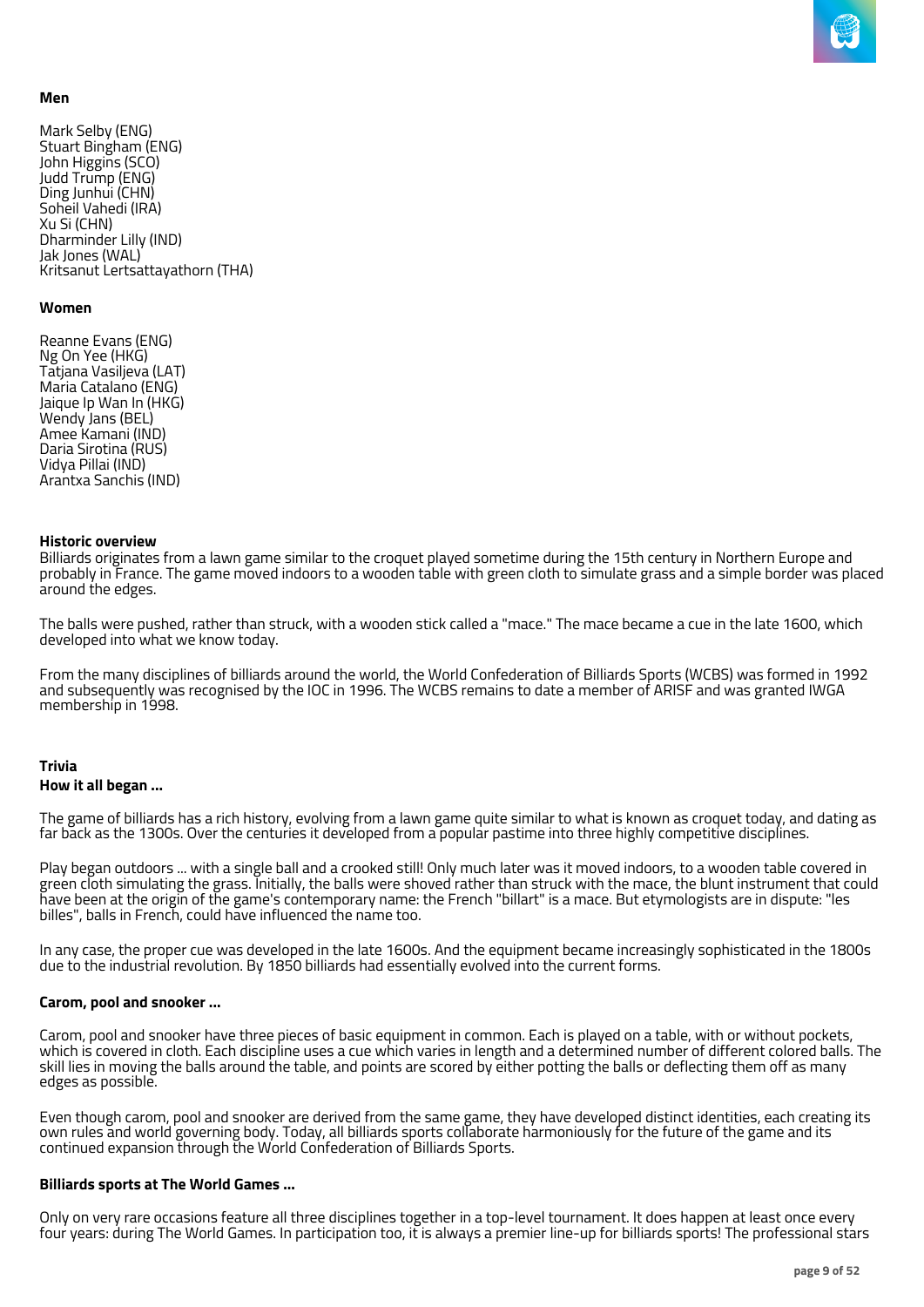

come out for the carom, pool and snooker events. And emerging stars go up against the most established champions. Even if there is no cash purse at stake for the winners, The World Games titles are among the most coveted for billiards sports.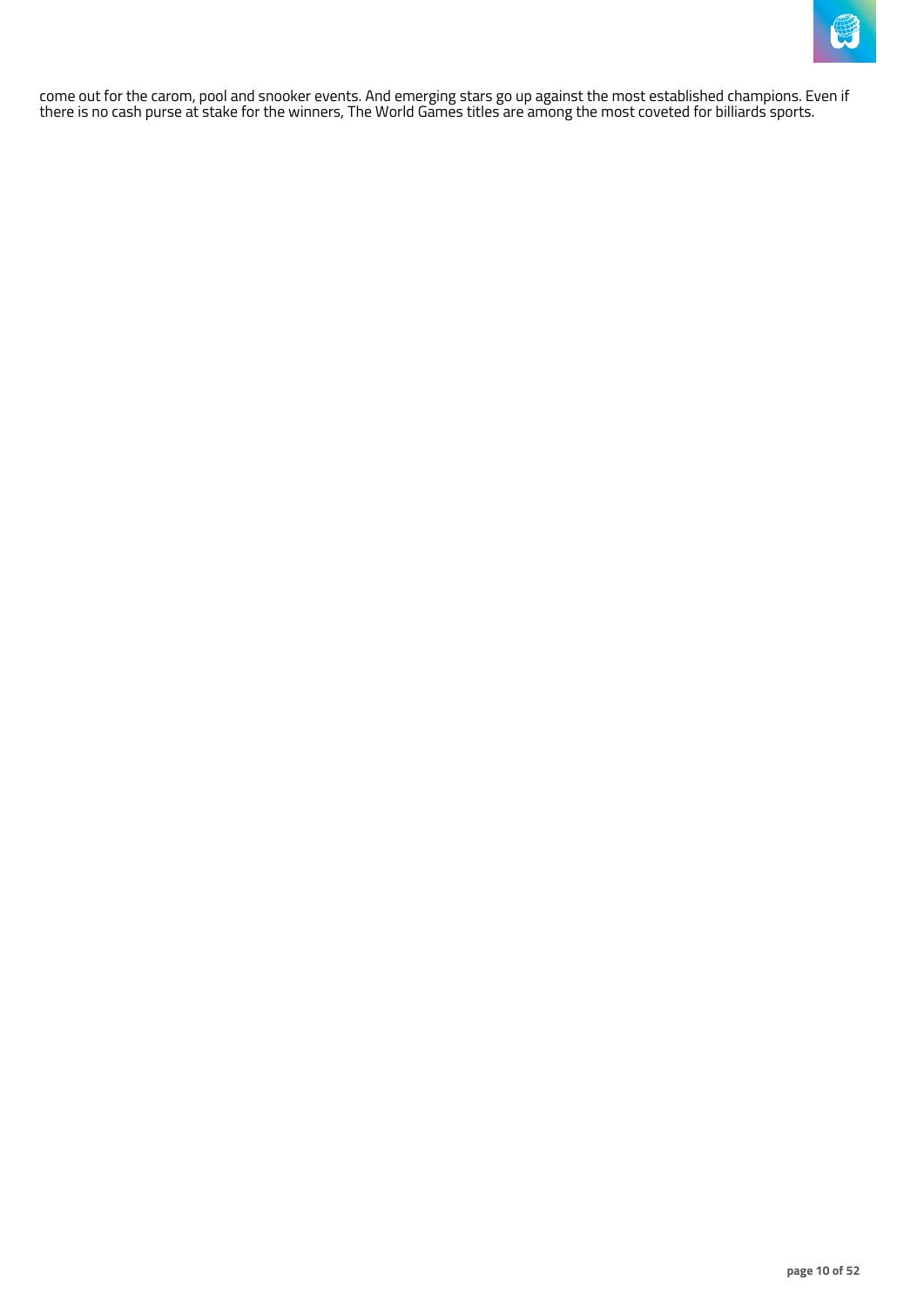## <span id="page-10-0"></span>**World Confederation of Boules Sports (CMSB)**

**Number of national federations:** 162

**Website:** http://www.cmsboules.org **Media contact:** Claude Azema (c.azema@cmsboules.com)

## **Boules Sports**

### **Most successful nations Lyonnaise**

Men : France - Italy - Serbia - Croatia Women : China - Italy - France - Slovenia

## **Petanque**

Men : France - Thailand - Madagascar - Cambodia - Benin - Belgium Women : Thailand - Cambodia - Vietnam - Spain - France - Tunisia

## **Raffa**

Men: Italy - Swizerland - Brazil - Austria - Argentina Women: Italy -Swizerland - Turkey - China - Argentina

## **Most important athletes Lyonnaise**

## **Men**

Matteo Mana (ITA) Giannni Bresciano (MON) Nicolas Pretto (ARG) Bruno Kraljic (CRO) Davor Janzik (SLO) Ales Borcnik (SLO) Luigi Grattapaglia (ITA) Gregory Chirat Alexandre Chirat Guillaume Abelfo Leo Brnic (CRO)

## **Women**

Wang Yang (CHN) Xiping Cheng (CHN) Xiaomin Guo (CHN) Barbara Barthet (FRA) Suzy Marie (FRA) Sabrina Polito (CHI) Catérina Venturini (ITA) Sara Jencic (SLO) Inci Ece Ozturk Serena Traversa Nina Volcina

## **Petanque**

## **Men**

Philippe Suchaud (FRA) Dylan Rocher (FRA) Henri Lacroix (FRA) Claudy Weibel (BEL) Diego Rizzi (ITA)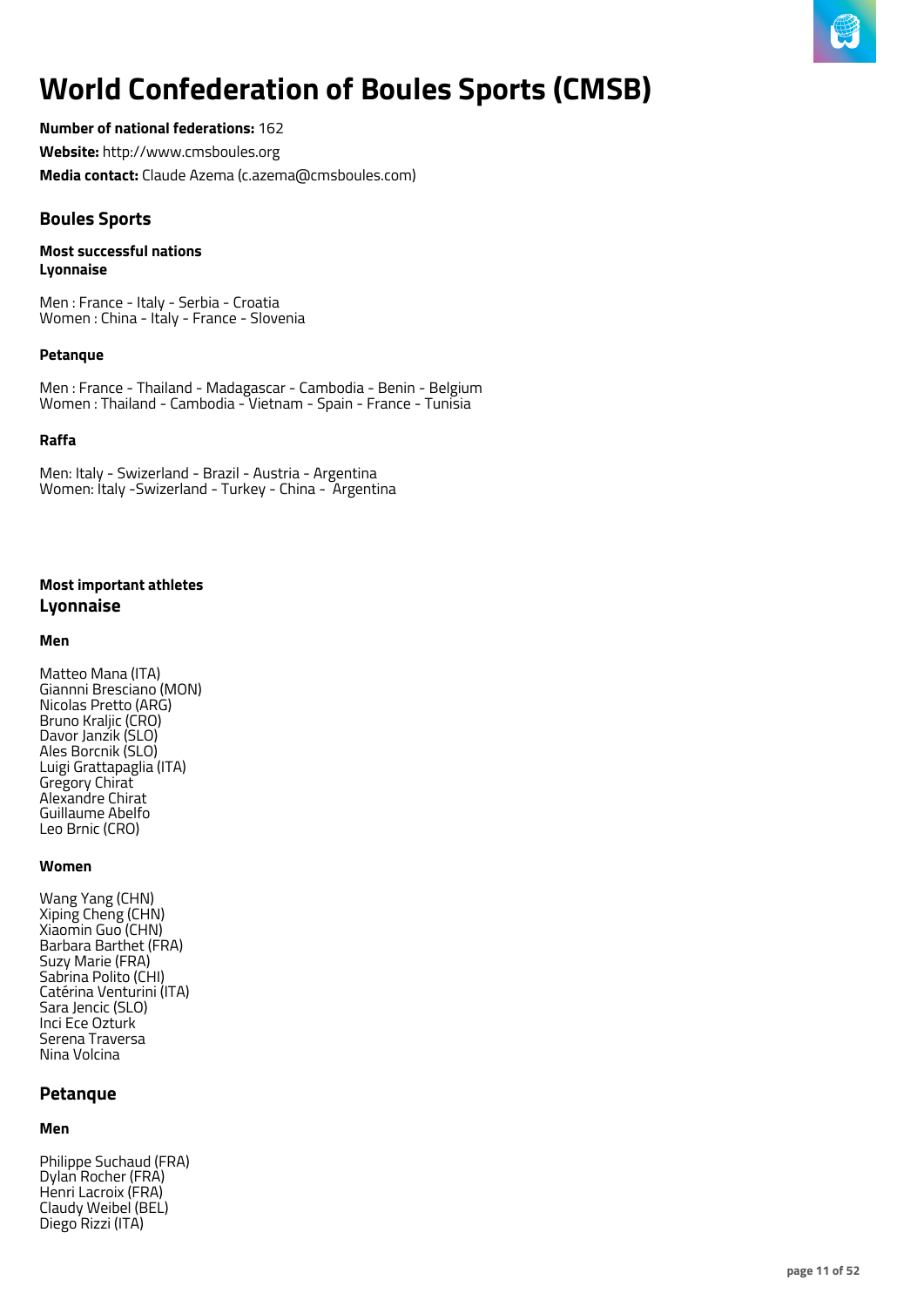#### **Women**

Thomgsri Thamakord (THA) Angélique Papon (FRA) Orchan Daren (CAM) Yolanda Mataranz (ESP)

## **Raffa**

#### **Men**

Natale Nicola (AUT) Formicone Gianluca (ITA) Basual Raul (ARG) Borges Raffael Vanz (BRA) Davide Bianchi (SUI) Savoretti Mirko (ITA)

#### **Women**

Lea Morano (ITA) Limardo Natalia (ARG) Geridomnmez Seda (TUR) Wei Fei (CHN) Corti Sefora (ITA)

#### **Historic overview**

Boules sports struggle to get over their tie-ins with Gaulish culture. The smoking and beret-totting players in town squares all over France hardly portray the modern and athletic games that have evolved over recent years. Exceptional concentration and physical fitness are paramount in today's boules sports. And both are found outside of the Mediterranean basin too. National teams from Madagascar, Thailand, China and Brazil each won medals in Pétanque, Boule Lyonnaise and Raffa at The World Games already.

Countries around the northwestern Mediterranean basin – the area which saw the emergence and the early development of boules sports – feature still the highest density of people practicing boules sports: 20 millions in France and Italy alone. Well over two million players are licensed in 150 other countries on all continents, with the most significant growth rates currently recorded in South America and Asia.

#### **Trivia**

#### **Precision and stamina ...**

In Boule Lyonnaise's Progressive Shuttle Throw, the most physically exerting of all events, the athletes run from one end of the 27,5-meter court to the other, each time picking up a bowl, taking aim and delivering a precision throw at the target on the opposite end. Again and again – over five gruelling minutes!

#### **The common denominator ...**

All boules sports have in common that bowls, "boules" in French, are being used to play. These are either made of metal, small (diameter of 8 cm, 800 grams) in size for Pétanque and somewhat bigger for Boule, or of a synthetic material for Raffa. They also share that a considerably smaller bowl – the but, the jack or "cochonnet", French for piglet – is used as the target. Some other fundamentals are common to all games too.

The Point , the throwing action in placing one's bowl as close as possible to the jack, is performed from a poised position, with both feet firmly placed inside a small circle in Pétanque or in a wider stance in Boule and Raffa.

The Shot, the action of hurtling one's bowl at that of an opponent in order to clear it out of the way, is performed after a few running strides in Boule and Raffa – or from a stationary position within the thrower's circle in Pétanque.

The Terrain, sport bowls' field of play, is flat, smooth and clearly marked for Boule and Raffa, while in Pétanque it tends to be less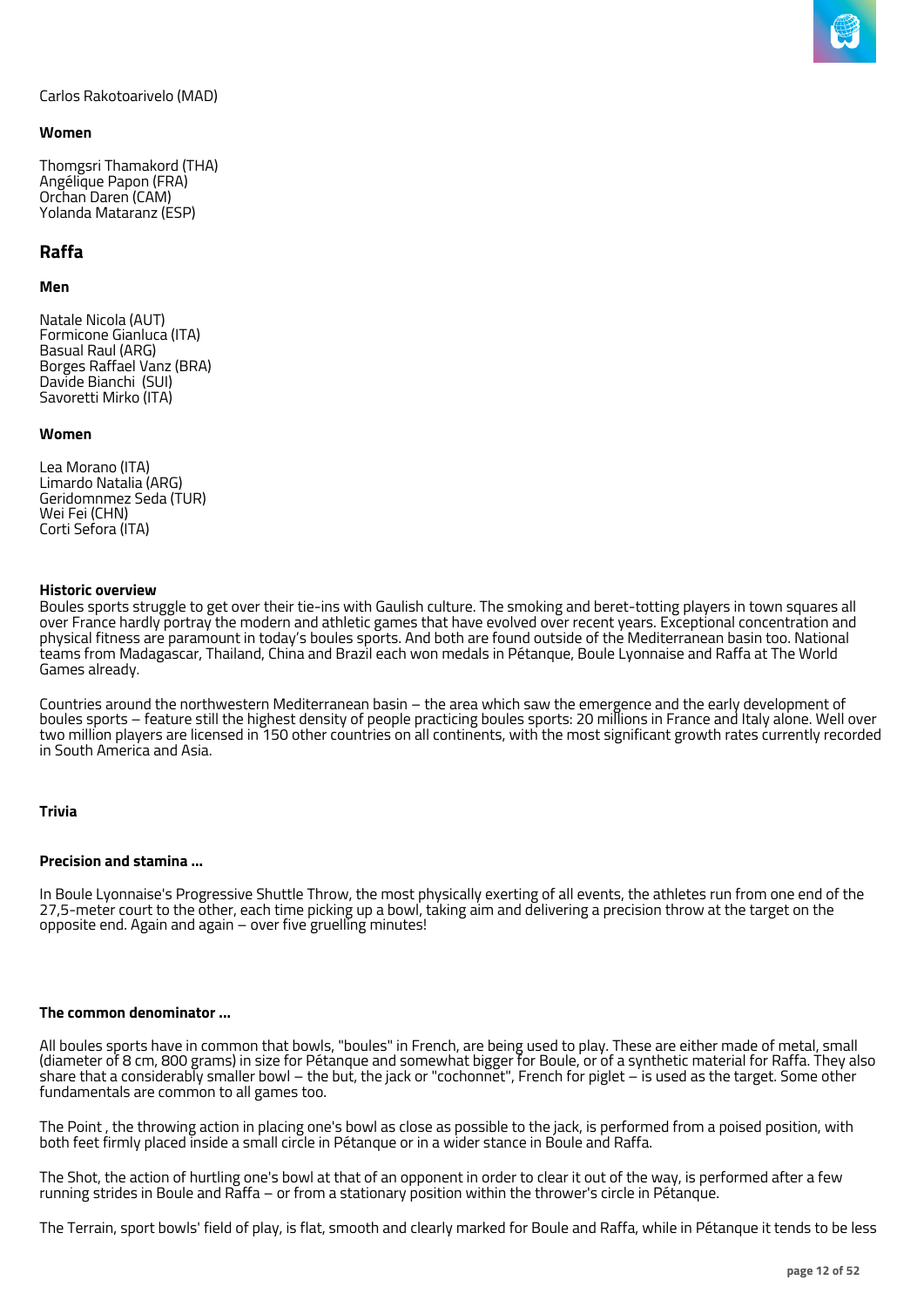

defined, shorter and more uneven.

#### **Competitive history ...**

Despite the game's popularity throughout the the Middle Ages, it was not until the beginning of the 20th century that diverse rules began to emerge and govern the different bowling games: Boule Lyonnaise, Pétanque, Raffa and even Lawn Bowls.The governing bodies for the altogether four different disciplines boules sports are gathered in the World Confederation of Boules Sports - CMSB.

In Boule Lyonnaise alone, over 300 World and Continental Championships have been staged in men's, women's and junior divisions to date. And there is continuous evolution. The traditional events in singles, doubles and triples have been complemented with newer events such as the Precision Throw, the ultimate test of a player's qualities in accuracy, and the Progressive Shuttle Throw, the most athletic variation to the game.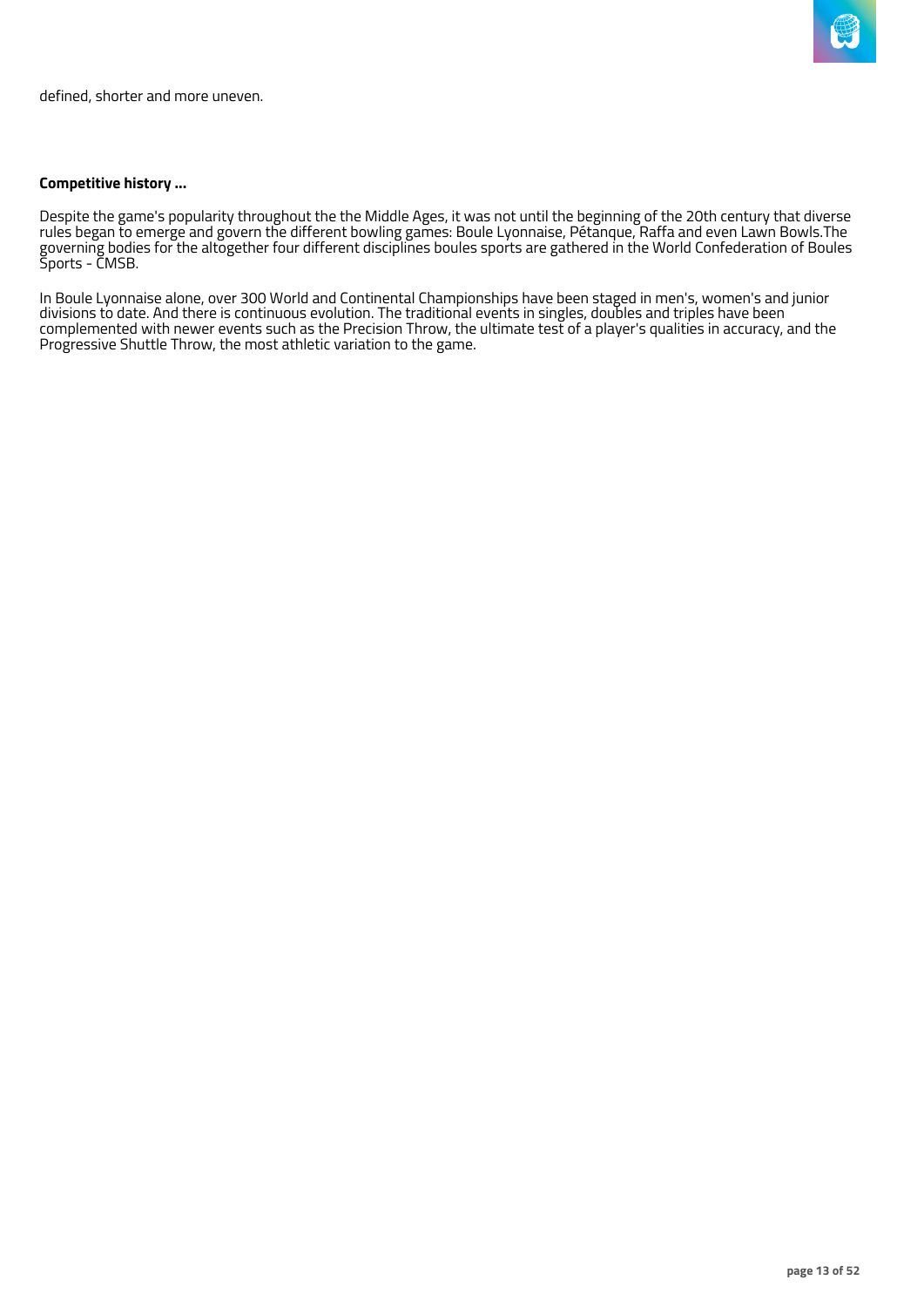## <span id="page-13-0"></span>**World Bowling (WB)**

**Number of national federations:** 117 **Website:** http://www.worldbowling.org **Media contact:** Megan Tidbury (megan@worldbowling.org)

## **Bowling**

**Most successful nations** USA, COL, KOR, DEN, SWE, FIN, SIN

#### **Most important athletes Men**

Chris Barnes (USA) Jason Belmonte (AUS) Osku Palermaa (FIN) Dominic Barrett (ENG) Park-Jong Woo (KOR)

## **Women**

Clara Juliana Guerrero (COL) Yun-Hee Son (KOR) Shayna NG (SGP) Kelly Kulick (USA) Mai Ginge-Jensen (DEN)

#### **Historic overview**

Bowling must be one of the most popular sports in terms of participation. Hundreds of millions around the globe bowl regularly. An estimated ten million take part in leagues, competing an average of 40 times per year. But only the best among those making an elite sport of it match up against each other in The World Games. Seemingly tumbling the pins at will, the top athletes strike for gold with every ball they deliver. Their mastery shows in the way the ball rolls, the path it takes down the lane, and in how the pins go down behind its force or spin. The athletes' talent is palpable, their results are inspiring, and the show is electric when they best are at their best.

## **World Bowling**

World Bowling (known as the Fédération Internationale des Quilleurs between 1952 and 2014) was founded in 1952 in [Hamburg,](https://en.wikipedia.org/wiki/Hamburg,_Germany) [Germany](https://en.wikipedia.org/wiki/Hamburg,_Germany) by officials of the [International Bowling Association](https://en.wikipedia.org/w/index.php?title=International_Bowling_Association&action=edit&redlink=1) (founded 1926) to foster worldwide interest in ten-pin and nine-pin bowling, as well as encouraging global tournaments and zone championships.

Starting with just five member federations in 1952, World Bowling grew to 110 member federations in 2010. World Bowling has member federations located in all five *Olympic* regions and with more than 100 million participants, 5 million competitors and 250,000 bowling lanes, it is one of the world's largest organized sports.

World Bowling has been recognized by the [International Olympic Committee](https://en.wikipedia.org/wiki/International_Olympic_Committee) since 1979 as the governing body for [bowling sports.](https://en.wikipedia.org/wiki/Bowling)

In 1988 Bowling was one of the demonstration sports at the Olympics in Seoul Korea and in 2015 bowling was short listed for Olympic inclusion in the Tokyo 2020 Olympic Games but did not make the final list.

In 2015 World Bowling moved its headquarters to the Olympic Capital, Lausanne, Switzerland where it currently remains under the Presidency of HRH Sheikh Talal Mohammed Al Sabah.

## **Trivia**

## **The history ...**

The sport dates back some 7,000 years, to a time when Egyptians buried some remnants of the earliest known form of bowling in their tombs. By 1650 bowling encompassed nine pins set in a diamond pattern toward the end of a 90-foot lane. Ten-pin bowling, which features a 60-foot lane and pins set in a triangle pattern, is believed to have derived from a Dutch version of the game. The scoring for strikes and spares came about when heavier bottle-shaped pins replaced the earlier tall and slender version.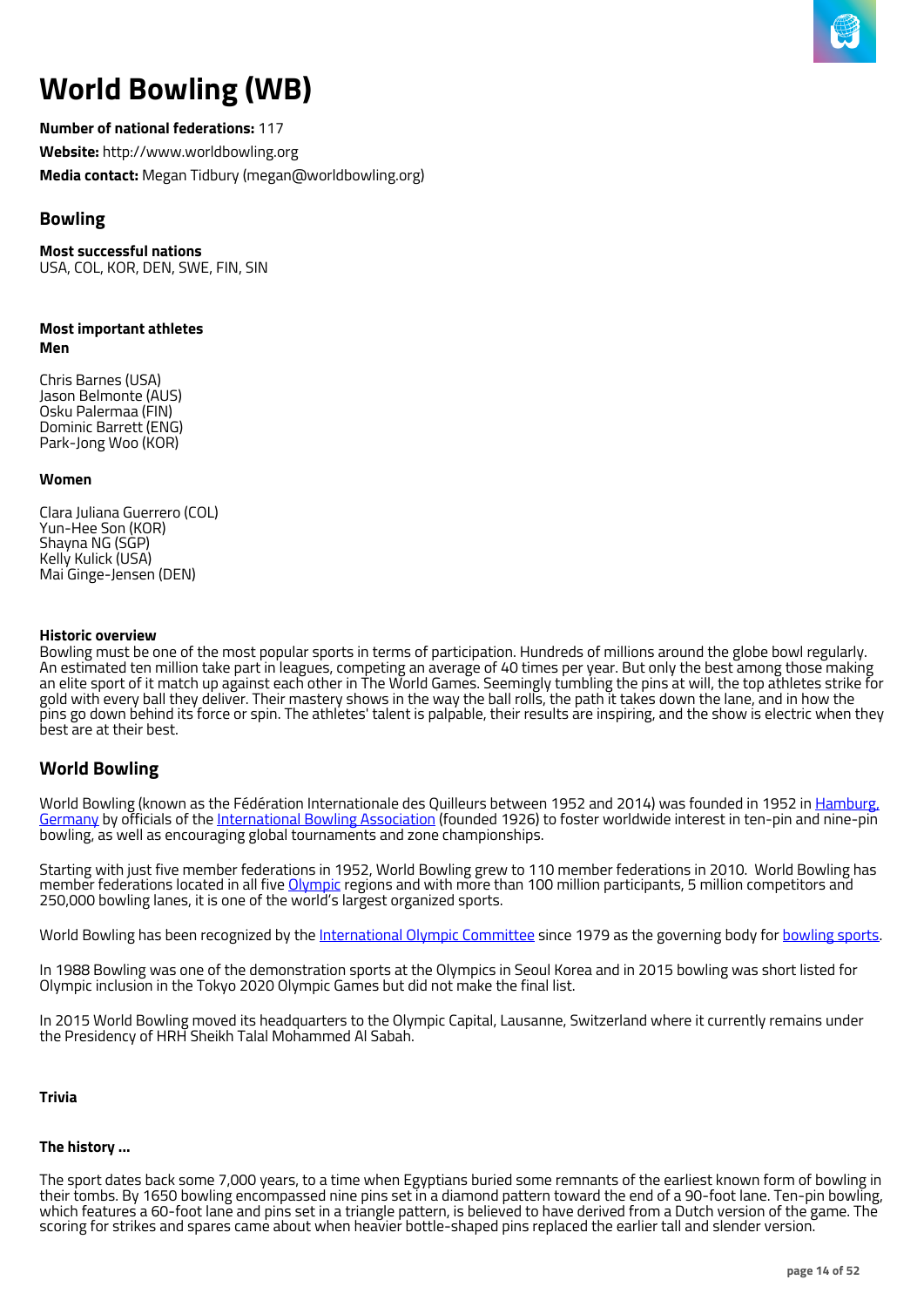

#### **Based on accuracy ...**

Bowling is another true precision sport according to a comprehensive study completed by Dr. Ben Johnson, former Director of the Center for Sports Medicine, Science and Technology at Georgia State University. The study concludes that bowling is much like archery, shooting, baseball/softball pitching or other sports based on accuracy, and physically demanding like tennis, table tennis, basketball for the top athletes, and to all who participate for social, recreation or health/fitness reasons.

#### **Physically and mentally taxing ...**

During an elite tournament, a bowler must possess physical and mental attributes to consistently deliver a seven kilogram ball approximately 900 times over the three days. A successful delivery requires the ball to be released within one centimeter of a chosen mark and to strike a four centimeter target 18.3 meters away. Championship performances require medal winners to do this well over 90% of the time.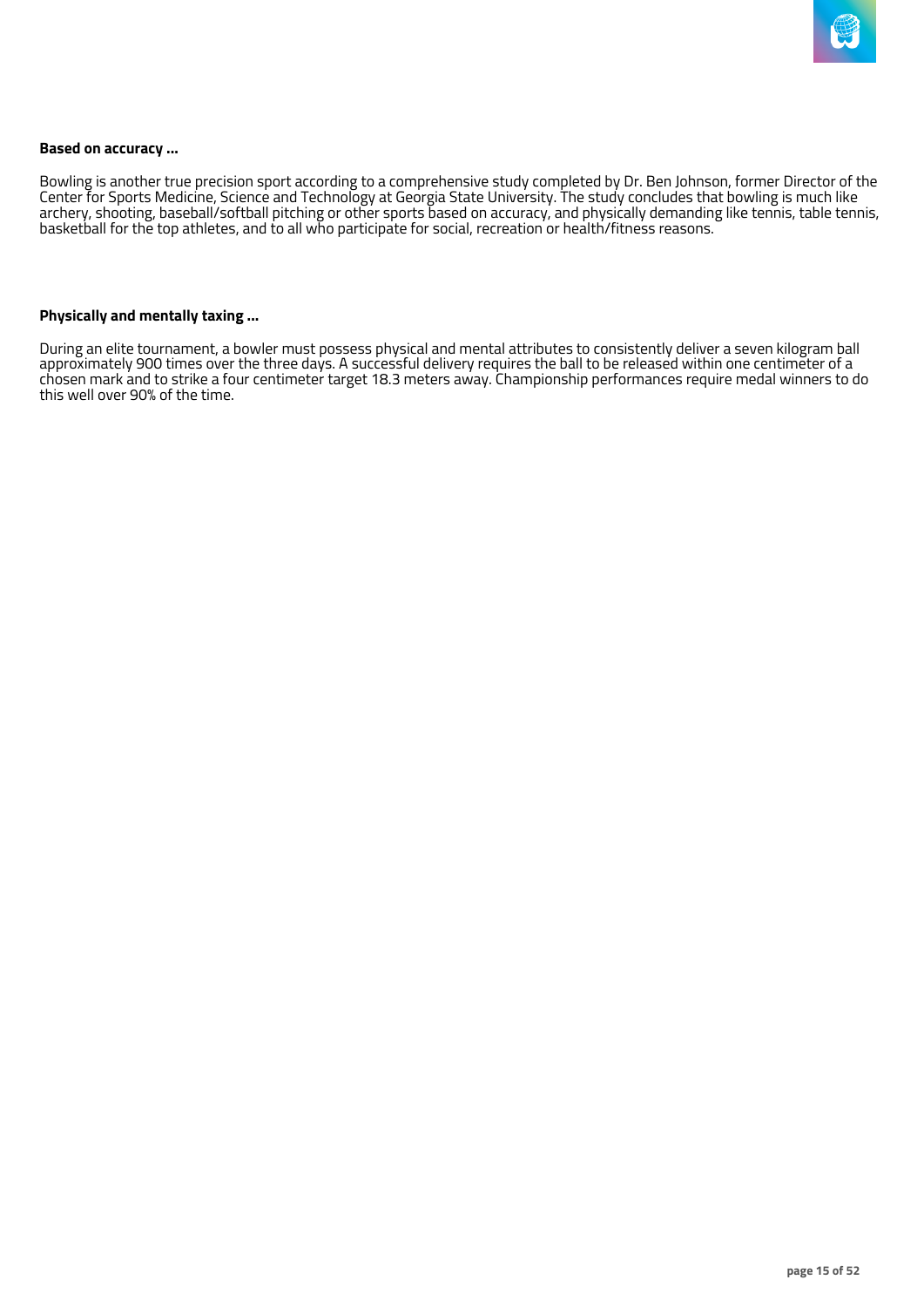<span id="page-15-0"></span>

**Number of national federations:** 164

**Website:** http://www.canoeicf.com

**Media contact:** Ross Solly (media@canoeicf.com)

#### **Canoe**

#### **Most successful nations**

In the history of the World Championships of the sport, the Netherlands and France sit equally on top of the men's leader board with three gold, two silver and a bronze, whilst Australia sits in third with three gold. Germany dominates the leader board in the women's competitions with a medal in every World Championships bar one, including five gold. Great Britain has put up a good fight, sitting in second place with four gold. Other medallists across the two genders include Italy, Spain and New Zealand.

#### **Most important athletes**

#### **Historic overview**

Canoe ball games have been played in Great Britain since the late 19th century and early forms of canoe polo were played in United States of America and parts of Europe into the first half of the 20th century. A national championships in canoe polo was first held in England in 1971, but it was not until 1986 that the International Canoe Federation (ICF) published its first set of universal playing rules for the discipline. The following year canoe polo was demonstrated at the canoe sprint world championships in Duisburg, Germany, and in 1990 the ICF finalised their international rules for canoe polo.

Canoe polo made its debut at the World Games at the 2005 edition in Duisburg, Germany, 18 years after the modern version of the discipline had been demonstrated at the canoe sprint world championships in the very same city. Germany and United Kingdom have contested all three women's finals at the World Games, while in the men's competition Germany achieved in 2013 what they have failed to do at the world championships, win the gold medal.

#### **Trivia**

Amidst flashing paddles and crashing water, the ten canoe polo players in face guard helmets and body armours look like aquatic gladiators. But the hard-hitting action justifies every piece of protective gear that they wear. From the first blow of the referee's whistle the two teams of five fight over possession of the ball, no player being allowed to keep it for more than five seconds before passing it to a team mate with hands or paddles, ... or before scoring a goal. Tackling a ball-holding player including his or her high-tech kayak is permitted!

#### **Naval battles with a ball ...**

The thrills and spills of the fast-paced ball game convinces everyone taking in the action. The sleek kayak hulls clash relentlessly. At times, the scenes bear strong resemblance to those in a naval battle. And all spectators concur that canoe polo is certainly not a sport for wusses or athletes squeamish about getting their hair wet. There are good reasons for the players to wear helmets with a facemask and a body protection.

#### **Rules in a nutshell ...**

The game is played on an area of 35 by 23 meters, with goals of 1.5 by 1 meter hanging 2 meters above the water. Playing time for a game is twice 10 minutes, it can be interrupted by a referee for a time-out. Play starts with the players, 5 on each team, in their kayaks at their own goal line and the ball in the center of the field of play. The players of both teams seek to get possession of the ball which can be played by hand or by striking it with the paddles.

The opponent is allowed to tackle the player in possession of the ball. And this explicitly includes the player's boat. To make the sport interesting and fast, a player is not allowed to keep the ball for more than five seconds, after which he must surrender it to a teammate.

#### **It all started when ...**

The roots of canoe polo are found in the other disciplines of canoeing. In the early thirties, canoeists from a number of European countries sat in their kayaks and started to toss balls to each other. Inevitably, a new game was born!

But having its roots in different countries meant that the sport developed in quite a few different directions. It took until 1986 to have the International Canoe Federation's (ICF) Canoe Polo Committee come to life. Official ICF rules governing international canoe polo were introduced in 1990. And in 1994 Great Britain had the honor to host the first world championships. Since then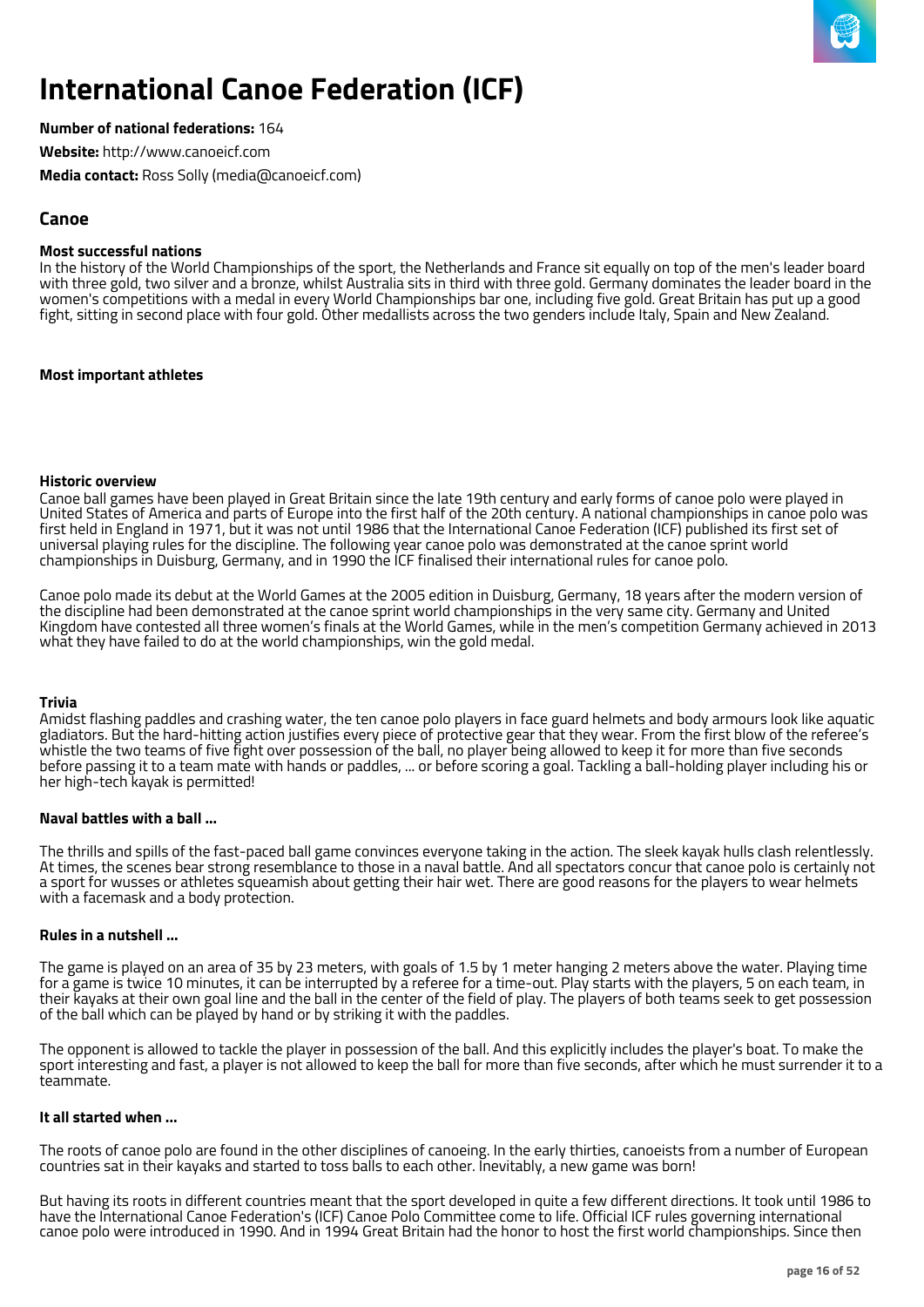ICF Canoe Polo World Championships have been held biennially.

8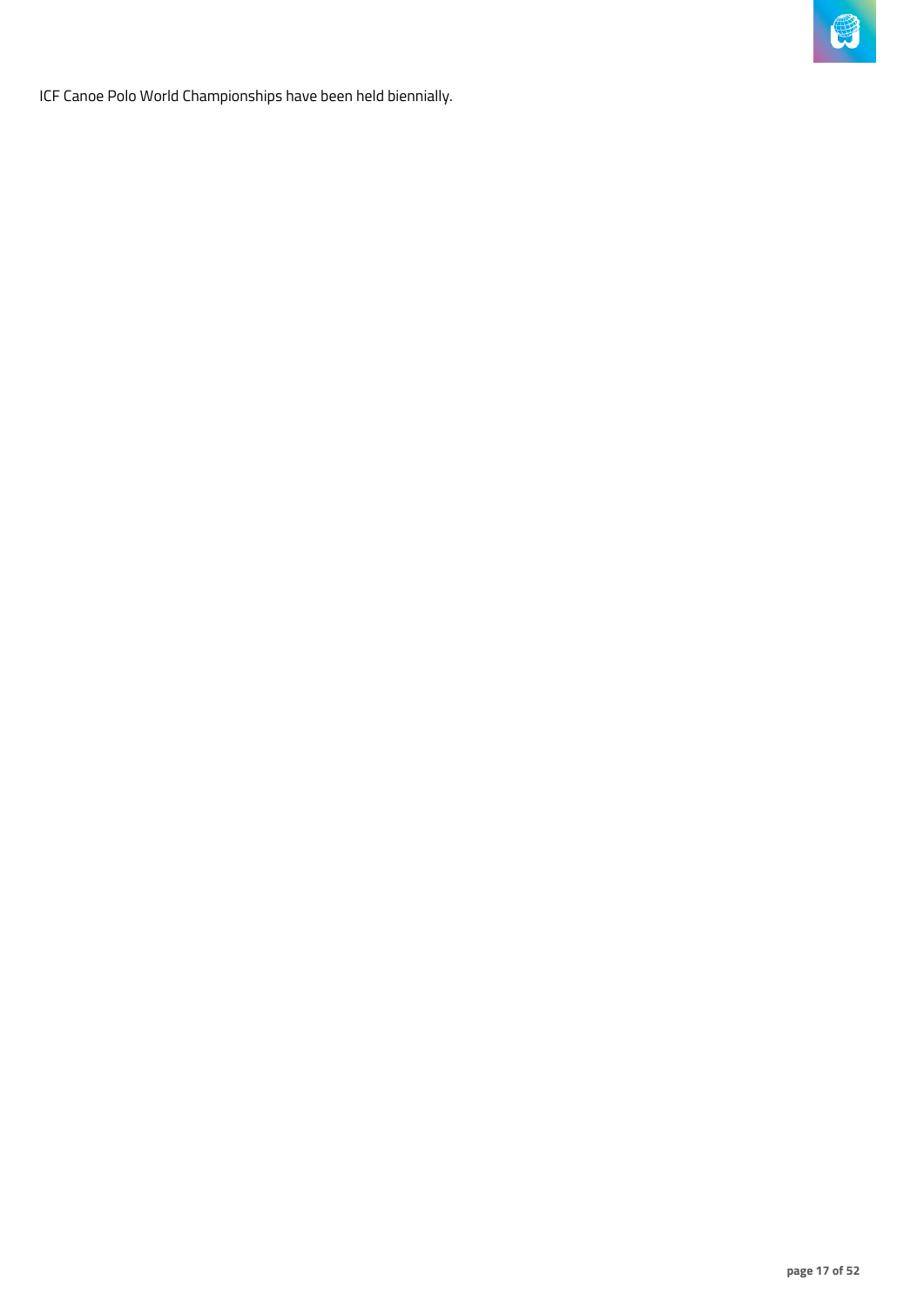## <span id="page-17-0"></span>**World DanceSport Federation (WDSF)**

**Number of national federations:** 92 **Website:** http://www.worlddancesport.org/ **Media contact:** Roland Hilfiker (roland-hilfiker@wdsf.org)

## **DanceSport**

**Most successful nations**

**Most important athletes**

#### **Historic overview**

DanceSport is all about balancing the artistry of dance with the athleticism of a physically taxing sport. What needs to come across as an effortless succession of steps or moves to music is, in fact, a hard aerobic workout. And athletic prowess must combine with artistry in order to produce a truly captivating performance on the parquet.

DanceSport calls for the athletes to use a prescribed technique together with their rhythmic interpretation. However, technical competence in itself does not automatically constitute quality in DanceSport. All athletes are challenged to demonstrate a perfect synthesis between their proper technique, artistic skills and athleticism. Physical conditioning, hard work, stern discipline, mental training and, above all, imagination are the prerequisites for athletes to achieve excellence in DanceSport. The biographies of the top competitive couples tell the stories of inspired people in permanent search of perfection.

#### **Trivia**

#### **When dance turned sport ...**

Dance turned into genuine sport at the beginning of the twentieth century, when French entrepreneur Camille de Rhynal and a group of superb dancers added the competitive to the social, and when they converted ballrooms into the venue for their contests.

The World DanceSport Federation (WDSF) coined the term "DanceSport" in the 1980s. While "Sport" in the composite aspires to be consistent with the generally accepted definitions, "Dance" is to remain the distinguishing artistic mark.

#### **Tradition and trend ...**

DanceSport takes pride in upholding some of the traditions and panache of what was previously known as competitive ballroom dancing. But it has long abandoned the latter's narrow confines. Today, the most diverse dance styles that have adopted a sportsbased culture, and that have established bona fide competition structures, fall under the genus name.

As DanceSport is constantly evolving, the judging systems employed to determine the winners of any competition are among the most important focus areas. WDS, its world governing body, is committed to continually upgrade and improve the methods and systems used for judging, to make them more transparent, and to eliminate any possible bias and subjectivity from the process.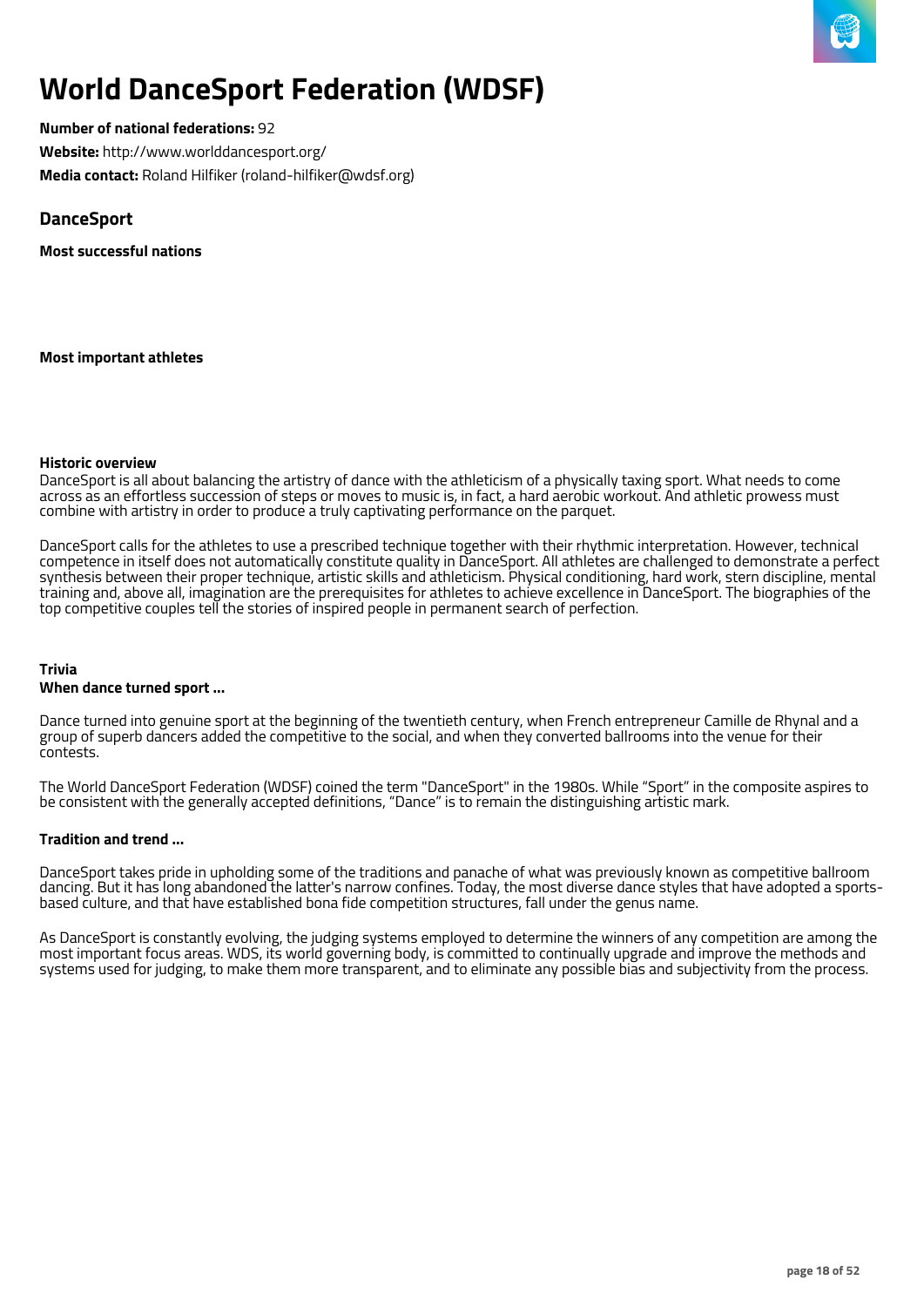## <span id="page-18-0"></span>**International Fistball Association (IFA)**

**Number of national federations:** 56

**Website:** http://www.ifa-fistball.com **Media contact:** Peter Schierl, Sönke Spille (media@ifa-fistball.com)

## **Fistball**

**Most successful nations** AUT, BRA, GER, SUI

### **Most important athletes**

Dietmar Weiss (AUT) Jean Andrioli (AUT) Patrick Thomas (GER) Fabian Sagstetter (GER) Patrick Piermann (BRA) Dao Schmidt (BRA) Ueli Rebsamen (SUI) Lukas Lässer (SUI) Alvaro Mödinger (CHI) Martin Vazquez (ARG)

#### **Historic overview**

Mainly through The World Games, the game became popular in the Asian region and all around the world.

Yes, there is "striking" similarity between volleyball and fistball: the object of both games is to place the ball in the opponents' half of the field in such a way that it cannot get returned. The crucial difference in fistball: the ball is struck with either fist or arm – never with open hands – and it is allowed to bounce after each contact. The game was first mentioned in 240 A.D. by the Roman emperor Gordianus. In 1786 it was Johann Wolfgang Goethe who wrote about fistball being played between "four noblemen from Verona and four Venetians." Today's game has five players per side jettisoning the ball over the ribbon – at speeds much beyond the 100 km/h – and making spectacular dives to avoid that it bounces more than three times in their half.

## **Trivia**

#### **Three hits, three bounces ...**

Fistball belongs to the group of games where a ball gets hit across a net, or a ribbon in this case, from one half of the field of play to the other. Like in tennis or volleyball, the aim is to place the ball in the opponents' half in such a way as not allowing them to reach it, even after a bounce. The ball is hit with fists or arms. After passing the net, the ball may be made contact with up to three times by the five players on each team, with a bounce being permissible after every contact.

#### **The field of play, best of three ...**

The men's outdoor game, which is featured in The World Games, is played on a field of 20 by 50 meters. The center line divides the field in two halves; 2 meters above the center line a 6 cm wide net or tape is strung across the field. Service lines are marked at three meters from the center line in each of the halves. The ball is made of leather, has a circumference of maximum 68 centimeters, weighs up to 380 grams, and it is inflated at 0,75 bar. The matches are generally played to a system of "best of three sets". A team has won a set as soon as it scored 11 points (at a difference of at least 2 points). In case the difference of 2 points is not given at 11, the set is extended until a team is in the lead by 2 points. A set is finished as soon as a team scored 15 points regardless of the difference.

#### **Perennial champions ...**

In the 2005 Duisburg fistball final Austria won the first set rather convincingly, 20:11, but Brazil fought back by taking the next two 20:15 and 20:14. All of a sudden it looked as if the "Carinha" around standout player George Schuch would be able to revenge the loss in the 2001 Akita final. But no, Austria prevailed in the "best of five" match against the two-time world champions.

Brazil returned to the final in 2009 Kaohsiung. Playing a strong Switzerland, the Brazilians turned this match again into a clash between different ways of interpreting the same ball game. One only needs to look to soccer to find a similar dividing line between a Teutonically disciplined and a more playful ball handling "do Brasil." This time the round leather bounced in favor of the playful!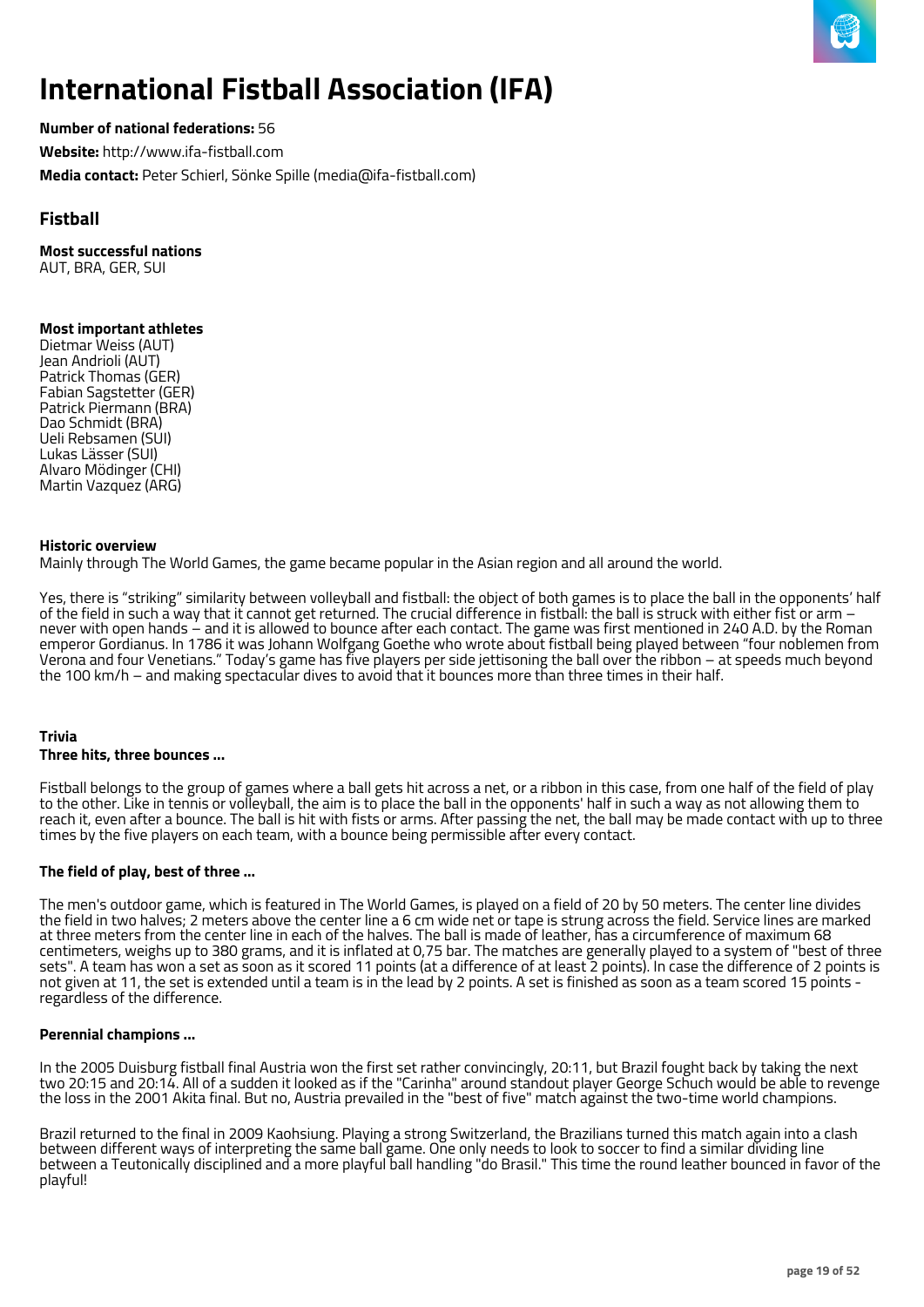## <span id="page-19-0"></span>**International Floorball Federation (IFF)**

## **Number of national federations:** 64

**Website:** http://www.floorball.org **Media contact:** Minna Nurminen (nurminen@floorball.org)

## **Floorball**

#### **Most successful nations**

Sweden is the most successful nation, followed by Finland, Switzerland and Czech Republic.

#### **Most important athletes**

From the teams participating at TWG 2017....

CZE: Matej Jendrisak, Martin Tokos, Daniel Sebek, Milan Tomasik, Tom Ondrusek

FIN: Mika Kohonen, Peter Kotilainen, Jani Kukkola, Nico Salo, Tatu Väänänen, Eero Kosonen

SWE: Alexander Galante Carlström, Robin Nilsberth, Johan Samuelsson, Kim Nilsson, Rasmus Enström

SUI: Matthias Hofbauer, Nico Scalvinoni, Manuel Maurer, Luca Graf

POL: Mateusz Antoniak, Lukasz Chlebda, Wojciech Malajka, Michal Sienko

USA: Robin Brown, Terence Frank, Stefan Zimmerman

#### **Historic overview**

Floorball has its origin in the Michigan lake district in the 1960's where a sport called Cosom Hockey was invented. The present type of Floorball was created in Sweden in the 1970's and has since then spread first in Europe, but also in Asia, Australia and North America. The International Floorball Federation (IFF) was founded in 1985 by Finland, Sweden and Switzerland. IFF gained SportAccord provisional membership in 2000 and IOC recognition in 2008 and the IOC 123 session gave full recognition in 2011. IFF started the WFC's in 1996 after two European Championships.

#### **Trivia**

#### **Hit, lift and block ...**

The sport is a very fast and dynamic team sport, where the five field players are changing places on the field and the ball moves from player to player. The situations change very fast and a lot of goals are usually scored. The player can play the ball with the stick, body or foot - not the arms or head, and you are not allowed to hit, lift or block the opponent's stick.

The main rules are:

- The player can't play the ball above the knee level with the stick.
- You are not allowed to tackle, but can play shoulder to shoulder.
- The field players are not allowed to enter the small goalkeeper area in front of the goal.
- The goalkeeper plays without a stick and can play the ball with their hands inside the large goal area only

## **MIddle distance runners ...**

In Floorball a two goal lead can be turned in a number of seconds, since it is quite usual that the ball travels from one end of the field to the other in a number of seconds. The average player runs between 3500 – 4500m during a game, but in intervals of an average of 7 meters and in all directions.

## **The disciplines ...**

Floorball: Five field players plus a goalie a side plays in a 20 x 40 m rink with a plastic ball trying to score goals. No off sides. The game is played with effective time, stopping the clock always when the referee whistles for goals, penalties or when the ball goes out of the rink. The game is played in three periods of 20 minutes with a 10 minute intermission between the periods.

At The World Games 2017, the game will be played with 3 period of 15 minutes each.

3 v 3 or 4 v 4: Is a format used for recreational Floorball and outdoor competitions. Can be played with or without goalies on a smaller sized court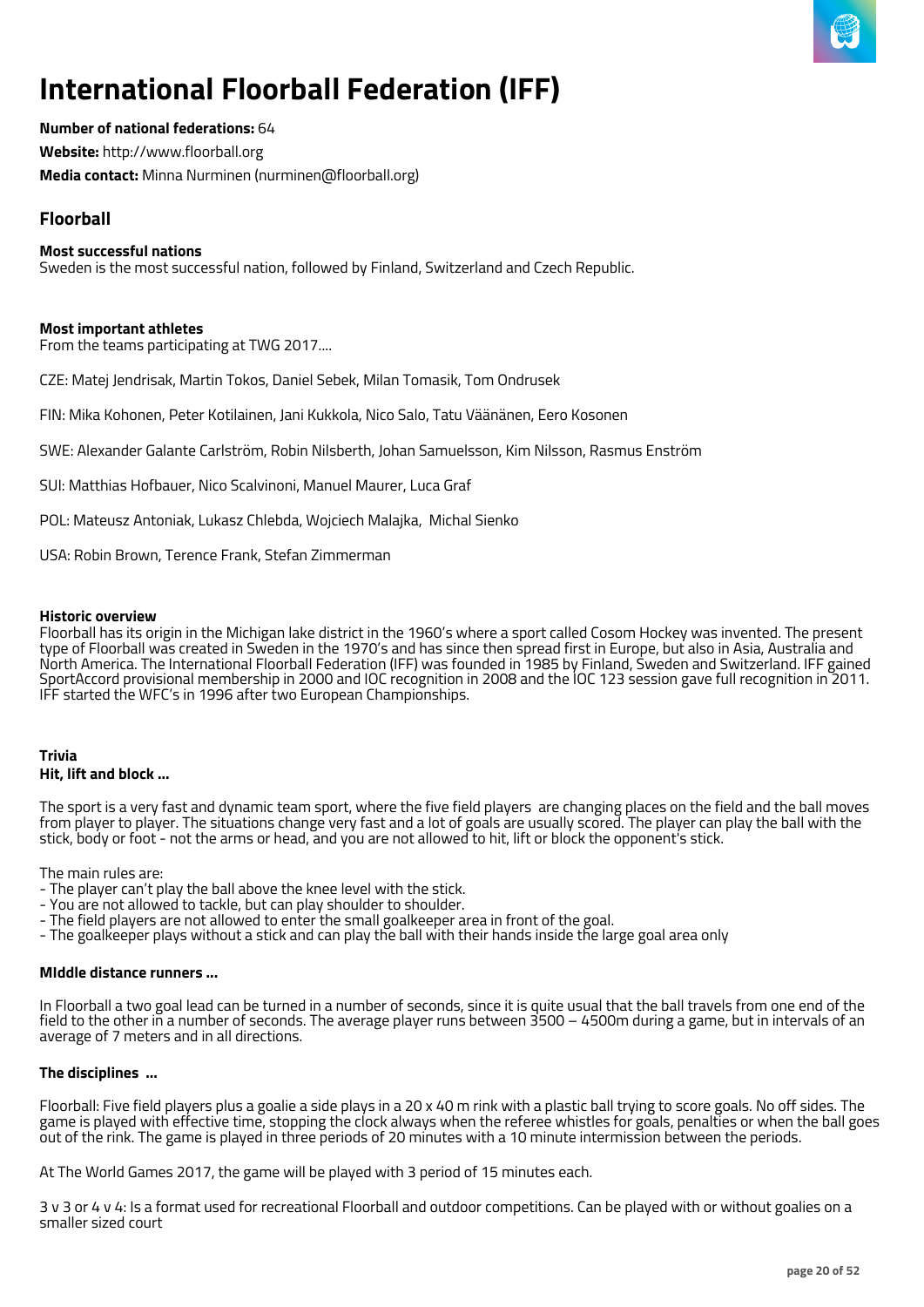## <span id="page-20-0"></span>**World Flying Disc Federation (WFDF)**

**Number of national federations:** 76

**Website:** http://www.wfdf.org **Media contact:** Volker Bernardi (ed@wfdf.org)

## **Flying Disc**

#### **Most successful nations**

USA, CAN, JPN, GBR, AUS, GER, COL, FRA

#### **Most important athletes**

The Flying Disc competition in the 2017 World Games will feature six mixed gender teams, comprised of seven men and seven women: Australia, Canada, Colombia, Japan, host nation Poland and the USA. Based on the results from the 2016 World Ultimate Championships (WUGC), team USA is heavily favoured, with Australia, Canada and Colombia expected to be in a tight battle for the silver medal. Due to some late-arising personnel issues, Team Japan is expected to finish out of medal contention and will likely be battling Poland for the 5th spot. Although the best Ultimate players across the globe will be competing for the honour of being crowned the top team, there are definitely players to watch out for from each team.

Australia: On the men's side, Brendan Ashcroft will be one to watch due to his speed – he can run a sub 11 second 100 metre – and his experience in big games (he won bronze at WUGC 2016 with Australia). On the women's side, Cat Phillips is definitely one of the Aussie's key players, having successfully crossed over into the sport of Aussie Rules football with great success. In the mixed game, women can make a huge difference, so we'll see what role Cat plays for Australia.

Canada: On the women's side, Catherine Hui has been called by some as one of the best Ultimate players in the world. She can set up the offense, play D, huck deep, and causes teams to adjust their strategy just to stop her from getting the disc, so plan to keep an eye on her. On the men's side, Kevin Underhill is on the roster again, having played for Canada at WUGC 2016. In the men's bronze medal game, Kevin was the highest scoring player on team Canada so we'll see what he can do in Poland against the best defenders in the world.

Colombia: On the men's side, Julio Duque will be the player to watch. He was the leading scoring for the Colombian men's team at WUGC 2016 and will be counted on again to make some big plays for goals. On the women's side, Yina Munoz is a standout. At the WUGC 2016, she threw an incredible 16 assists for the Colombian women's team. It will be exciting to see how many goals Julio and Yina will connect on as teammates.

Japan: Not much is known about the Japanese men due to some last minute roster changes. A notable absence is Matsuno, one of the top men's Ultimate players in the world, so it will be interesting to see how the team adjusts without him there. On the women's side, the usual suspects are on the roster so we can be sure that the Japanese women will play a huge factor in the games – Shimada, Tamura and Kobayash will be the ones to watch for.

Poland: As the host nation, Poland automatically earned a spot from WFDF. Although they're currently ranked 24th in the world, anything can happen, especially since they will have the advantage of playing in front of the home crowd. On the men's side, keep an eye on Filip Stepniak, as he was the leading scorer on the Polish mixed team at the WUGC 2016. Although Poland did not send a women's team, Alexsandra Dysko has the experience and the physical talent to be a threat. As a team, Poland has been training hard for two years for this summer so don't be surprised if there are some upsets.

USA: Although it's hard to name only two players to watch, on the women's side Lien Hoffman certainly merits attention. Lien was the leading scorer for the USA women's team at WUGC 2016 and will absolutely be a force again in Poland. On the men's side, Jimmy Mickle continues to be one of their featured players. With his size, speed and throwing skills, Jimmy is incredibly difficult to defend and as a result scores a lot of points. Last year, he tied as the leading scorer for the USA men's team.

#### **Historic overview**

It was a saucer's flight to ultimate fame! From the "Frisbie Baking Company" to the tables of New England colleges – and from there to open fields on university campuses everywhere: a pie tin started a spectacular flight around the world, most likely on a fling by Ivy League students in the late 19th century. It continues aloft, albeit as a more sophisticated piece of sporting equipment. The flying discis the focus of a field game which combines some of the best elements found in American football, soccer, basketball and hockey.

The World Flying Disc Federation, or WFDF, is the international sports federation responsible for world governance of flying disc (frisbee) sports, including Ultimate, Beach Ultimate, Guts, and Individual Events. WFDF is a federation of member associations which represent flying disc sports and their athletes in more than 75 countries. WFDF is an international federation recognised by the International Olympic Committee (IOC), the IPC and FISU and a member of ARISF, SportAccord and the International World Games Association, and it is a registered not-for-profit 501(c)(3) corporation in the state of Colorado, USA.

Ultimate, which is one of the fastest growing team sports on the planet, combines demanding athleticism with relentless intensity - imagine the nonstop energy of a hockey game played on the surface of a football field. Two teams of seven athletes battle for the disc, each athlete trying to out-cut, out-throw, out-run, out-jump, and outsmart their opponents to advance the disc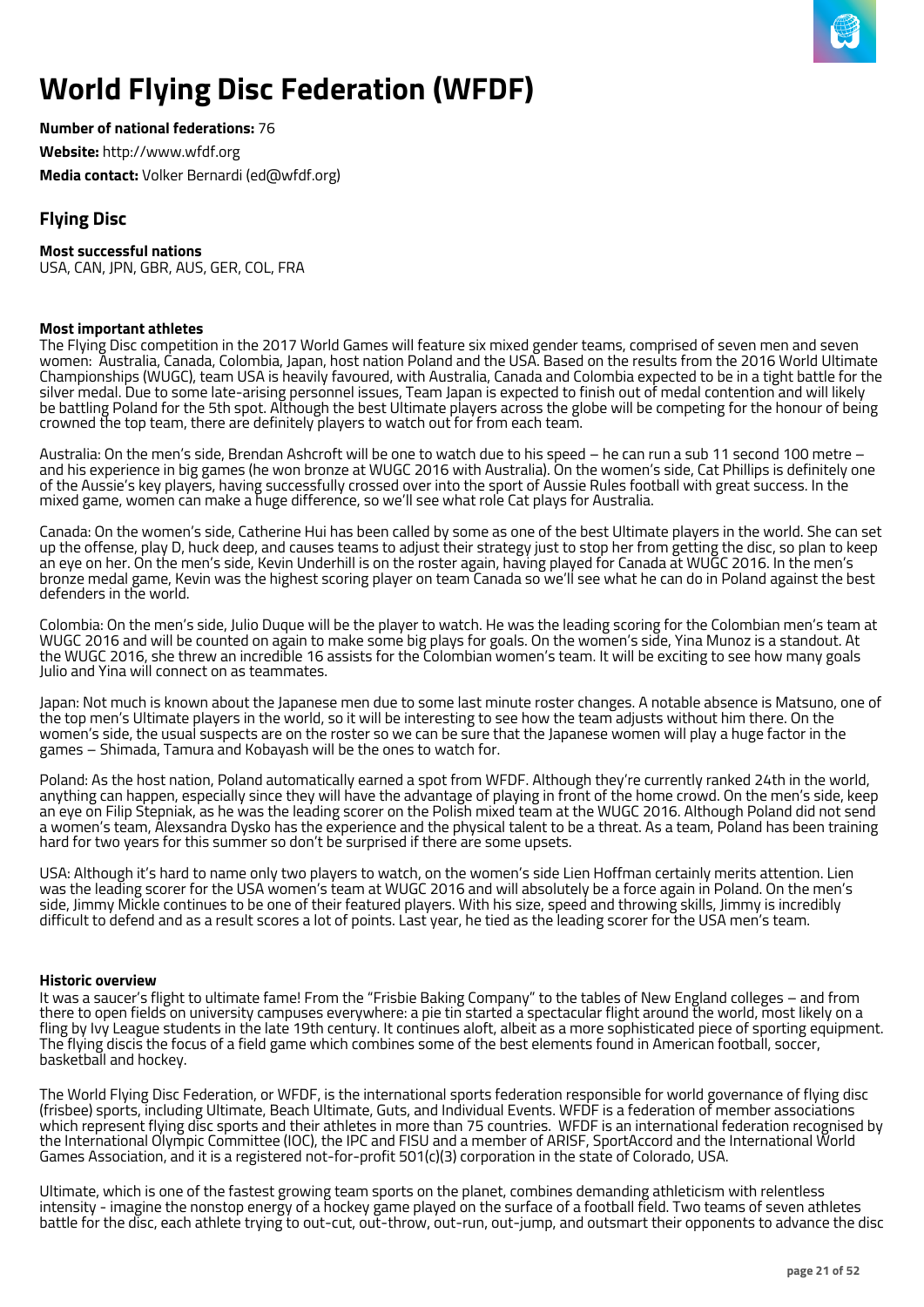

to the opposing end zone. Each athlete's position is relative to the disc, and the disc is always moving, so the game is always moving. Athletes must be lightning quick with marathon-like endurance.

While Ultimate is played by both men's and women's teams in over 100 countries around the world, the most popular form is mixed-gender. The promotion of gender equality within the sport has been paramount to its extraordinary popularity and growth, perfectly in line with one of the most important goals on the Olympic Agenda 2020.

Since 2001, mixed-gender Ultimate teams have participated in the IWGA World Games, and will do so again in the 2017 World Games in Wroclaw, Poland. During The World Games in 2013, Ultimate was one of the most viewed spectator sports, selling more than 40,000 tickets over three days of competition, and received the highest rating among all sports televised on the world feed.

Since 1983, WFDF has organized the Ultimate World Championships in locations around the world, featuring numerous age categories and divisions. In 2016, the World Championships in London featured 2,400 athletes representing 38 countries, and the World Junior Championships in Wroclav featured 975 young athletes from 29 countries.

#### **Trivia**

The World Flying Disc Federation, or WFDF, is the international sports federation responsible for world governance of flying disc (frisbee) sports, including Ultimate, Beach Ultimate, Guts, and Individual Events. WFDF is a federation of member associations which represent flying disc sports and their athletes in more than 75 countries. WFDF is an international federation recognised by the International Olympic Committee (IOC), the IPC and FISU and a member of ARISF, SportAccord and the International World Games Association, and it is a registered not-for-profit 501(c)(3) corporation in the state of Colorado, USA.

Ultimate, which is one of the fastest growing team sports on the planet, combines demanding athleticism with relentless intensity - imagine the nonstop energy of a hockey game played on the surface of a football field. Two teams of seven athletes battle for the disc, each athlete trying to out-cut, out-throw, out-run, out-jump, and outsmart their opponents to advance the disc to the opposing end zone. Each athlete's position is relative to the disc, and the disc is always moving, so the game is always moving. Athletes must be lightning quick with marathon-like endurance.

While Ultimate is played by both men's and women's teams in over 100 countries around the world, the most popular form is mixed-gender. The promotion of gender equality within the sport has been paramount to its extraordinary popularity and growth, perfectly in line with one of the most important goals on the Olympic Agenda 2020.

Since 2001, mixed-gender Ultimate teams have participated in the IWGA World Games, and will do so again in the 2017 World Games in Wroclaw, Poland. During the World Games in 2013, Ultimate was one of the most viewed spectator sports, selling more than 40,000 tickets over three days of competition, and received the highest rating among all sports televised on the world feed.

Since 1983, WFDF has organized the Ultimate World Championships in locations around the world, featuring numerous age categories and divisions. In 2016, the World Championships in London featured 2,400 athletes representing 38 countries, and the World Junior Championships in Wroclav featured 975 young athletes from 29 countries.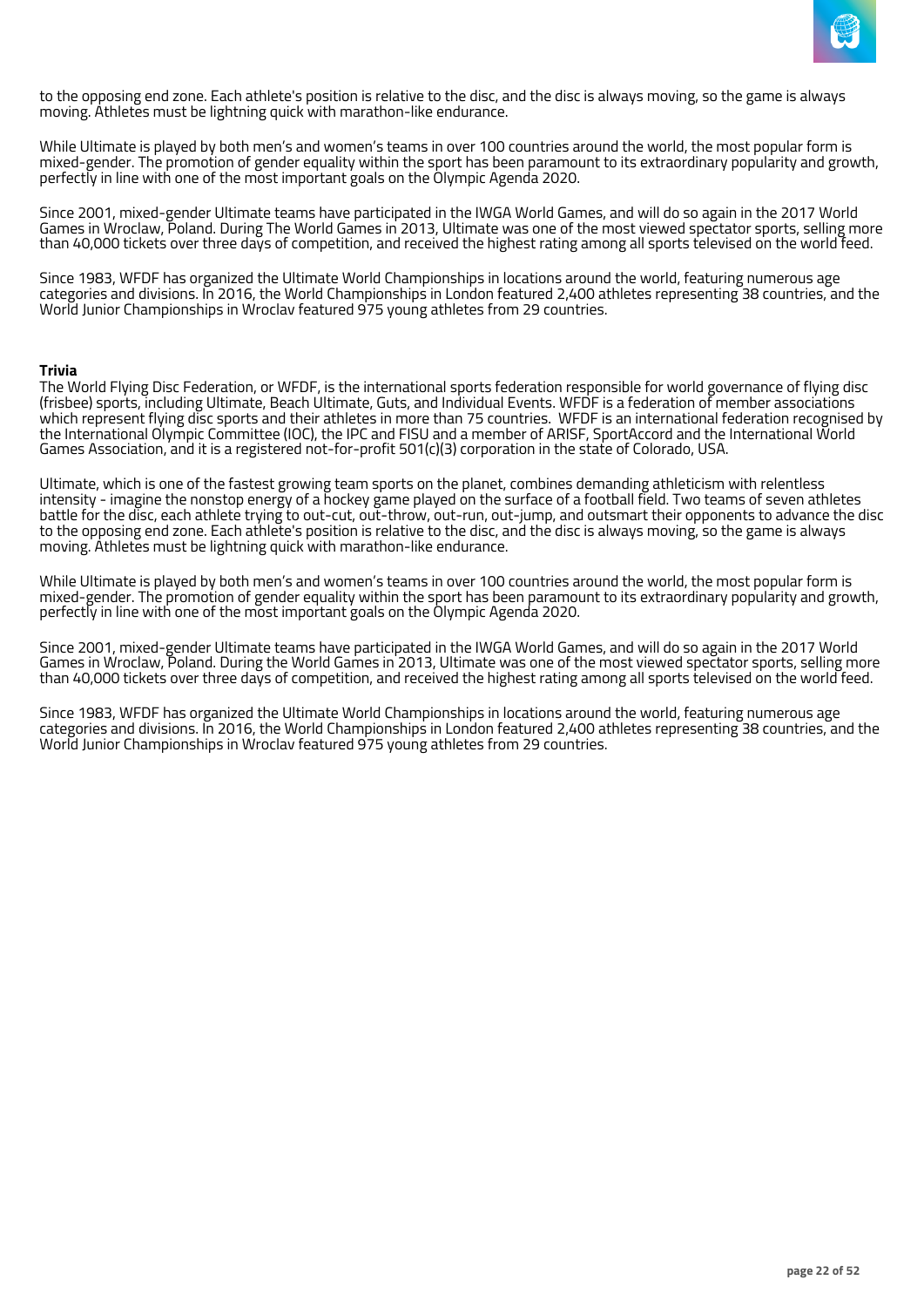## <span id="page-22-0"></span>**International Gymnastics Federation (FIG)**

**Number of national federations:** 148 **Website:** http://www.fig-gymnastics.com **Media contact:** Ms Blythe Lawrence (blawrence@fig-gymnastics.org)

## **Aerobic Gymnastics**

**Most successful nations** RUS, ROU, FRA, CHN, ESP, BRA

#### **Most important athletes**

#### **Historic overview**

Aerobic Gymnastics has not only been a great form of physical training for the general public since the end of the 1980s, but also a top-level competitive sport.

In 1994, the Fédération Internationale des Gymnastique (FIQ) decided to organise World Championships and began to structure Aerobic Gymnastics in a similar way to its other competitive sports disciplines. The first Official World Championships were held 1995 in Paris with 34 participating countries. In 1997, the International World Games Association included Aerobic Gymnastics in the programme of the 5th World Games in Lahti, Finland.

#### **Trivia**

The word aerobic literally means with oxygen or in presence of oxygen.

## **Rhythmic Gymnastics**

**Most successful nations** RUS, UKR, BUL, ESP, GRE, BRA, AZE

#### **Most important athletes**

#### **Historic overview**

This graceful form of gymnastics first developed at the end of the 19th and early 20th century as a mean of movement expression. It consists of aesthetic expression and gracefulness combined with musicality and rhythm. As a competitive discipline, Rhythmic Gymnastics started in the former Soviet Union, where National Championships have been held since 1942. The Fédération Internationale de Gymnastique (FIG) recognised the discipline in 1961. The first World Individual Championships took place in 1963 in Budapest with 28 participating gymnasts from ten European countries.

#### **Trivia**

Rhythmic Gymnastics is a typically female sport, though a handful of men's groups practice the discipline in Japan.

## **Acrobatic Gymnastics**

**Most successful nations** RUS, UKR, GBR, POR, CHN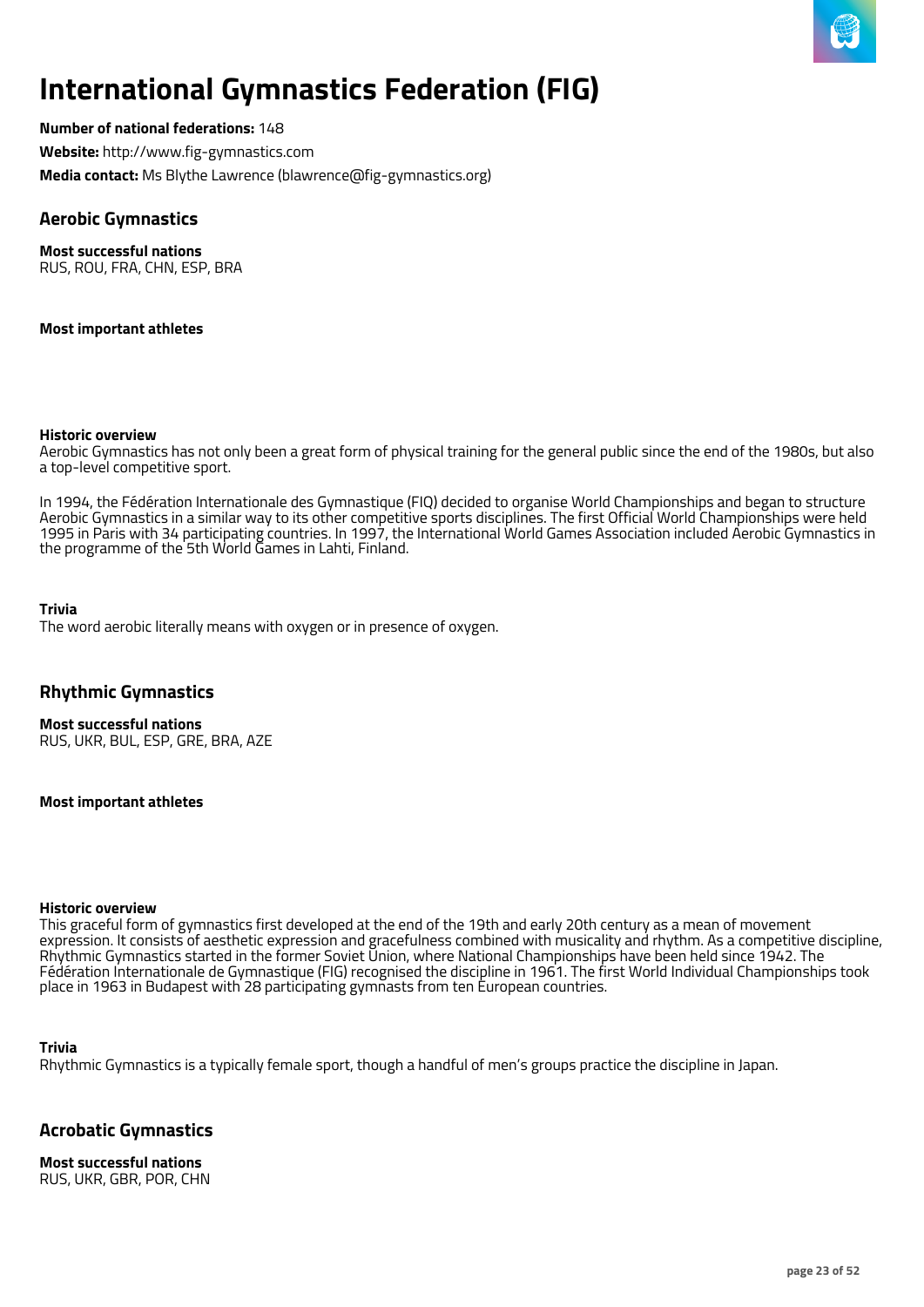#### **Most important athletes Pair, men**

MISHEV Igor SUPRUNOV Nikolay (RUS)

#### **Pair, women**

GUREYEVA Daria KALININA Daria (RUS)

#### **Mixed pair**

PATARAYA Georgy CHERNOVA Marina (RUS)

#### **Group, women**

BELKINA Valeriia NIKITINA Yulia PARKHOMETS Zhanna (RUS)

#### **Group, men**

LI Zheng RUI Liuming ZHANG Teng ZHOU Jiahuai (CHN)

#### **Historic overview**

Practiced by both men and women, Acrobatic Gymnastics is among the oldest known disciplines since already practiced in the ancient Egyptian period, as evidenced by certain frescos.

The discipline is regulated by the Fédération Internationale de Gymnastique (FIG) since 1999.

**Trivia**

The name of this discipline comes from the Greek acrobateo, meaning to rise or go forth.

## **Trampoline**

**Most successful nations** RUS, UKR, BLR, FRA, JPN, CHN, CAN

## **Most important athletes**

**Men**

TU Xiao (CHN) DONG Dong (CHN) WHITE Austin (USA)

#### **Women**

LI Dan (CHN) ZHONG Xinping (CHN) JAUCH Erin (USA)

#### **Historic overview**

It was the safety net used by trapeze artists that made engineer inventor George Nissen (USA) think, back in the year 1934. A professor of Physical Education, this diving and tumbling champion build the first folding trampoline prototype in his garage by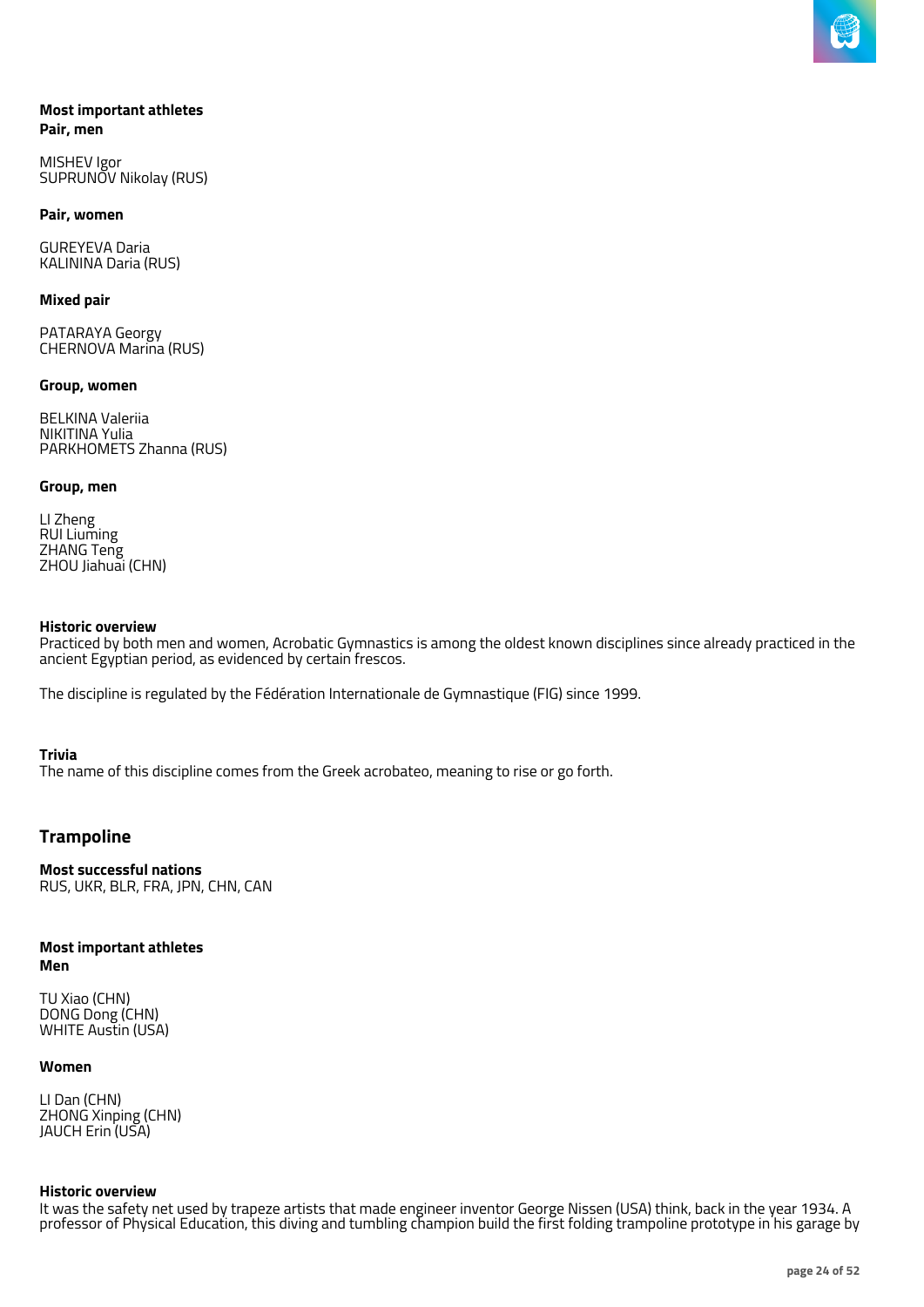

attaching a piece of canvas to a hinged metallic frame using elastic cords. Thereby, the Trampoline was born! The sportcontributes in an originally playful way to the improvement of an athlete's physical and psychological well-being. It particularly leads to a better understanding of one's body in space.

Success within the United States was immediate. The first national championships of the USA were held in 1948. In 1955 Trampoline makes its way to the Pan-American Games and finally to Europe. In 1964, the Fédération Internationale de Trampoline (FIT) was established in Germany.

In 1985, the discipline becomes part of the World Games. From the dissolution of the FIT in 1999 onwards ,Trampoline has been a discipline of the Fédération Internationale de Gymnastique (FIG).

#### **Trivia**

## **Tumbling**

## **Most successful nations**

RUS, GBR, BLR, FRA, CHN, POR

#### **Most important athletes Men**

YANG Song (CHN)

#### **Women**

JIA Fangfang (CHN)

#### **Historic overview**

It was the safety net used by trapeze artists that made engineer inventor George Nissen (USA) think, back in the year 1934. A professor of Physical Education, this diving and tumbling champion build the first folding trampoline prototype in his garage by attaching a piece of canvas to a hinged metallic frame using elastic cords. Thereby, the Trampoline was born! The sportcontributes in an originally playful way to the improvement of an athlete's physical and psychological well-being. It particularly leads to a better understanding of one's body in space.

Success within the United States was immediate. The first national championships of the USA were held in 1948. In 1955 Trampoline makes its way to the Pan-American Games and finally to Europe. In 1964, the Fédération Internationale de Trampoline (FIT) was established in Germany.

In 1985, the discipline becomes part of The World Games. From the dissolution of the FIT in 1999 onwards, Trampoline has been a discipline of the Fédération Internationale de Gymnastique (FIG).

**Trivia**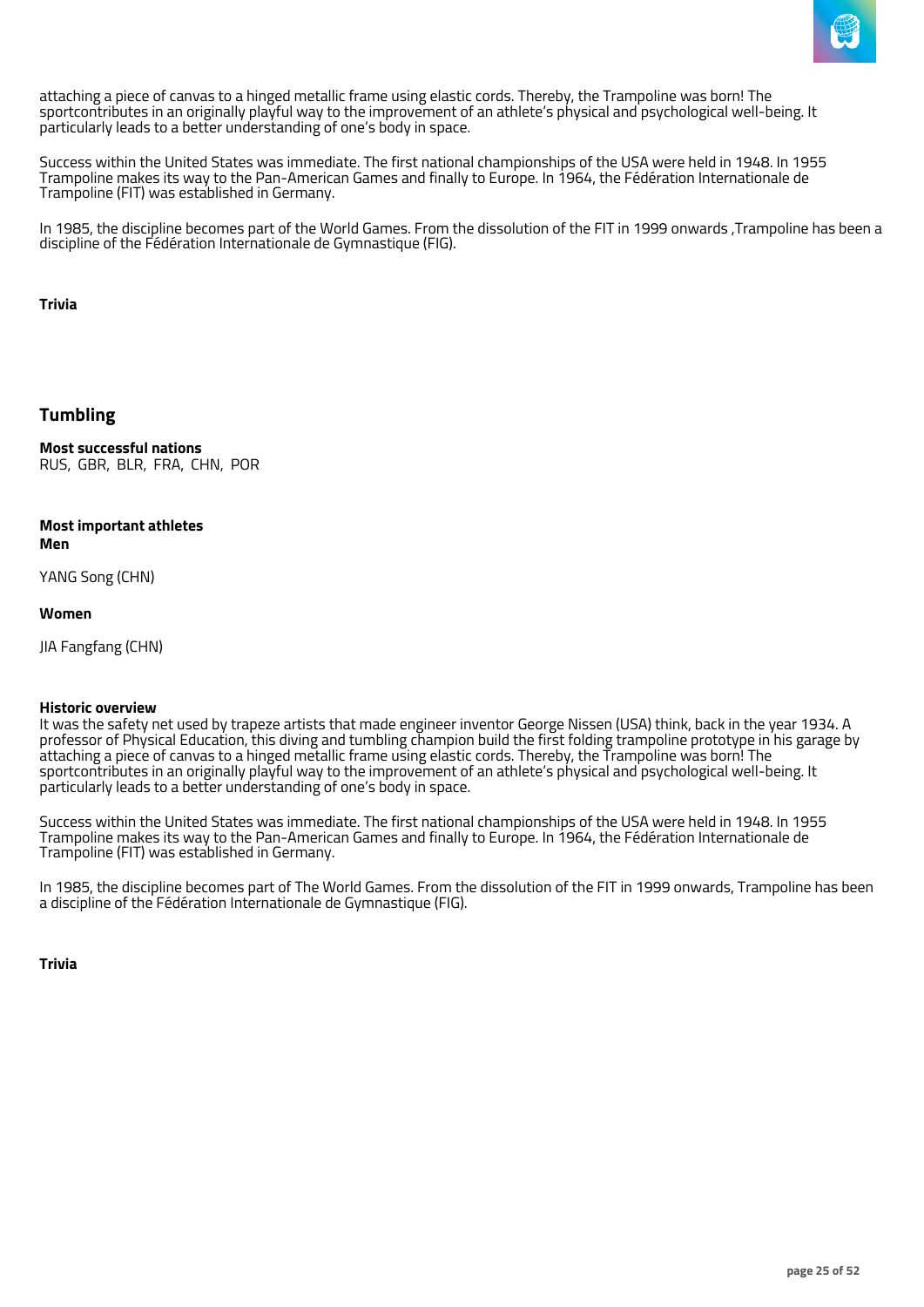## <span id="page-25-0"></span>**International Handball Federation (IHF)**

**Number of national federations:** 204

**Website:** http://www.ihf.info **Media contact:** Jessica Rockstroh (jessica.rockstroh@ihf.info)

## **Beach**

**Most successful nations Men**

Qatar, Brazil, Qatar, Russia, Croatia, Spain

## **Women**

Brazil, Hungary, Italy, Croatia, Denmark, Norway, Spain

## **Most important athletes**

**Men**

Bruno Oliveira (BRA), Nailson Amaral (BRA), Claudio Tiago (BRA), Gil Pires (BRA), Igor Totic (CRO), Ivan Juric (CRO), Zvonimir Dikic (CRO), Luka Bumbak (CRO), Martin Andersen (DEN), Eslam Emam (EGY), Andras John (HUN), Attila Kun (HUN), Mohsin Yafai (QAT), Annis Zouai (QAT), Aleksander Tatarintsev (RUS), Roman Kalashnikov (RUS), Marko Pavlovic (SRB), Rastko Anicic (SRB), Juan Vazquez Diz (ESP), Hagi Toure (ESP), Miguel Angel Corral (ESP), Viktor Ladyko (UKR), Igor Kopyshynskyi (UKR), Ebiye-Udo Udoma (USA)

## **Women**

Celeste Meccia (ARG), Camila Ramos (BRA), Renata Santiago (BRA), Patricia Scheppa (BRA), Nathalie Sena (BRA), Josiba Grebenar (CRO), Vlatka Samarinec (CRO), Maj Thornoe Johansen (DEN), Lamprini Tsakalou (GRE), Renata Csiki (HUN), Bozsana Fekete (HUN), Kitti Groz (HUN), Fruzsina Kretz (HUN), Agnes Gyori (HUN), Cristina Gheorghe (ITA), Anika Niederwieser (ITA), Cathrine Kornvald (NOR), Regina Gulbrandsen (NOR), Raquel Caño (ESP), Maria Luisa Garcia (ESP), Patricia Encinas (ESP), Yeliz Ozel (TUR), Olga Laiuk (UKR), Viktoria Belmas (UKR)

## **Historic overview**

Beach Handball developed in the 1990s in Italy in order to adapt the indoor version to the beach environment.

By 1994 it has become an official competition form of the International Handball Federation (IHF), recognized and approved a few years later by major sport agencies and organisations (IOC, IWGA, SportAccord). The popularity of the sport has expanded fast and today Beach Handball is played all around the world.

**Trivia**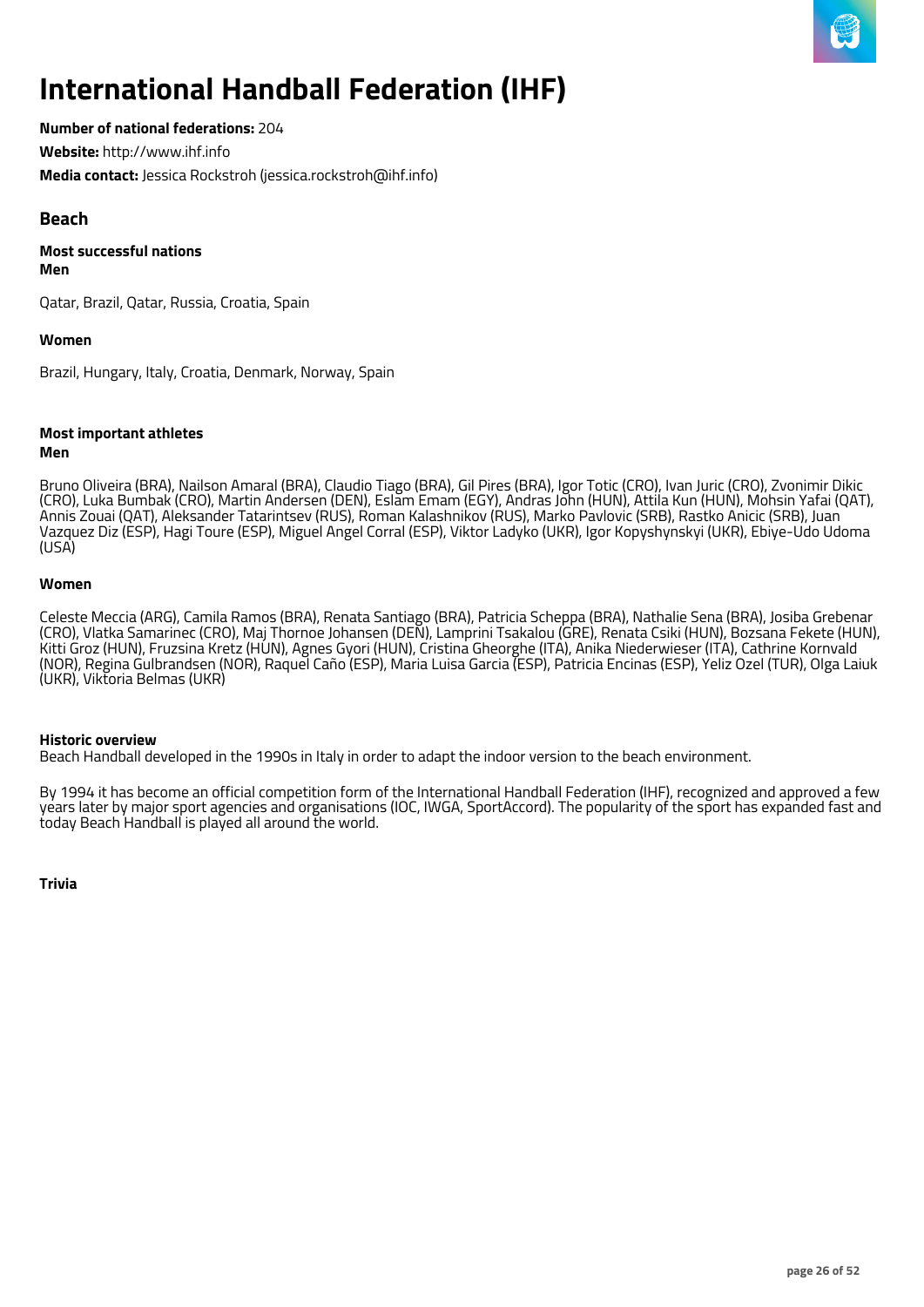## <span id="page-26-0"></span>**Ju-Jitsu International Federation (JJIF)**

**Number of national federations:** 121 **Website:** http://www.jjif.org **Media contact:** Joachim Thumfart (joe@jjif.org)

## **Ju-Jitsu**

**Most successful nations** FRA, RUS, GER, POL, COL

#### **Most important athletes Men**

Polok, Maciej (POL) Apolonov, Roman ( GER) Lah, Benjamin (SLO) Alketbi, Faisal (UAE)

#### **Women**

Bieronska, Martyna (POL) Yuasa, Rikako (JPN) Becirovic, Mirnesa / Becirovic, Mirneta (AUT) Nebie, Severinne (FRA)

#### **Historic overview**

Ju-jitsu spread among the samurai as a way to neutralize an opponent in the Japan of the 17th century. Ju-jitsu absorbs an attack and uses its energy against the attacker. Thus the "Gentle Art" or "Art of Suppleness", for this is the meaning of the Japanese name, does not neutralize power with power but aims to rationally absorb an attack and convert that energy to the opponent's detriment.

In today's "Fighting System", two athletes have two times two minutes to defeat the opponent on points or by surrender. The sparring bouts are divided into distance combat, grounding techniques and the final phase on the tatami mat.

In the "Duo System", two collaborative jutsukas demonstrate rehearsed self-defence techniques against a series of attacks randomly called by the mat referee. These attacks cover specific scenarios: grip attack, embrace attack, hit attack, and armed attack with stick or knife.

The Ne-Waza System became famous under the name Brazilian Jiu-Jitsu. It is called human cess as well. Srategies and tactics are desingned to make your opponent waste his energy to submitt him/her later in the fight. Most of this competition happens on the ground.

## **Trivia**

## **Like the branches of a tree ...**

Ju-jitsu is an ancient Japanese martial art. Its origins date back to the 16th century, when legend has it that Shirobei Akiyama witnessed how the branches of most trees broke under the heavy loads of snow and ice during a blizzard, while the elastic branches of the willow bent and efficiently freed themselves from the destructive weights.

## **The spread and influence of ju-jitsu ...**

The golden age of ju-jitsu lasted until 1869, the year when the Emperor's return to Japan and the subsequent abolition of feudalism caused the samurai to lose their privileged status. Samurai tradition nevertheless kept ju-jitsu alive and travelers brought the martial art to all four corners of the world.

In more recent years, the essence of other martial arts, such as judo and aikido, has developed from ju-jitsu, extracting specific aspects of its techniques.

## **Stages in a fight ...**

The actual combat in the "Fighting System" is divided into three parts: Part I sees the jutsukas involved in distance combat and controlled attacks with arms and legs. Once a grab has been made, the fight enters Part II and hits are no longer allowed. The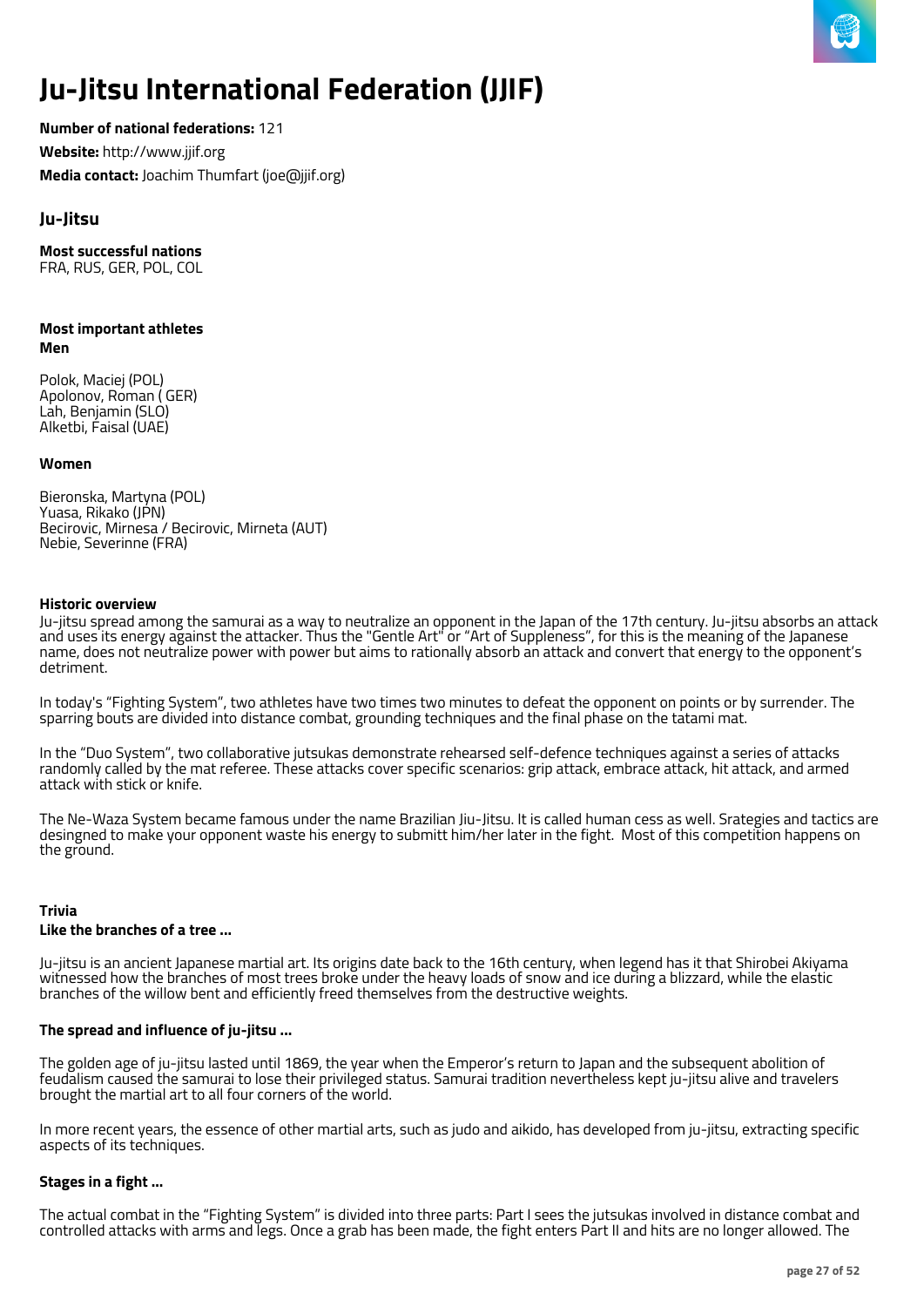

jutsukas try to bring one another down with various throwing techniques. Points are given according to how clean and effective the actions are judged. Once down on the tatami mats, the match enters its Part III. Here points are given for immobilization techniques, controlled strangulations or levers on body joints that bring the opponent to yield. The winner is the jutsuka who has accumulated most points during the fight. This type of competition requires timing, agility, strength and endurance.

World Games medalist Carsten Ettrup, DEN, sums up the essence of fighting in ju-jitsu. "In these combats you are simply trying to outsmart your opponent. After all, he knows the same techniques you do!"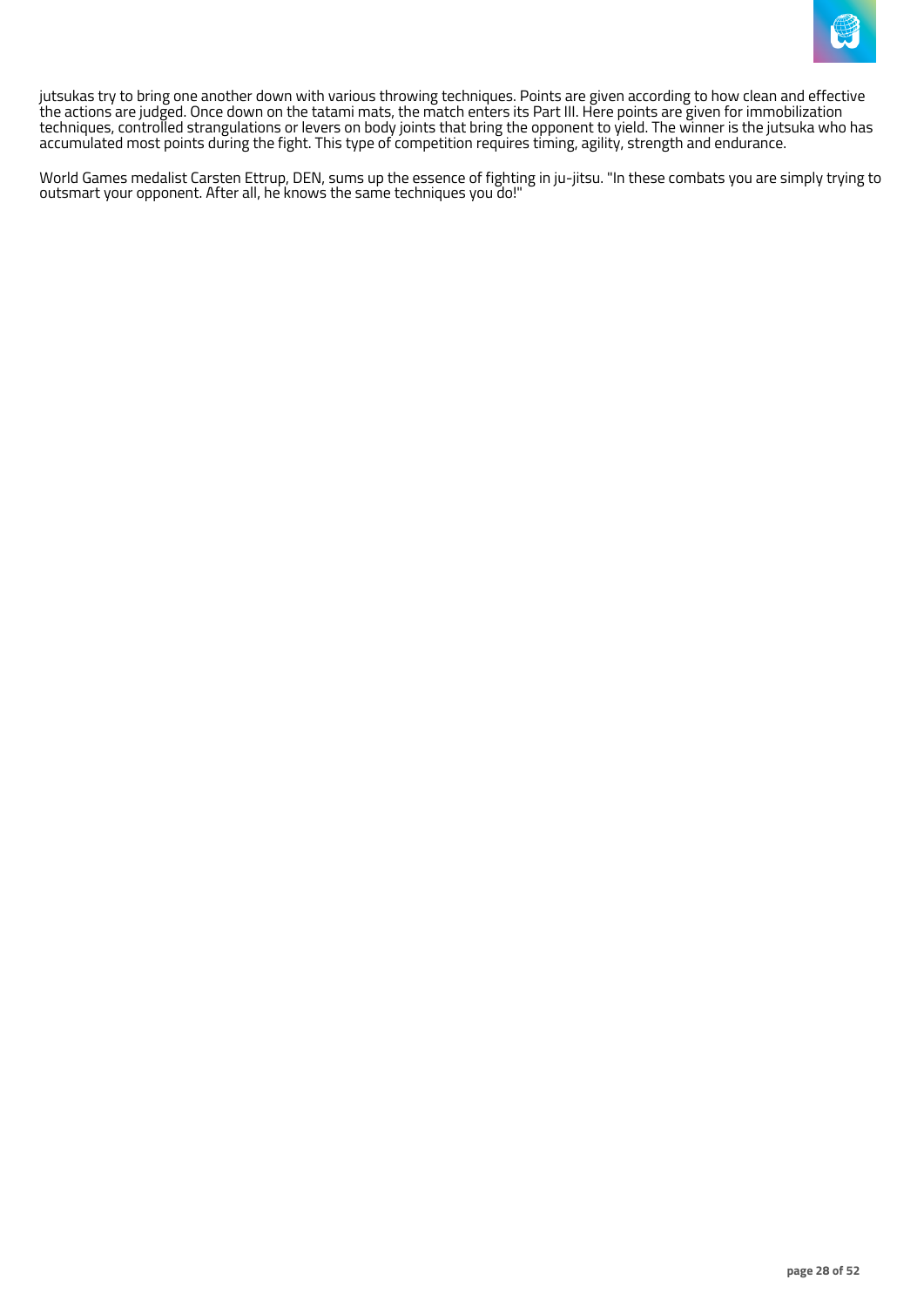

## <span id="page-28-0"></span>**World Karate Federation (WKF)**

**Number of national federations:** 191 **Website:** http://www.wkf.net/ **Media contact:** Sergio Aguilera (press@wkf.net)

## **Karate**

**Most successful nations** Japan, France, Spain, USA, Italy

#### **Most important athletes Men**

Antonio Diaz (VEN) Rafael Aghayev (AZE) Douglas Brose (BRA) Ryo Kiyuna (JPN) Ryutaro Araga (JPN) Damian Quintero (ESP) Thomas Scott (USA)

#### **Women**

Kiyou Shimizu (JPN) Giana Lotfy (EGY) Alexandra Recchia (FRA) Sara Cardin (ITA) Sandra Sanchez (ESP)

#### **Historic overview**

Karate is a martial art developed on the Ryuku Islands in what is now Okinawa, Japan. It was brought to the Japanese mainland in the early 20th century, and by the early 1930s many major Japanese universities adopted this discipline in their teachings. The popularity of martial arts movies in the 1960s and 1970s increased the recognition of the discipline worldwide and the martial art spread around the world. The first Karate World Championships took place in Tokyo in 1970, and 23 editions of the biggest Karate event have been held ever since. The last World Championships were celebrated in Linz (Austria) in October 2016.

Competitive Karate is formed by two modalities: Kata and Kumite. Kata referrers to a choreagraphed pattern of movements, while Kumite defines the confrontation of two competitors in a sparring mode.

## **Trivia**

## **With empty hands ...**

The literal meaning of the two characters that make up the word karate in Japanese is "empty hands", making reference to the fact that karate originated as a method of self-defense that relied solely on the effective use of the unarmed body. The original karate was made up of elaborate techniques of blocking or thwarting an attack, and of counter-attacking an opponent by punching, striking or kicking.

## **The Shinto roots ...**

Karate, like many of the other martial arts, upholds its ties to Shinto and Buddhist roots by striving to go much beyond the technical aspects of combat. Besides defending against and defeating an opponent, the techniques and the training also aim for the karateka to develop human qualities and values.

#### **Kumite and Kata...**

The Karate tournament comprises Kumite competition and Kata competition. In Kumite, competitors – who are divided into weight divisions – spar in bouts three minutes long for Male categories and two minutes long for Female categories. The karateka scoring a higher number of points at the end of the bout will be declared winner. Kata - the Japanese word for forms- are highly detailed patterns of movements that adhere to the traditional values and principles of the discipline. In competitions, the karatekas perform a kata in each bout, and their performance is evaluated based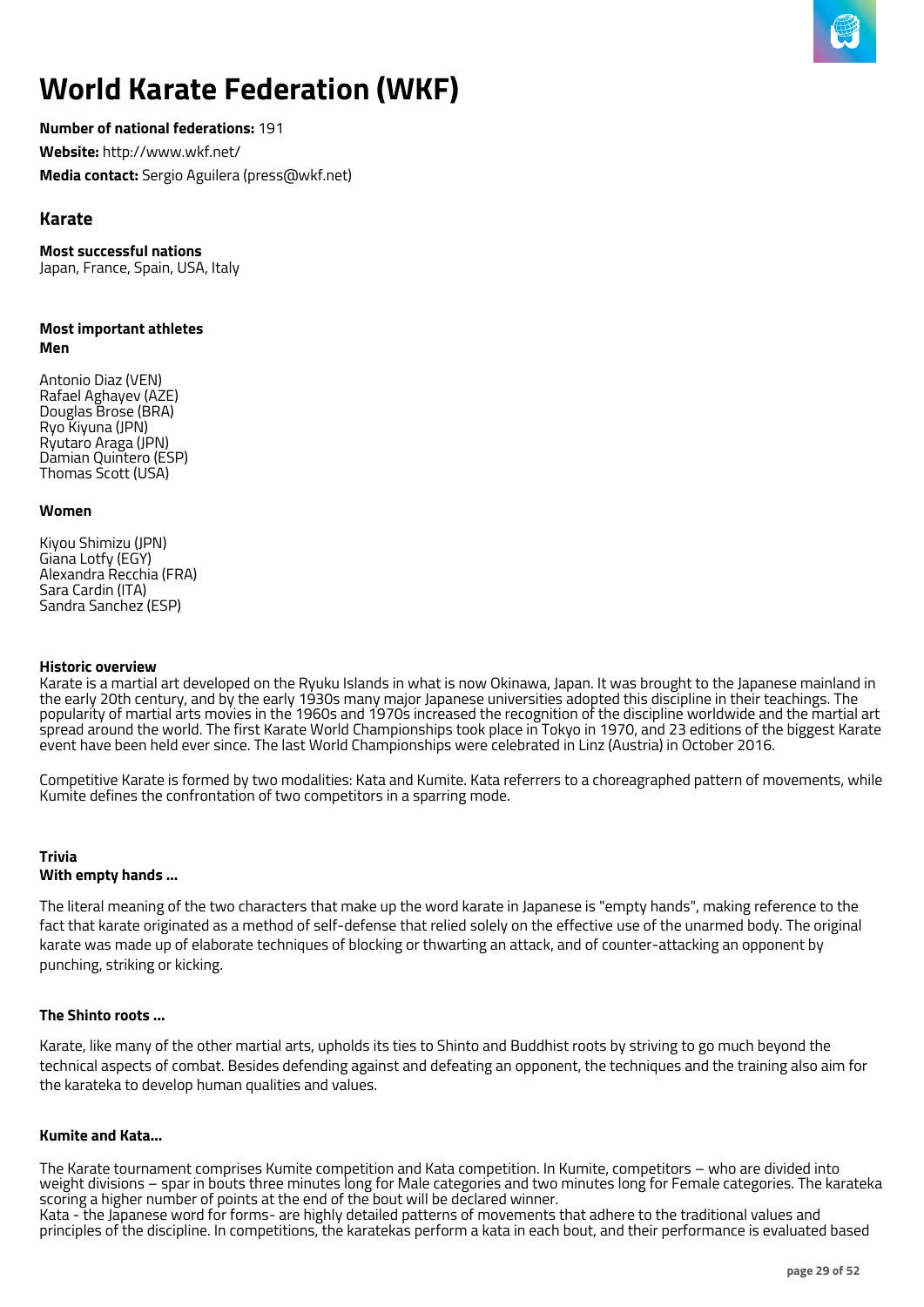

on conformance, technical presentation and athletic appearance. After the completion of both Kata, the Chief Judge will call for a decision (HANTEI) and the Judges will cast their votes. The competitor who receives the majority of votes will be declared winner.

#### **Ippon...**

The scoring in Kumite is distributed as follows: Ippon, three points; Waza-Ari, two-points and Yuko, one point. A score is awarded when a technique is performed with good form, sporting attitude, vigorous application, awareness (ZANSHIN), good timing and correct distance.

IPPON is awarded for Jodan kicks or any scoring technique delivered on a thrown or fallen opponent.

#### **Kata...**

There are some 100 kata across the various forms of karate, each with many minor variations. However, only 75 of them are included in the official kata list at competitions. The name of the kata to be performed is clearly announced by the competitor at the beginning of his/her performance.

#### **Aka and Ao...**

In both Kata and Kumite, the two competitors in a bout are identified by the colour of their belts: aka (red) and ao (blue)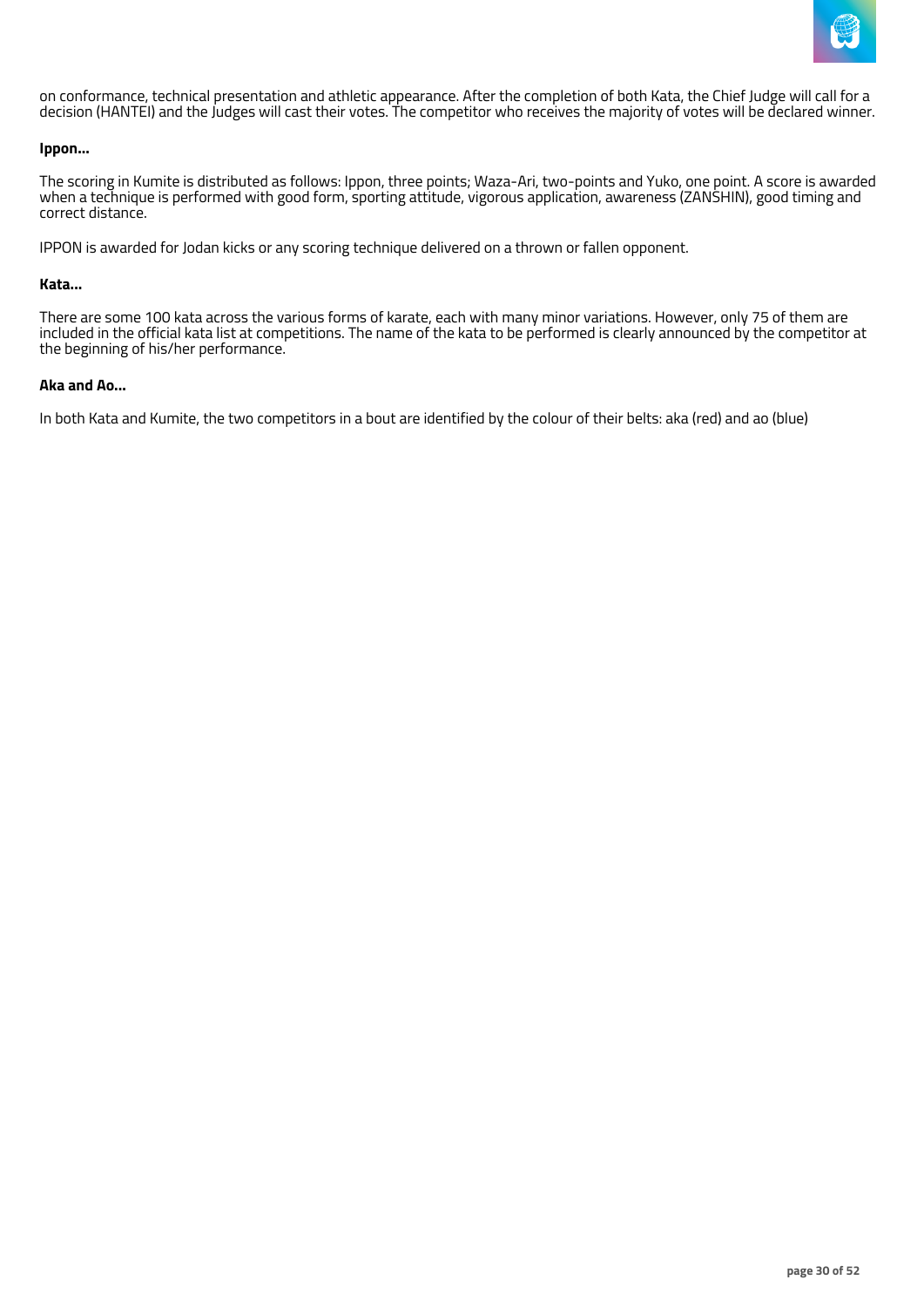## <span id="page-30-0"></span>**World Association of Kickboxing Organizations (WAKO)**

**Number of national federations:** 127

**Website:** http://www.wakoweb.com

**Media contact:** Marijana Pelevic (marijana.pelevic@wakoweb.com)

## **Kickboxing**

**Most successful nations** RUS, POL, SRB, BLR, BRA, MAR, IRI, UKR, TUR, ITA

**Most important athletes**

**Men**

Datsi Datsiev (RUS) Aleksandar Konovalov (SRB) Antoine Habash (HUN) Dawid Kasperski (POL) Ramankevic Piotr (BLR)

#### **Women**

Dymus Malgorzata (POL) Tatiana Ponomareva (RUS) Lucia Cmarova (SVK) Caruso Cristina (ITA) Kaitlin Young (USA) Teodora Manic (SRB)

#### **Historic overview**

WAKO started its activity in Europe in 1976. The founder was Mr. Georg Bruckner from Berlin, who promoted the first ever World Championships in semi and full contact karate (as initially the discipline was called in those days) back in 1978 with 110 competitors representing 18 countries. WAKO immediately created the rules and regulations for the new fighting sports including punches (hand techniques) and kicks (leg techniques) for amateur fights with maximum use of safety equipment, the new term KICKBOXING was officially adopted to define the sport and WAKO started to act, since the very beginning, as the authentic Kickboxing Federation in the world. From 1984, WAKO was leaded by Italian Ennio Falsoni. He organized and consolidated WAKO as respectable International Sports Organization. World Championships were held every two years in different parts of the World. Now, after decades of passionate work, Ennio Falsoni is honorable President of WAKO.

#### **Trivia**

#### **WAKO Kickboxing today**

Kickboxing is a modern contact fighting sport created on the basis of many traditional combat sports and martial arts. Kickboxing is a unique Western response to many Eastern martial arts. It can be practiced on competitive or recreational level depends on the aspirations of the kickboxer, but for sure it is a sport designed to improve your overall health, strength and endurance.

Today WAKO counts on 128 affiliated nations in the 5 continents, which are officially recognized by either National Olympic Committee or relevant National Government Sports Authority.

Actual WAKO President is Prof. Dr. Borislav Pelević (Serbia).

#### **Globally WAKO**

Today WAKO counts more than 4.000.000 practitioners in more than 40.000 clubs all over the globe. WAKO is promoting Bi Annually Continental and World Championships (in all seven disciplines) and organizes World and Continental Cups and Open tournaments.

WAKO is officially recognized by: GAISF - former SportAccord (Global Association of International Sports Federations), OCA (Olympic Council of Asia), WADA (World Anti-Doping Agency), IWGA (International World Games Association), Peace and Sport, International Fair Play Organization, AIMS (Alliance of International Recognized Members of Sport) IWG (International Working Group of Women in Sport).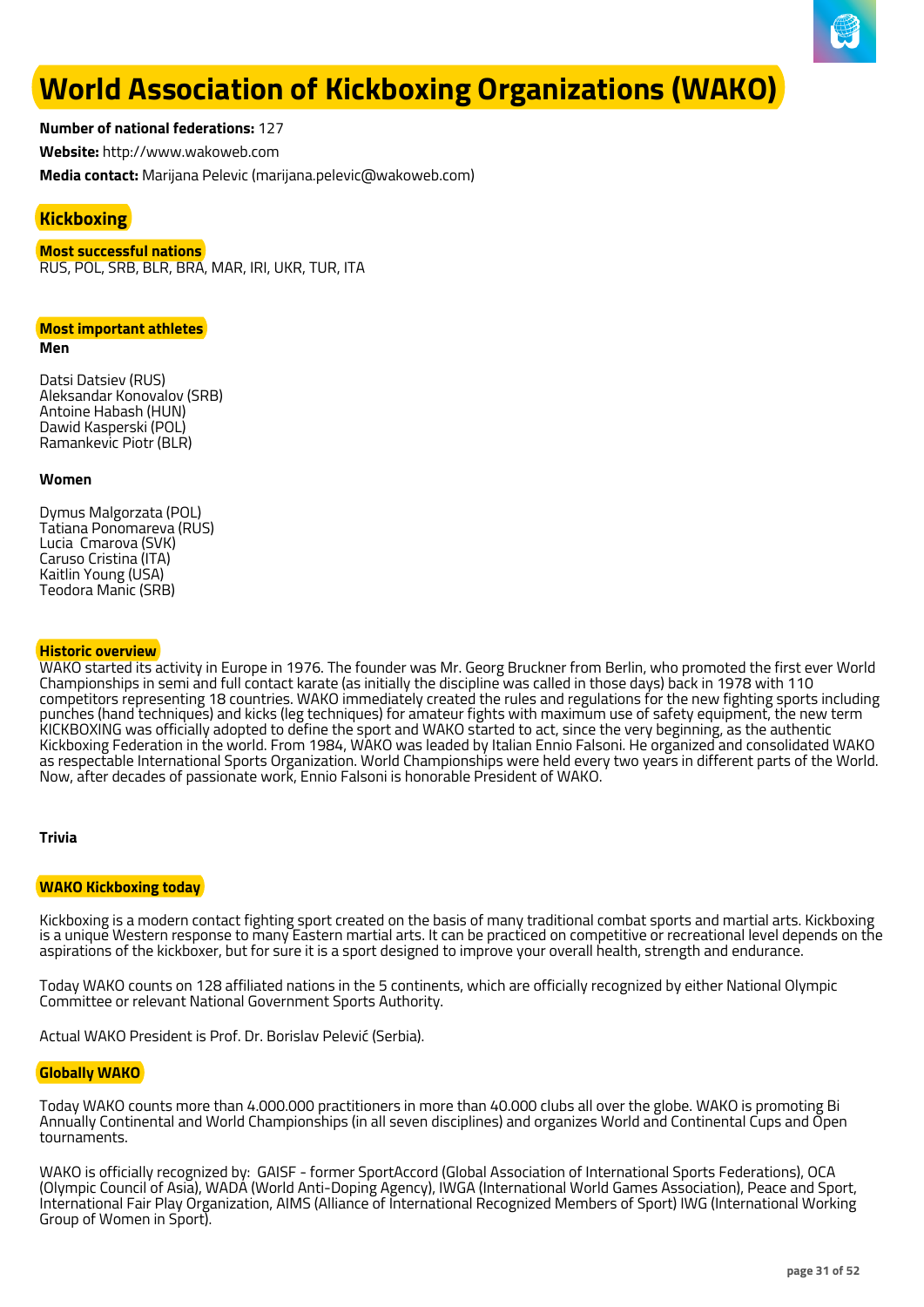

#### **WAKO and The World Games**

WAKO became a part of The World Games family as the 37th member of the IWGA in 2014. Kickboxing will be a part of the The World Games 2017 in Wroclaw as Invitational sport. WAKO kickboxing will be represented by one of its seven disciplines: K-1 Rules.

The main facts:

WAKO kickboxing has 7 competitive disciplines, three ring and four tatami disciplines.

Ring disciplines: Full contact, Low kick, K-1 Rules.

Fighting area is the ring. Each bout consists of three two minute rounds with a minute break between each round. The intention of kickboxer is to defeat his opponent with legal techniques which must be delivered with full power.

Tatami disciplines: Point fighting, Light contact, Kick light and Musical forms (with and without weapons).

Fighting area is the tatami. The intention of kickboxer is to defeat his opponent with legal techniques which must be delivered with controlled power. Each round is two minutes with a minute break between the rounds but number of rounds is different and it depends of the discipline.

#### **K-1 Rules**

K-1 Rules is a kickboxing discipline where intention of kickboxer is to defeat his opponent using legal techniques – punches, kicks and knee strikes with full power and strength. Strikes must be delivered to legal target areas with focus, speed, and determination, creating solid contact.

A win can be reached either by points (collecting more points than the opponent) or by knockout.

Legal target areas:

Head: front (face and forehead), side and top.

Torso: front and side.

Legs: any part.

Foot: for sweeps ankle level only.

Legal techniques:

Hand: All boxing punches, back fist and spinning back fist

Leg: Front, side, roundhouse, heel, crescent, axe, jump kick; shin kick to any part of the leg (except knee), body, and head; knee kick is allowed to the leg (except front side of the tight and knee), body and head; foot sweeps.

It is allowed to hold opponents neck or shoulders with hands in order to deliver only one knee strike

Prohibited techniques:

Elbow techniques are forbidden

Grabbing and holding the opponent's leg and performing the punch and kick at the same time

Any wrestling techniques and performance of the fight on the floor.

All punching and kicking techniques have the same judging value.

#### **SUMMARY**

As the World Kickboxing governing body responsible for creating, interpretation, managing, coordinating, improving and organizing activities in all 5 Continents, WAKO has to fulfill the goal of hundred thousand kickboxers in the World, to be recognized by the International Olympic Committee and integrated into the IOC movement. WAKO ensured development in-line with the Olympic Movement and its various Charters, whose principles are integrated into all documents of WAKO organization.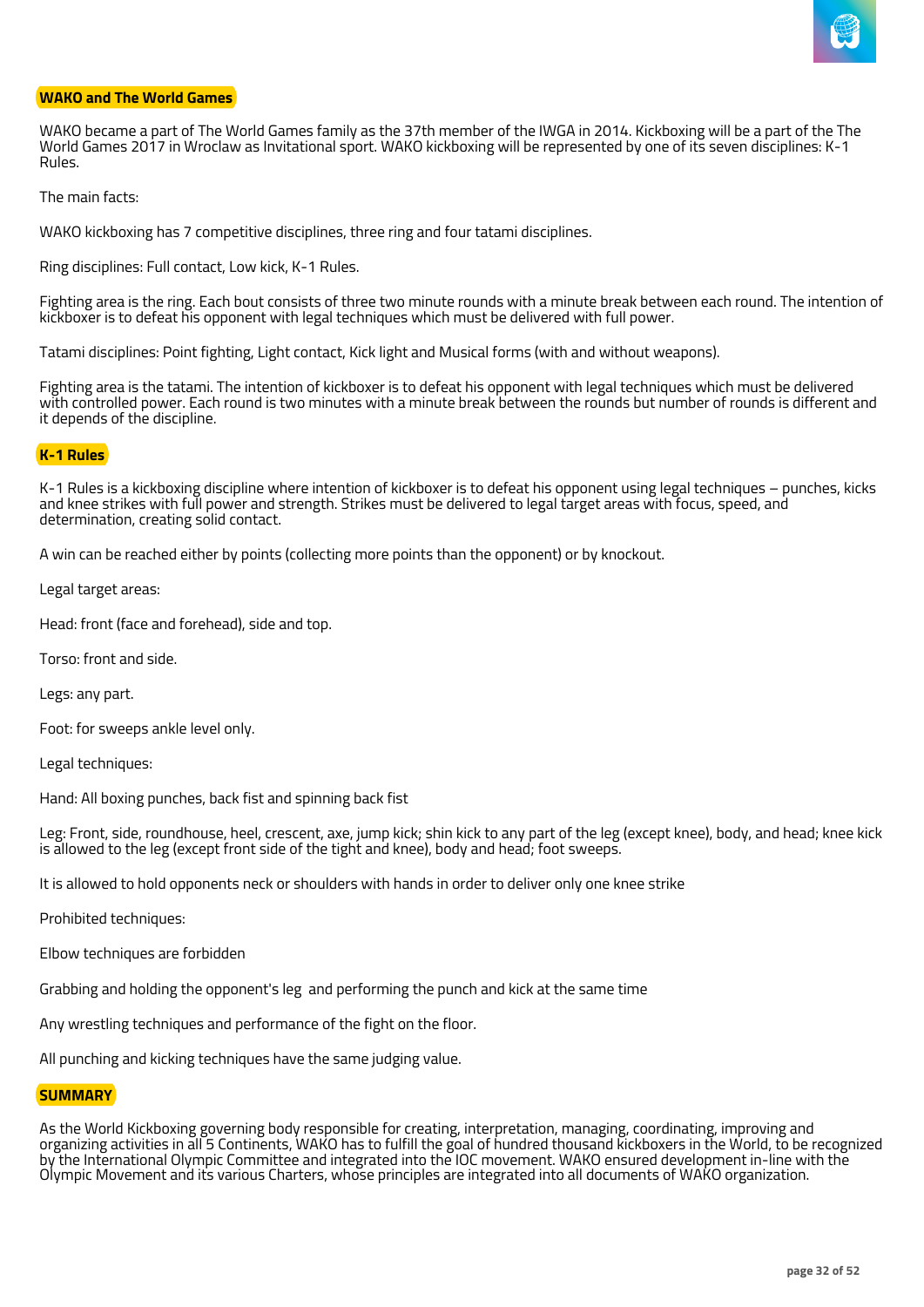## <span id="page-32-0"></span>**International Korfball Federation (IKF)**

**Number of national federations:** 67 **Website:** http://www.ikf.org/ **Media contact:** Tilbert La Haye (Tilbert.la.haye@ikf.org)

## **Korfball**

#### **Most successful nations**

NED (they have won all The World Games editions so far), BEL, TPE

**Most important athletes Men**

Richard Kunst (NL) Chun-Hsien Wu (TPE) Nick Janssens (BEL)

#### **Women**

Ya-Wen Lin (TPE) Shiara Driesen (BEL) Suzanne Struik (NL)

#### **Historic overview**

Korfball is the world's only dedicated mixed gender team sport. Developed in 1902 by Nico Broekhuysen, an Amsterdam school teacher, for the pupils of his coeducational school, korfball has developed into an international competitive sport. With a strong Dutch and Belgium base, the International Korfball Federation (IKF) was founded in Antwerp (Belgium) on the 11 June 1933 as a continuation of the International Korfball Bureau established in 1924 by the Dutch and Belgian Associations. At the moment there are 67 affiliated member countries spread over all continents around the world.

#### **Trivia**

#### **Object of the game ...**

The goal of the game is to throw a ball through a korf. This has to be achieved by cooperative play; passing the ball from one to another. The ball has the same size as a football, but has more grip and bounce. The korf is a synthetic basket fixed at the top of a 3.5 meter high post. The posts are fixed at 1/6 of either end of a 40 x 20 meter pitch, allowing also to shoot and approach the korf from the rear side. Uncontrolled contact is not allowed, as is dribbling or running with the ball. The game requires all-round skilled athletes, as the players must alternate between attacking and defending positions after every two goals. A game lasts 4 x 10 minutes real playing time.

#### **Tournament preview**

The Netherlands duly took the korfball gold at The World Games 2013 in Cali. For the eighth consecutive time already, the Dutch defeated their eternal opponents from Belgium in an exciting high level final. And yes, there is a good chance that both teams will match up again in the game for gold at The World Games 2017 in Wroclaw. But in the 2017 IKF Ranking Belgium is number 3 behind Chinese Taipei and the Asian team will try seriously to reach the final as well. The Netherlands and Belgium are drawn in the same pool, so they meet already in the pool phase. Behind these three contenders the race will be wide open between Great Britain, China, Germany, Australia and Poland. The other 5 contenders are close to each other and exciting matches can be expected.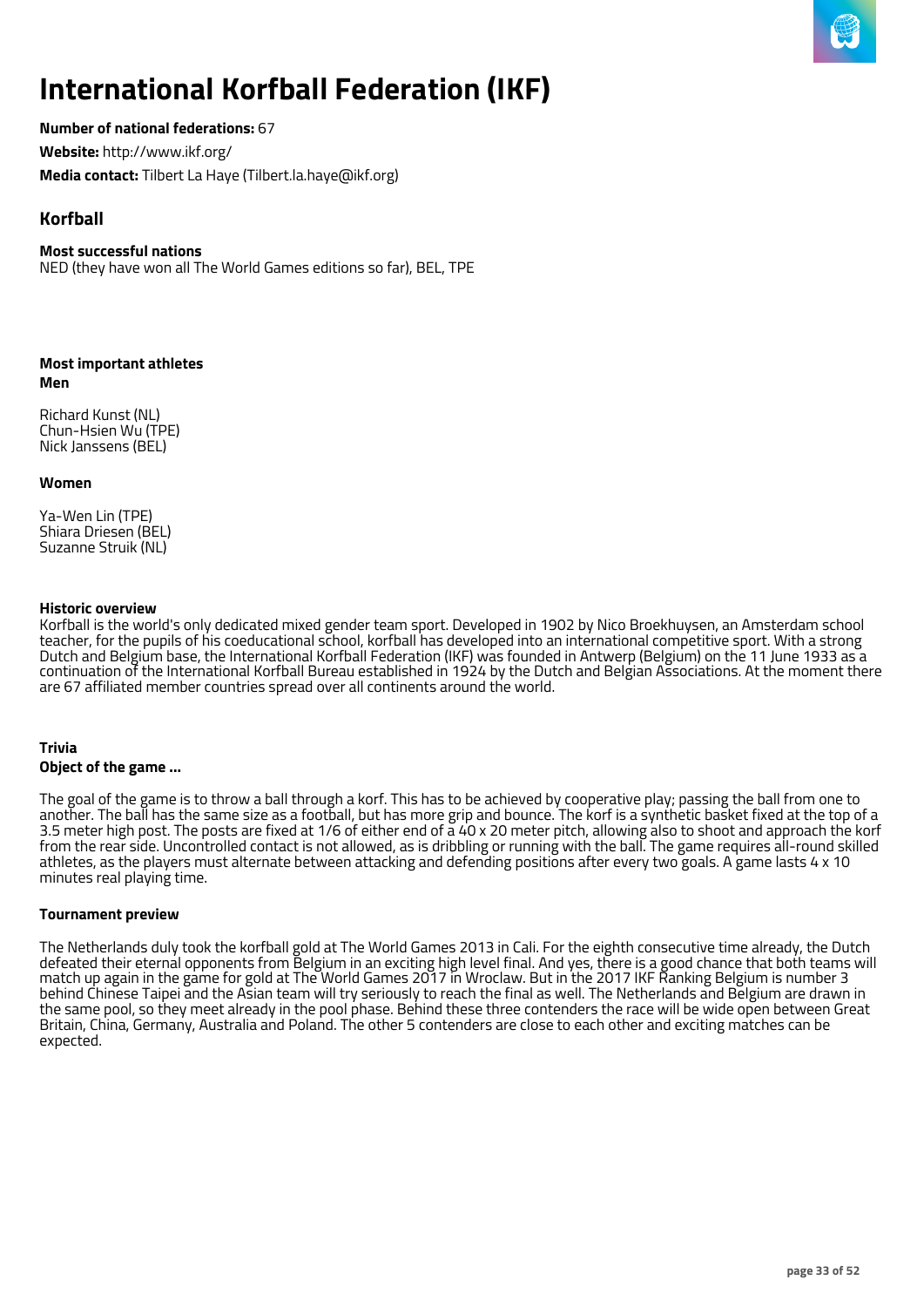<span id="page-33-0"></span>

#### **Number of national federations:** 56

**Website:** http://filacrosse.com

**Media contact:** Timothy Morgan (tmorganpmd@icloud.com)

#### **Lacrosse**

#### **Most successful nations**

Traditionally, United States, Australia, Canada, and England have battled for the World Cup title, but recent years have seen the emergence of high-quality teams from Asia and Europe. There also has been an expansion of the game in Europe, Central America and Africa.

#### **Most important athletes**

Devon Wills; Sarah Bullard; Jen Russel – USA Sue McSolvin; Hannah Nielson-AUS Dana Dobbie;Selena Lasota; Katie Guy – CAN Rei Ikeda; Narumi Nukui; Auska Noo - JPN Marta Neumann, Karolina Białowąs, Alicja Ogorzałek - POL

#### **Historic overview**

Women's Field Rules: Two teams of twelve players each play women's field lacrosse. The two teams attempt to score by causing the ball to enter the goal of its opponent, while preventing the other team from securing the ball and scoring. The ball is kept in play by being carried, thrown, or batted with the crosse, rolled or kicked in any direction, subject to the restrictions laid down in the FIL Rules. The hand may not touch the ball, except by a goalkeeper who is within his goal crease.

Difference between Men's Field Lacrosse Rules and the Women's discipline: Two teams of ten players each play men's field lacrosse.

#### **Trivia**

#### **Lacros was born ...**

Lacrosse was started by the Native American Indians and was originally known as stickball. The game was initially played in the St. Lawrence Valley area by the Algonquian tribe and they were followed by other tribes in the eastern half of North America, and around the western Great Lakes. The French Jesuit, Jean de Brébeuf, wrote about the game being played by the Huron Indians in 1636 and it was he who named the game "lacrosse".

#### **Olympic ...**

Lacrosse was contested as a demonstration sport in the [1928](http://en.wikipedia.org/wiki/1928_Summer_Olympics) (Amsterdam) and [1932](http://en.wikipedia.org/wiki/1932_Summer_Olympics) (Los Angeles) [Olympics](http://en.wikipedia.org/wiki/Summer_Olympic_Games).

#### **World Games ...**

FIL, founded in 2008, became part of The World Games Family in 2013. Lacrosse (Women) will make its debut in the official competition programme of the World Games 2017 in Worclaw/Poland.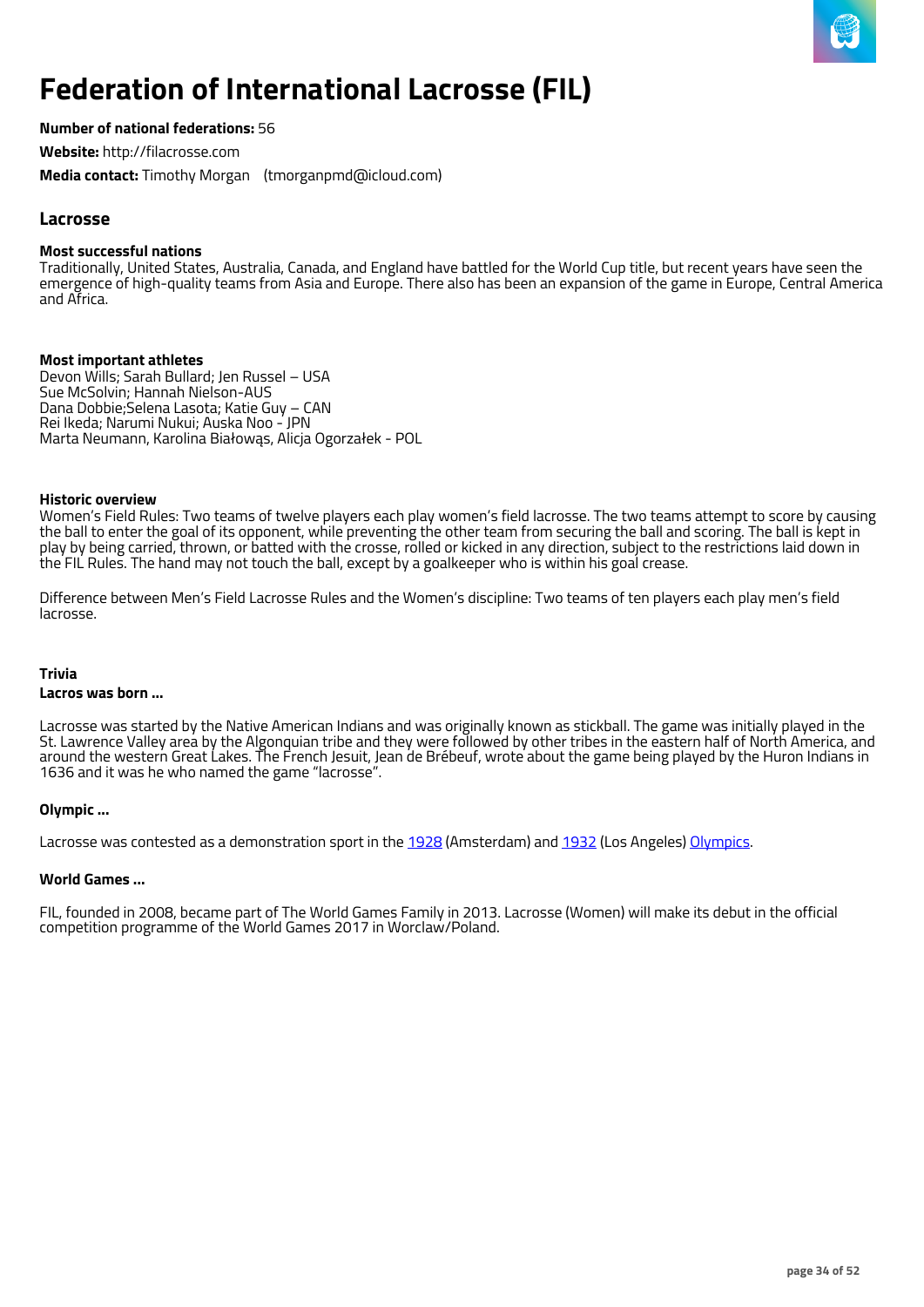## <span id="page-34-0"></span>**International Life Saving Federation (ILS)**

**Number of national federations:** 140 **Website:** http://www.ilsf.org/ **Media contact:** Harald Vervaecke (ils.hq@telenet.be)

## **Life Saving**

**Most successful nations** AUS, RSA, NZL, GER, GBR, ITA, ESP, FRA, NED, JPN, USA, CHN, BEL

#### **Most important athletes Men**

Federico Pinoti (ITA) Shannon Eckstein (AUS) Chris Allum (AUS) Rafael Tamaral (ESP)

#### **Women**

Marcella Prandi (ITA) Ayla Dunlop-Barrett (NZL) Ying Lu (CHN) Katrin Altmann (GER)

#### **Historic overview**

Lifesaving is an utterly purposeful sport as it aims to encourage rescuers – pool and ocean lifeguards – to maintain, develop and improve the physical and mental skills needed to save lives in the aquatic environment. A variety of different events test the technique, fitness and motivation of the athletes in situations not unlike those they encounter in their daily rescue work. Stillwater events are generally held in a pool. They require technical skills as well as speed. Ocean events comprise races that are often unpredictable as currents and waves play a major role. Experience, tactics and endurance is called for in the athletes.

## **Trivia**

#### **Competitive lifesaving ....**

Lifesaving competitions consist of a variety of competitions to demonstrate and develop lifesaving skills, fitness and motivation. The lifesaving competitions are held in pools, in the ocean and on the beach.Here are just some of the competitive events featured regularly in The World Games: Beach: Ocean Man and Ocean Woman; Rescue Board (M, W); Surf Race (M, W); Pool: Combined Rescue 100 M (M, W); 200 m Obstacle Race (M, W); 50 m Manikin (M, W); 100 m Saving a Manikin with Fins (M, W) and relay races.

## **The history of the sport ....**

Organised international lifesaving activities date back to 1878, when the first World Congress was held in Marseille, France. A need for an international forum to exchange ideas was soon recognized. This led firstly to the establishment of the Fédération Internationale de Sauvetage Aquatique (FIS) in 1910 and then to the formation of World Life Saving (WLS). Both organisations were established to promote lifesaving throughout the world. Lifesaving as a sport was primarily intended to encourage lifeguards to develop, maintain and improve the essential physical and mental skills needed to save lives in the aquatic environment.

In 1993, in Leuven, Belgium, FIS and WLS were merged into a single, worldwide lifesaving organisation known as the International Life Saving Federation (ILS).

Since then, ILS has provided the single uniting force of lifesaving around the world. ILS is the world governing body that oversees lifesaving sport as well as lifeguarding, for over 33 million members in over 140 organisations.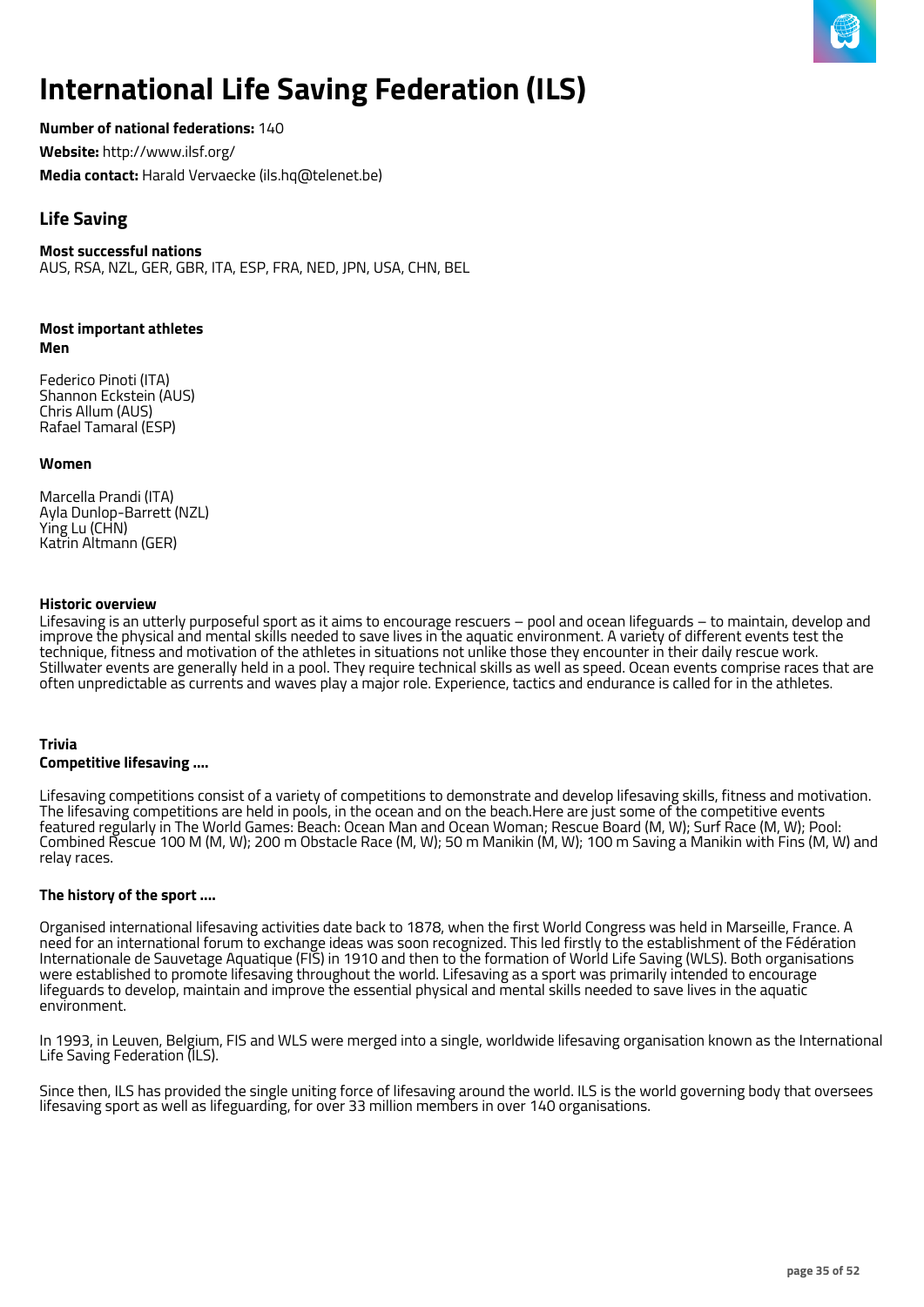<span id="page-35-0"></span>

**Number of national federations:** 7 Federations for this event - 113 Federations members to FIM **Website:** http://www.fim-live.com **Media contact:** Isabelle Larivière (isabelle.lariviere@fim.ch)

## **Motorcyling**

**Most successful nations**

**Most important athletes**

**Historic overview**

**Trivia**

S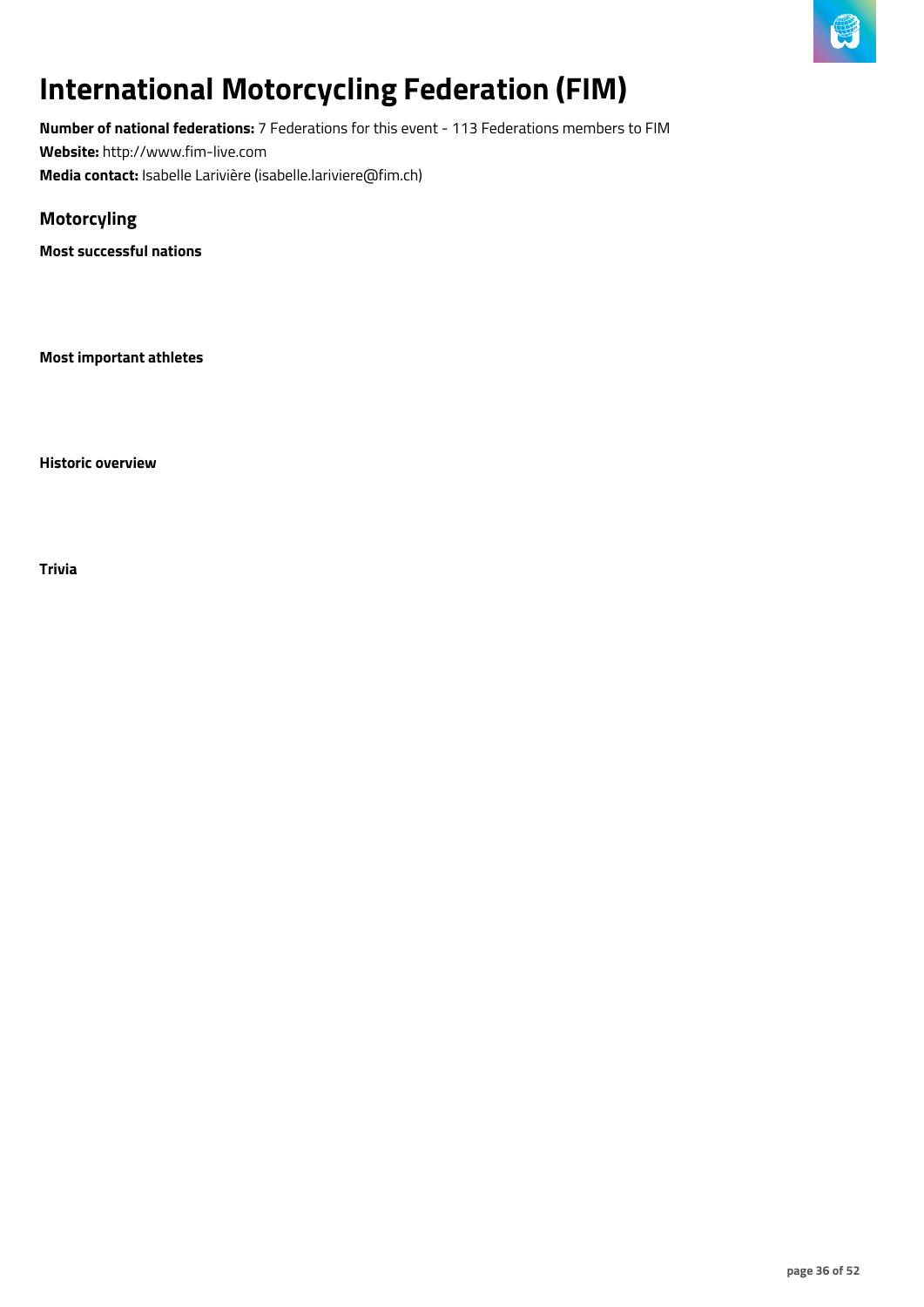## <span id="page-36-0"></span>**International Federation of Muaythai Amateur (IFMA)**



### **Number of national federations:**

**Website:** http://www.ifmamuaythai.org/ **Media contact:** Niamh Griffin (press.ifma@gmail.com)

## **Muaythai**

**Most successful nations** THA, BLR, UKR, FRA, MAR, RUS, USA

#### **Most important athletes Men**

Suppachai 'Superbon' Meunsang (THA) Igor Liubchenko (UKR) Gabriel Mazzetti (PER) Vital Hurkou (BLR)

#### **Women**

Svetlana Vinnikova (RUS) Apasara Kosorn (THA) Sofia Olofsson (SWE) (IWGA Athlete of the Year 2016) Nili Blok (ISR)

#### **Historic overview**

Muaythai was a martial art used by soldiers in South East Asia particularly what is now Thailand and is accepted as being at least one thousand years old. References to muaythai as a sport can be found in the Three Seals Laws dating from the Ayuttaya period (1351–1767) in Thailand. Today's athletes compete in a sport developed under monarchs like King Prachao Sua / The Tiger King (1697-1709). They participate in the spirit of Nai Khanom Tom who, according to legend, defeated 10 opponents to win his freedom following the fall of Ayutthaya in 1767.

In early 1900s rules were imposed creating a modern sport recognisable in today's events. IFMA was founded in 1993, and amateur bouts were adapted to include the wearing of protective gear and competing in 3-rounds instead of five. Women compete under the same rules as the men at IFMA events.

#### **Trivia Wai Khru...**

Muaythai athletes do a ritual dance at the start of each bout called the 'Wai Khru'. It's origins lie in showing respect to your teacher, and the dance can vary slightly from person to person. The music played for this dance is different to that played during the fighting rounds. Athletes wear a cloth headgear called 'Mongkhon' during this dance, athletes sometimes have this blessed by a religious person for good luck. Or they may roll a lucky emblem into the cloth. They sometimes wear colourful armbands called 'prajiet' during this dance.

#### **Drinking of water**

At the end of each bout athletes cross the ring to his or her opponent's corner, and the coaches share water with him or her in a sign of respect for a battle well-fought.

#### **Live Music - Samara**

Athletes compete to live music called 'Sarama' played with traditional instruments as in times past by a 4-person orchestra. During fast-paced intense bouts, the musicians play faster and correspondingly slower for more technical bouts. They work as hard as the athletes!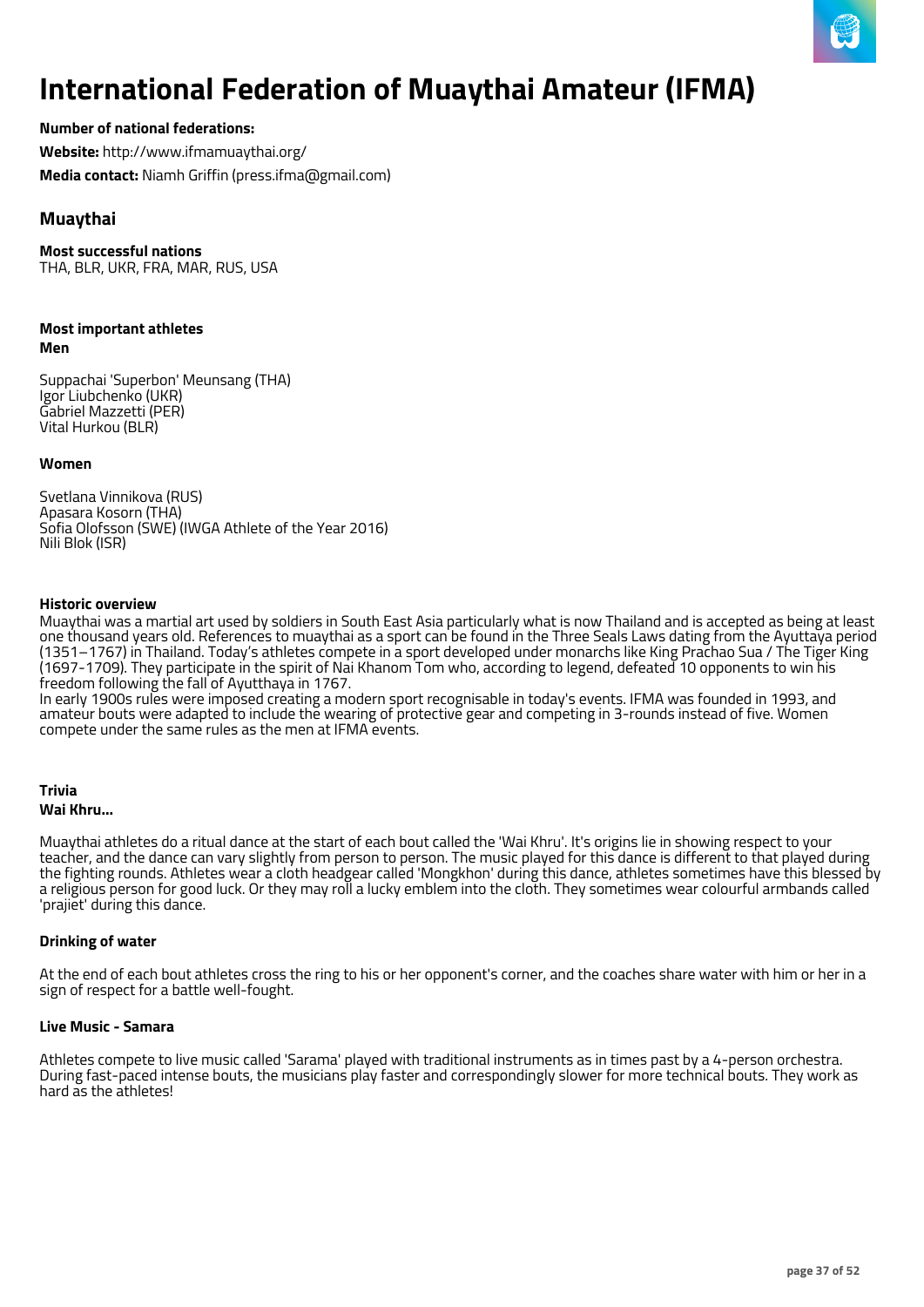## <span id="page-37-0"></span>**International Orienteering Federation (IOF)**

**Number of national federations:** 70 **Website:** http://www.orienteering.org/ **Media contact:** Malin Fuhr (malin.fuhr@orienteering.org)

## **Orienteering**

**Most successful nations** DEN, FRA, NOR, SUI, SWE, RUS

#### **Most important athletes Men**

Matthias Kyburz, Switzerland Frederic Tranchand, France Jerker Lysell, Sweden Tim Robertson, New Zealand

#### **Women**

Natalia Gemperle, Russia Maja Alm, Denmark Emily Kemp, Canada Tove Alexandersson, Sweden

#### **Historic overview**

Orienteering is the also called the "thinking sport", because navigating through open country challenges the mind as well as the body. While running, the athletes consult the map and use a compass to decide in split seconds which route is best to get from one control point to the next. The detailed map shows the controls and indicates the types of terrain the athletes have to contend with. Rough ground, dense forest, steep hills – it is cross country in the true sense of the word. In orienteering, the clock is the judge. Fastest time wins! And electronic equipment verifies that the athletes have passed all control points.

## **Trivia**

**The object ...**

Orienteering demands advanced skills in reading a highly detailed map and in choosing the best route over complex terrain, all the while moving at high speed. The courses are designed to test both the orienteers' physical strength and navigation skills. Orienteering is a sport that uses no fixed structures, the natural environment is the arena.

## **In 1897, the first ever public orienteering competition…**

... was held in Norway. During its first century orienteering developed from an activity invented in a small corner of northern Europe to a modern, high-technology sport practiced by over one million athletes in countries all over the world. World Orienteering Championships have been organized since 1966. Teams from more than 60 countries participated in the most recent editions. The program includes four competitions for both women and men: a sprint race, a middle distance event, a long distance competition and a relay event for teams of three.

## **Environmentally sound ...**

Orienteers are keenly interested in environmental protection. The sport is conducted to minimize or eliminate environmental impact at its events. In doing so, the sport has gained respect in conservation circles.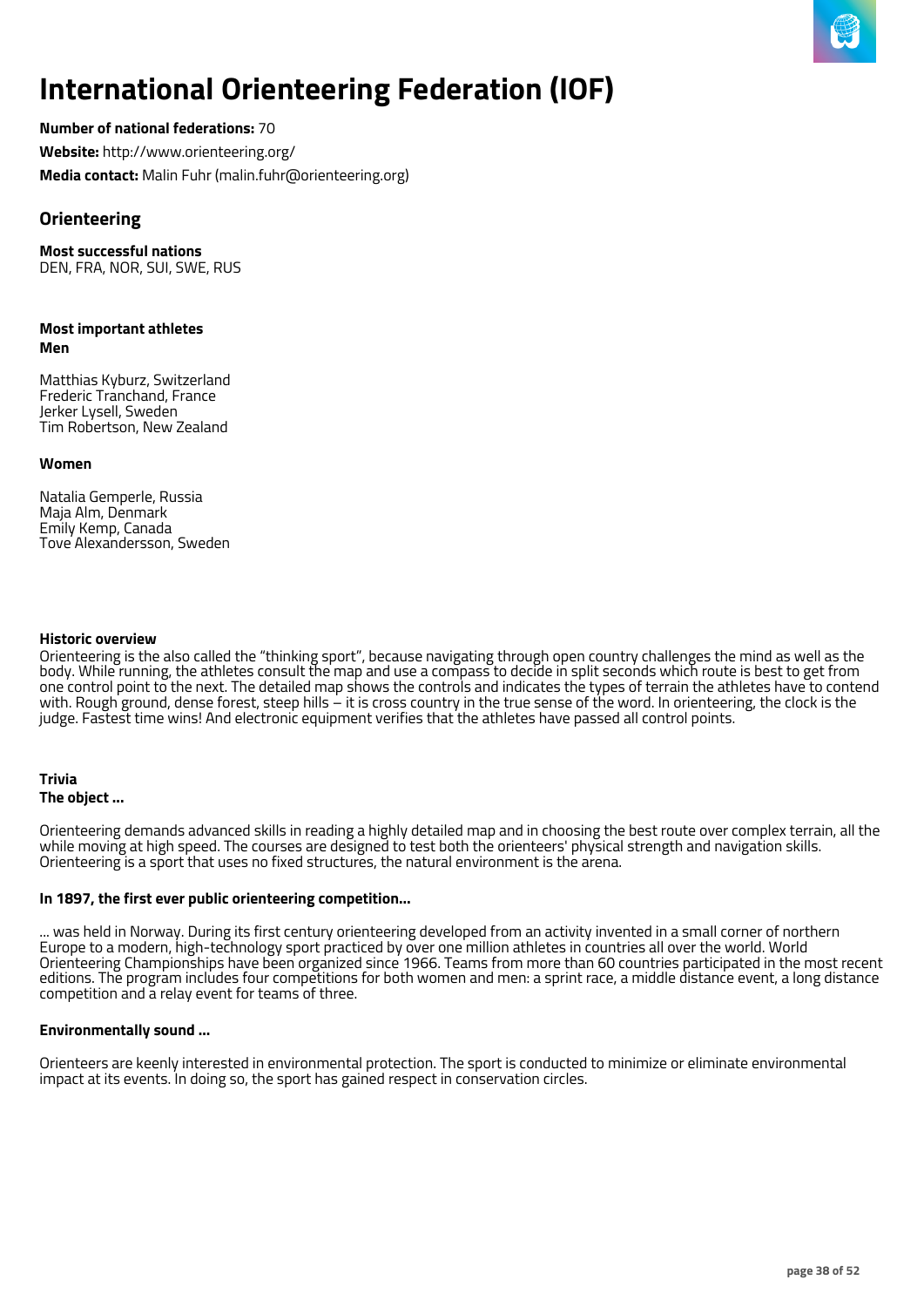## <span id="page-38-0"></span>**International Powerlifting Federation (IPF)**

**Number of national federations:** 101

**Website:** http://www.powerlifting-ipf.com

**Media contact:** Christina Chamley (christina.chamley@powerlifting-ipf.com)

## **Powerlifting**

**Most successful nations** Russia, USA, Ukraine, Taiwan

### **Most important athletes**

Jaroslaw Olech - POL - currently best lifter in the World Laryssa Soloviova - UKR - currently best female lifter in the World Wei-Ling Chen - TPE - 2 x The World Games Powerlifting Champion and also Gold Medallist at the 2008 Olympic Games, weightlifting Blain Sumner - USA - Best Total in Powerlifting (Squat 500kg)

#### **Historic overview**

Powerlifting athletes compete in a grueling triathlon of human strength. Three disciplines challenge men and women to lift multiples of their body weight to a prescribed sequence. Lowering themselves from a loaded and erect position to a squat and getting back! Or, lying on a bench, bringing the load from arm extension down to the chest and back up! Or raising the weights off the floor and assuming an erect position! It is the ultimate test of strength for athletes of all sizes. Some of the strongest weighing in at just over 44 kg.

Strength counts certainly among the key ingredients of some athletic performances. And powerlifting's lifts are the definitive measure of strength.

#### **Trivia Squat ...**

The lift starts with the lifter standing erect and the bar loaded with weights resting on the lifter's shoulders. At the referee's command the lift begins. The lifters bends their knees and lowers themselves into a squatting position with the hips slightly below parallel position. The lifters return to an erect position. At the referees command the bar is returned to the rack and the lift is completed.

#### **Bench press ...**

With his or her back resting on the bench, the lifter takes the loaded bar at arm's length. At the referee's command the powerlifter lowers the bar to the chest. On the chest there must be a visible pause. Afterwards the powerlifter pushes the weight up until the arms are straight and the elbows locked. Then the referee will call "Rack!" and the lift is completed as the weight is retuned to the rack.

## **Deadlift ...**

In the deadlift the athlete grasps the loaded bar which is resting on the platform floor. The powerlifter pulls the weights off the floor and assumes an erect position. The knees must be locked and the shoulders back, with the weight held in the lifters's grip. At the referees command the bar will be returned to the floor under the control of the lifter.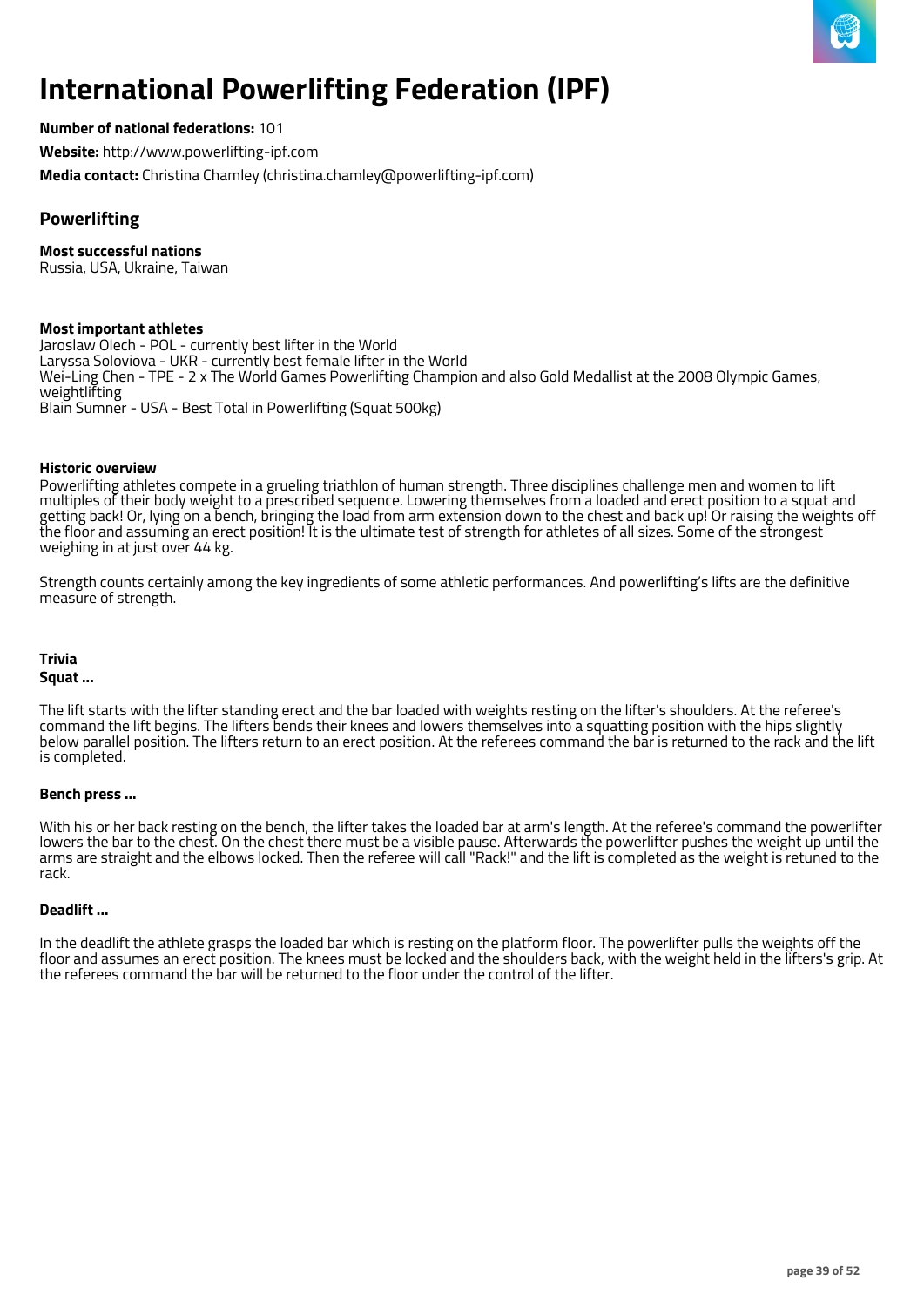## <span id="page-39-0"></span>**International Roller Sports Federation (FIRS)**

**Number of national federations: Website:** http://www.rollersports.org/

**Media contact:** ()

**Inline Hockey**

**Most successful nations**

**Most important athletes**

#### **Historic overview**

Inline hockey is similar to ice hockey, from which it is derived in the late 1980s. The game is played by two teams consisting of four skaters and one goalie on a dry rink divided into two halves by a center line, and with one protective net at each end of the rink. Beyond the obvious differences between ice and inline skates, there are a few other things setting inline apart from the game on ice. Inline hockey is played as a non-checking sport. Contact is allowed, but only when aiming to play the puck. Players tend to have more time on the puck, and the game is more free flowing.

#### **Trivia Spectacular and ...**

Roller inline hockey's speed and spectacle make it successful by any standard. It is played on skates that have generally four wheels attached in an "in-line" configuration, with a stick and with a puck. The game goes over two periods of 20 minutes. Four skaters and a goalie per team on a smooth surface that could be wooden, asphalt or cement. The field of play's dimensions may vary between 20 and 30 meters in width and 40 and 60 meters in length.

#### **It is not inline roller ...**

The order in which the first two words are arranged in the sport's official denomination, roller inline hockey, stakes out a legitimate claim by the International Roller Sports Federation, FIRS. Inline skating is a roller sport, inline hockey should therefore be considered as one too.

FIRS sanctioned the first World Inline Hockey Championships ever in Chicago, USA, in 1995. And even though FIRS National Federations around the world have perpetuated annual inline world championships for men, women and juniors, the International Ice Hockey Federation (IIHF) launched its own world championships in 1996.

The authority over the young sport has been in dispute between FIRS and IIHF ever since. Only now have some of the leading inline hockey nations, the USA among them, started to fully subscribe to what appeared sound logic from day one: "Where's the ice? It is played on wheels and they roll!" Roller inline hockey!

## **Speed Skating Track**

**Most successful nations**

**Most important athletes**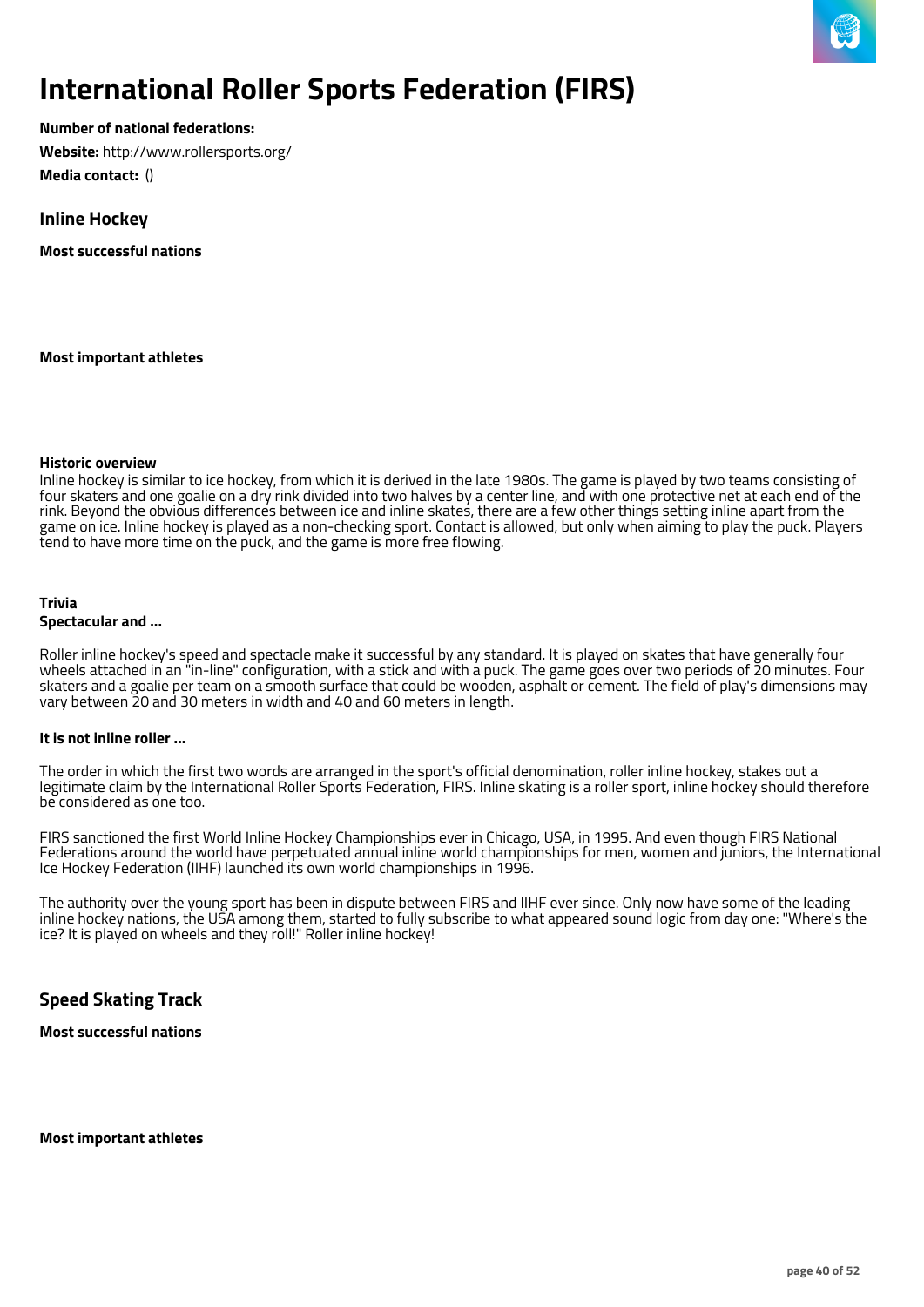

#### **Historic overview**

Speed skating is pure racing! The gold goes to those who skate fastest. Few other sports can match the excitement of the headto-head fights for positions between skaters hurtling themselves through the curves. Or the photo-finish drama that unfolds once they cross the finish line. To win, the skaters need not only sprinting abilities and stamina, they also have to grasp the race situation quickly and use all advantages to beat their opponents on the home stretch.

#### **Trivia Speed plus ...**

With the introduction of inline skates in 1992, the pace of the races has increased tremendously over the ones contested with quads – and new techniques and tactics have emerged to make them even more compelling. Regardless whether it is a sprint over 500 metres or an elimination race over 20 kilometers! Speed skating is fun, exciting, healthy and even socially rewarding. Skaters learn the importance of teamwork, of being disciplined and organized, and of setting and reaching goals.Since only roller skates are required, speed skating is an affordable sport which can be practiced by everyone.

#### **Popular ...**

Speed skating is obviously "racing on skates", but it is also what millions of skaters worldwide do regularly: skating on roads and squares, in parks and alleys. Over longer distances, it is an alternative to jogging.

At present, in-line skates are used at all the speed races and the quad skates have all but disappeared. There annual FIRS World Speed Skating Championships, both Track and Road, Junior and Senior. But there are also races staged everywhere for everyone to enter.

## **The history and the future ...**

Organized roller skating sports developed as the popularity of roller skates increased in the late 19th and early 20th centuries. The first World Speed Championships were staged in Monza, Italy, in 1937.

For a second time, speed skating made the shortlist of candidate sports for inclusion into the Olympic Sports Program in July 2011. In its previous bid for Rio 2016, the sport came up short against golf and rugby. "I proudly claim the right of roller sports to be part of the Olympics in 2020: we have the numbers, we have the sporting spirit, and we have the values," says FIRS President Sabatino Aracu.

## **Speed Skating Road**

**Most successful nations**

**Most important athletes**

#### **Historic overview**

Speed skating is pure racing! The gold goes to those who skate fastest. Few other sports can match the excitement of the headto-head fights for positions between skaters hurtling themselves through the curves. Or the photo-finish drama that unfolds once they cross the finish line. To win, the skaters need not only sprinting abilities and stamina, they also have to grasp the race situation quickly and use all advantages to beat their opponents on the home stretch.

#### **Trivia Speed plus ...**

With the introduction of inline skates in 1992, the pace of the races has increased tremendously over the ones contested with quads – and new techniques and tactics have emerged to make them even more compelling. Regardless whether it is a sprint over 500 metres or an elimination race over 20 kilometers! Speed skating is fun, exciting, healthy and even socially rewarding.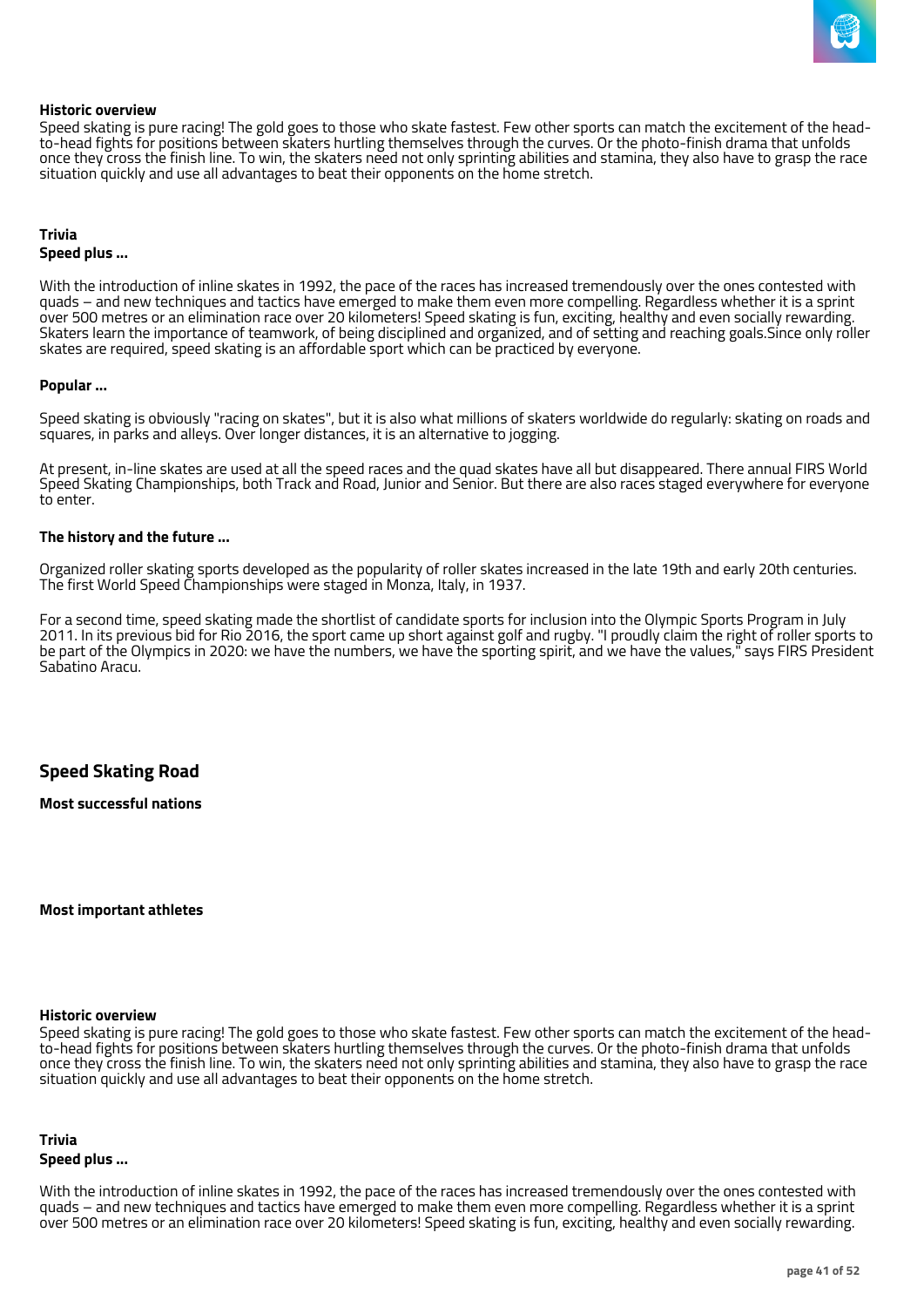

Skaters learn the importance of teamwork, of being disciplined and organized, and of setting and reaching goals.Since only roller skates are required, speed skating is an affordable sport which can be practiced by everyone.

#### **Popular ...**

Speed skating is obviously "racing on skates", but it is also what millions of skaters worldwide do regularly: skating on roads and squares, in parks and alleys. Over longer distances, it is an alternative to jogging.

At present, in-line skates are used at all the speed races and the quad skates have all but disappeared. There annual FIRS World Speed Skating Championships, both Track and Road, Junior and Senior. But there are also races staged everywhere for everyone to enter.

#### **The history and the future ...**

Organized roller skating sports developed as the popularity of roller skates increased in the late 19th and early 20th centuries. The first World Speed Championships were staged in Monza, Italy, in 1937.

For a second time, speed skating made the shortlist of candidate sports for inclusion into the Olympic Sports Program in July 2011. In its previous bid for Rio 2016, the sport came up short against golf and rugby. "I proudly claim the right of roller sports to be part of the Olympics in 2020: we have the numbers, we have the sporting spirit, and we have the values," says FIRS President Sabatino Aracu.

#### **Artistic**

#### **Most successful nations**

**Most important athletes**

#### **Historic overview**

Combining grace, speed and an astonishing levels of control, the skaters show breathtaking jumps that transition smoothly into dance elements. Like their peers on ice, the athletes first perform a number of compulsory figures and set sequences in the short program that is scored on technical merit. In the long program, their elaborate choreographies are accompanied by music of their choice and judged on artistic impression as well as technical merit.

Artistic skating demands a perfect balance between strength, precision and artistry.

## **Trivia**

#### **An 18th century roll-out ...**

No one is really sure when roller skates were used for the first time. It is likely that early models were an adaptation of ice skates, used for transportation rather than recreation. The first recognized inventor of roller skates was a Belgian manufacturer named Joseph Merlin. He produced the first roller skates with metal wheels in 1760.

#### **One, two or more ...**

Skaters enter the artistic events as singles, pairs and entire teams in figure or dance skating. They are judged on content and manner of performance. This includes the skaters' ability to perform identifiable, difficult content items – such as jumps, spins and footwork – while utilizing movement in an artistic interpretation of the accompanying music.

#### **Arranging wheels differently ...**

At the 2002 FIRS World Championships, inline artistic skating has been included for the first time, breaking with the traditional quad configuration of the wheels.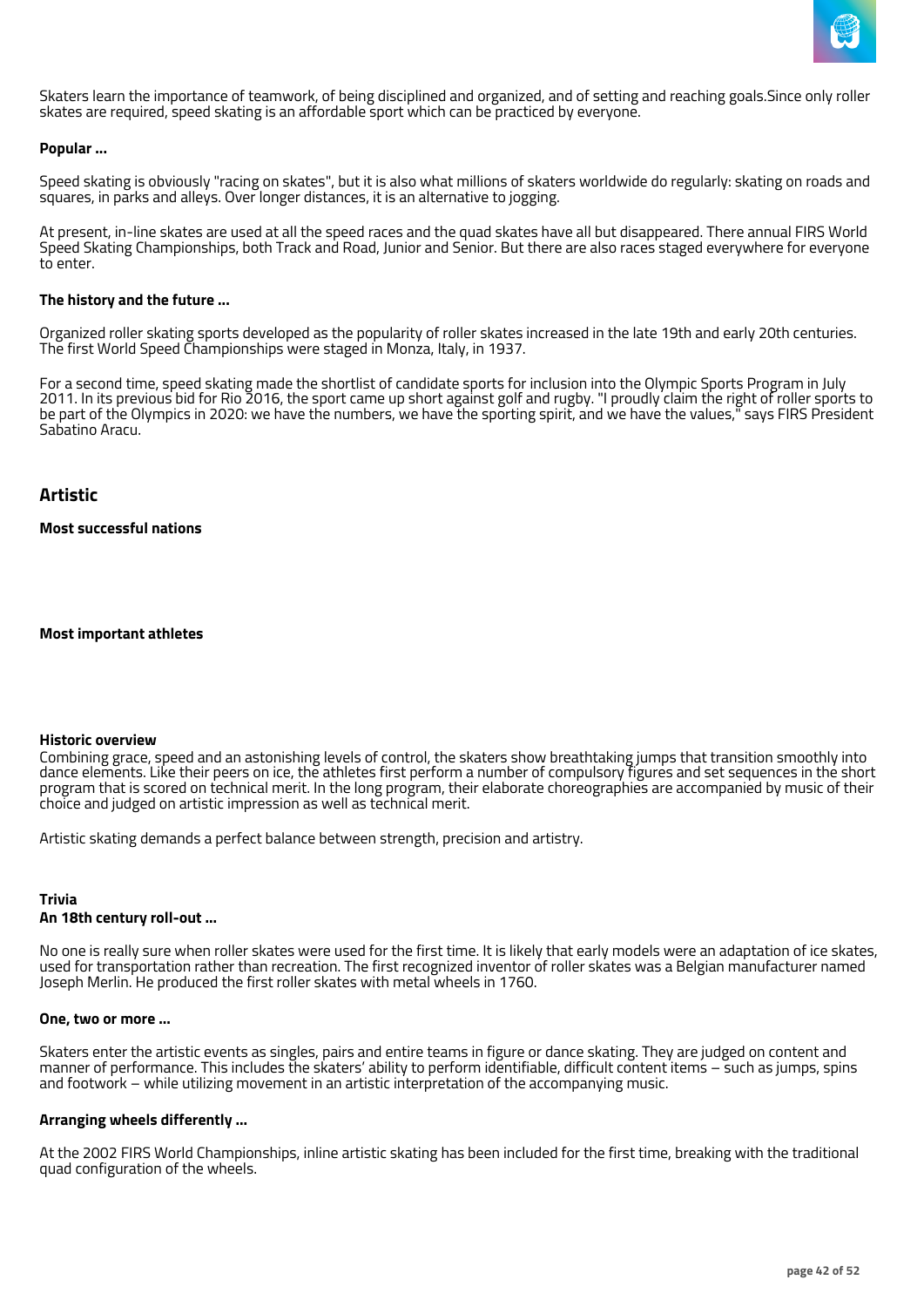## <span id="page-42-0"></span>**World Rowing Federation (FISA)**

**Number of national federations:** 150 **Website:** http://www.worldrowing.com **Media contact:** Melissa Bray (melissa.bray@fisa.org)

## **Rowing**

#### **Most successful nations**

Poland, Lithuania, Great Britain, New Zealand, Germany, Australia, United States, Netherlands

#### **Most important athletes**

For indoor rowers competing at the World Games: Olena Buryak (UKR), Graham Benton (GBR), Pavel Shurmei (BLR), Justine Reston (GBR)

#### **Historic overview**

Rowing encompasses a variety of disciplines, including the traditional Olympic style rowing, coastal rowing and para Rowing. The different people that practice the sport are divided into the categories Masters, Juniors, U23 Senior, Recreational, Club and University. One of the growing areas of rowing, is indoor rowing.

The indoor rowing machine was originally developed as a training tool for competitive on-water rowers as early as the 1950s. As a sport, its modern origins started in 1981 when the `Concept2 Indoor Rower` was created by Peter and Dick Dreissigacker in the United States. The sophisticated performance monitor meant it was possible to accurately compare results on one machine with those achieved on another. The `Concept2 Indoor Rower` has since become the standard tool for judging a rower's speed over the 2000 metre regatta race distance.

The first ever indoor rowing race took place in early 1982, when the CRASH -Bs, a loose organisation of former national team rowers in Boston, Massachusetts, USA hosted an indoor rowing competition for around 20 rowers to interrupt the winter training. The CRASH-Bs has run every year since then and is now known as the World Indoor Rowing Championship, with over 2000 entries each year.

Indoor rowing has developed from the rowing community into a community of its own. Many competitive indoor rowers train and race exclusively on the indoor rowing machine and it is also used extensively in cross-training for other sports especially as a CrossFit training tool.

#### **Trivia**

2017 is the 125th anniversary of FISA, the World Rowing Federation. It is the oldest Olympic federation.

Indoor Rowing is one of the best ways to burn calories and stay fit.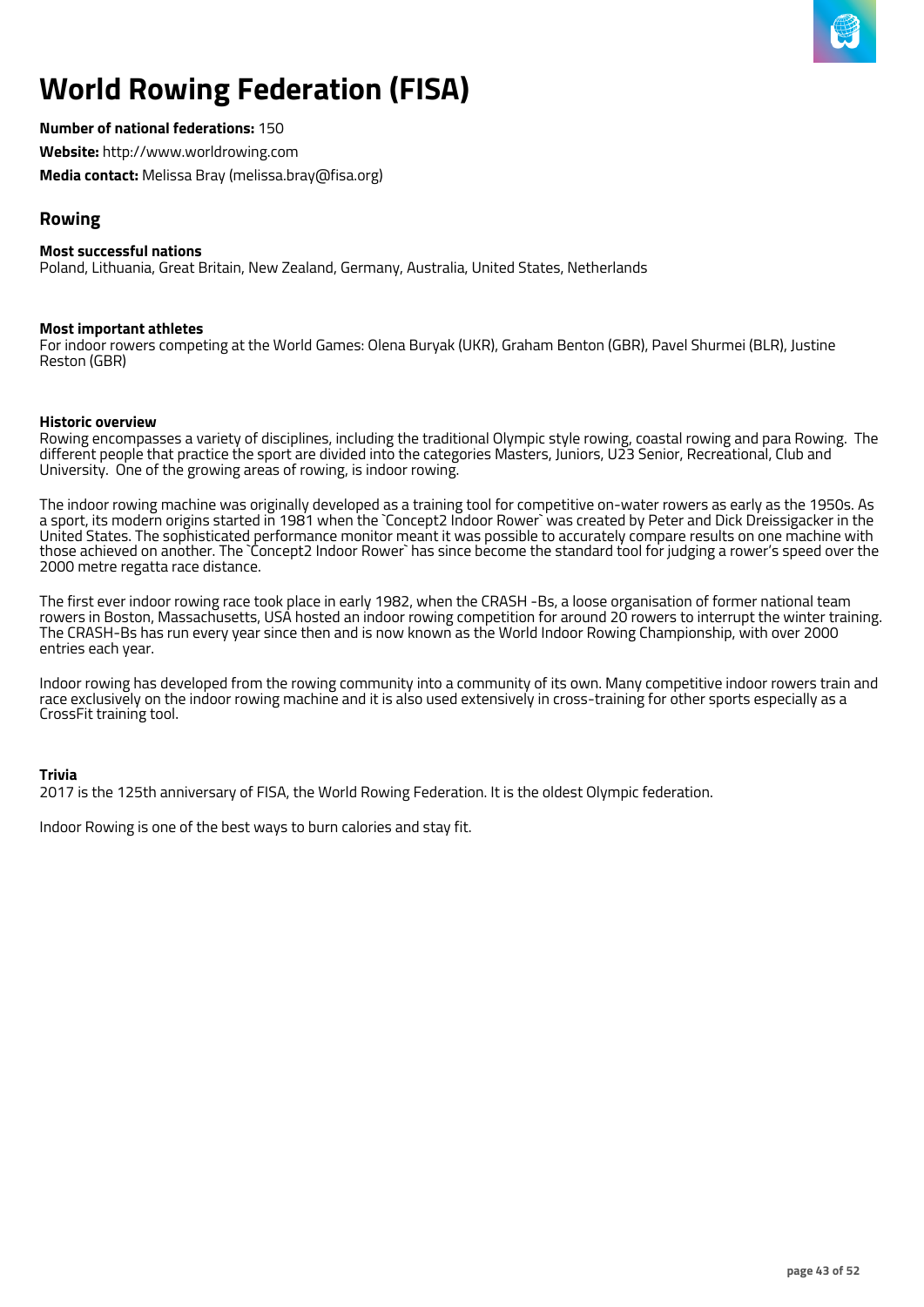## <span id="page-43-0"></span>**International Federation of Sport Climbing (IFSC)**

**Number of national federations:** 87 **Website:** http://www.ifsc-climbing.org/ **Media contact:** Anne Fuynel (anne.fuynel@ifsc-climbing.org)

## **Sport Climbing**

**Most successful nations Lead**

FRA, SLO, AUT, JPN, ITA, KOR, BEL, SUI, RUS, CAN

## **Speed**

RUS, FRA, POL, UKR, CHN, ITA, IRI, CZE, AUT, INA

## **Boulder**

JPN, FRA, GBR, RUS, AUT, GER, KOR, USA, CAN, SLO

#### **Most important athletes Men**

## **Lead**

Domen Skofic (SLO) Jakob Schubert (AUT) Roman Desgranges (FRA)

## **Speed**

Marcin Dzienski (POL) Stanislav Kokorin (RUS) Danyl Boldyrev (UKR)

## **Boulder**

Tomoa Narasaki (JPN) Kokoro Fuji (JPN) Alexey Rubtsov (RUS)

## **Women**

## **Lead**

Janja Garnbret (SLO) Anak Verhoven (BEL) Jain Kim (KOR)

## **Speed**

Iuliia Kaplina (RUS) Anouck Jaubert (FRA) Klaudia Buczek (POL)

## **Boulder**

Shauna Coxsey (GBR) Miho Nonaka (JPN) Melissa Le Neve (FRA) 0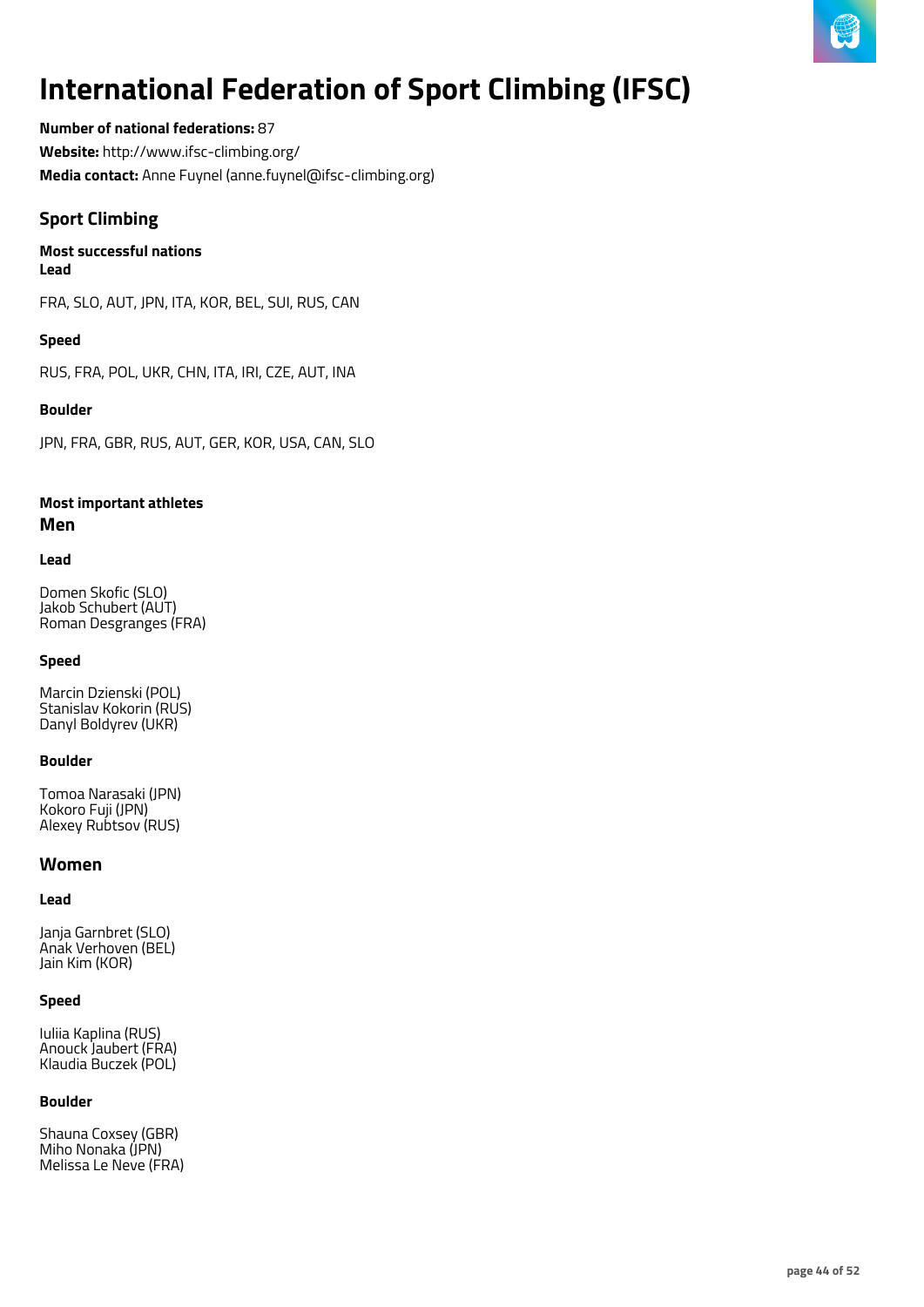

#### **Historic overview**

Whether it is a matter of fighting fatigue to ascend towering walls – in Lead – powering through complex sequences of movements – in Bouldering – or outright racing to the top – in Speed – Sport Climbing challenges athletes physically and mentally on a vertical playing field. This youthful and dynamic sport, newly added to the Olympic Games Tokyo 2020 and Youth Olympic Games Buenos Aires 2018, makes its third appearance in The World Games at [TWG Wroclaw 2017](http://theworldgames2017.com/en/). Witness the inspiring endurance, strength and speed of the world's best Sport Climbers on July 21st-23rd!

#### **Trivia**

#### **Sport climbing's history ...**

Sport Climbing has obviously had a long history. Nevertheless, competitive Sport Climbing only started in the 1960s with Speed events in the former USSR, continuing in the 1980s with Leed events in other parts of Europe, and in 1989 with the first ever Climbing World Cup.

#### **Today, ...**

Today's Sport Climbing competitions are held in three different disciplines: Bouldering, where athletes conquer the greatest number of obstacles without rope, Lead, where athletes seek to climb highest on the wall, and finally Speed, where the fastest climber is declared the winner. The relatively young sport has not only added to the popularity of climbing walls everywhere, it has greatly improved rock climbing standards too.

#### **Champions and records ...**

Climbing champions have set new and stunning world records in Yosemite National Park, USA, climbing the almost 900 meters of El Capitan's nose in under three hours, a climb which had taken several days in the past.

Higher, faster! In Lead, athletes from European countries such as Austria, France, Slovenia and Spain were nearly unbeatable for the past decade. In Speed, Russians and Chinese simply appeared to climb faster than their peers for just as long.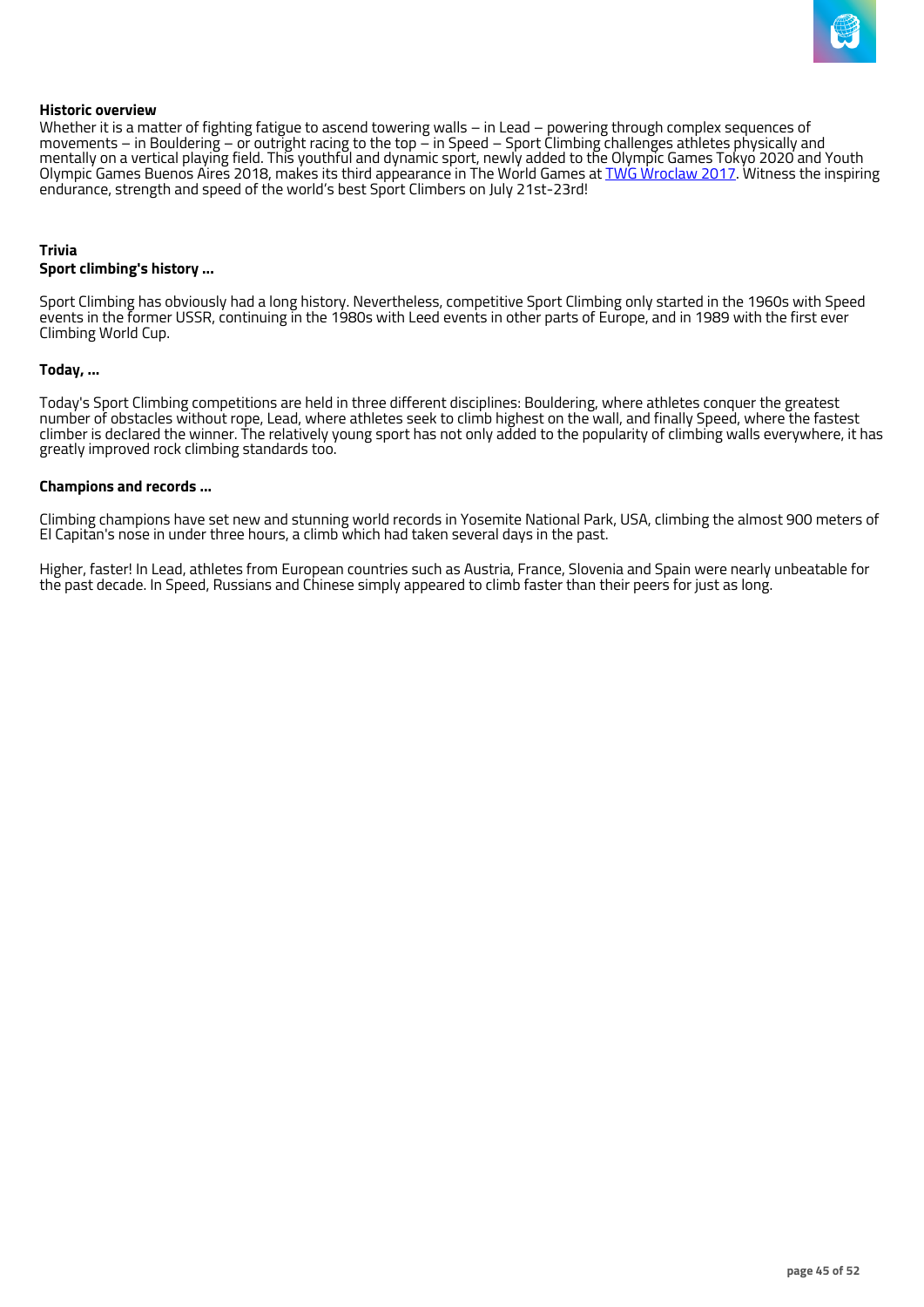

## <span id="page-45-0"></span>**World Squash Federation (WSF)**

**Number of national federations:** 143 **Website:** http://www.worldsquash.org/ **Media contact:** Howard Harding (Howard@hhpr.co.uk)

## **Squash**

**Most successful nations Men**

EGY, FRA, ENG, AUS, PAK

#### **Women**

MAS, ENG, AUS, EGY, NZL

#### **Most important athletes Men**

Ramy Ashour (EGY) Mohamed El Shorbagy (EGY) Greg Gaultier (FRA) Karim Abdel Gawad (EGY) Nick Matthew (ENG)

#### **Women**

Nicol David (MAS) Nour El Sherbini (EGY) Raneem El Welily (EGY) Nouran Gohar (EGY) Laura Massaro (ENG) Camille Serme (FRA)

#### **Historic overview**

Anticipating the multitude of trajectories that a squash ball can take is immensely challenging. Locked in combat on an enclosed glass court, the players strike the ball either directly onto the front wall or use the side or rear walls to create subtle winning shots, impossible for the opponent to return. A finely tuned spatial sense is imperative just to avoid collisions with the other opponent on the court. To win demands power, precision, instant tactical analysis – and the stamina to bring it all together. Toplevel squash is like playing chess with a racquet.

#### **Trivia Squash in a nutshell ...**

Squash is played by two players on an enclosed court with a floor area of 9.75 by 6.4 meters. The players strike the ball alternately on to the front wall, which is 4.57 meters high and has an "out of bounds" board measuring 480 mm across the bottom. Players can hit the ball directly to the front wall or use the sidewalls and rear wall to create subtle winning shots. Play starts with a service and continues until one player cannot return the ball correctly before it has bounced twice on the floor. The winner of a rally scores 1 point and serves to begin the next rally. Each game is played to 11 points, except that if the score reaches 10-all, the game continues until one player leads by 2 points.

## **Slow means fast ...**

The reason why squash is so different and exciting is that the ball is very slow. This characteristic means that as the ball bounces slowly off the floor, the players have to run faster and hit the ball harder in order to return it to the front wall. Squash requires fitness and intelligence. It is a sport where two novices can have long and energetic rallies to build fitness in a fun way, while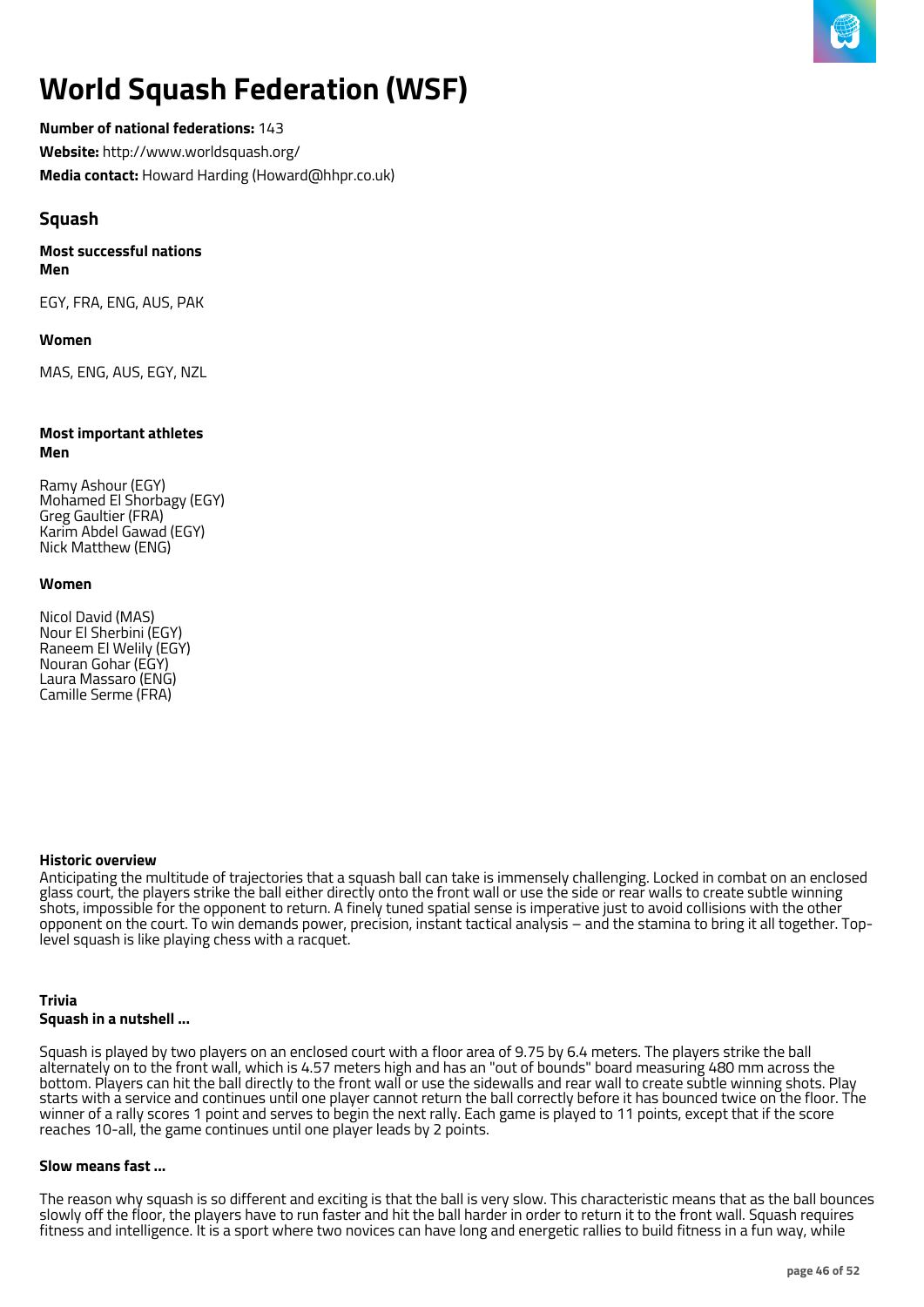

expert players demonstrate that to really succeed in the sport you need the speed of a sprinter and the endurance of a marathon runner combined with exceptional agility and supreme coordination.

#### **Squash around the world ...**

Squash is now played in 150 countries worldwide. Over 15 million players compete regularly on over 50'000 dedicated courts. Squash is played in The World Games, Asian Games, All Africa Games, Pan-American Games and Commonwealth Games. Applications to have squash included in the Olympic Games have been submitted to the International Olympic Committee. It was last voted upon by the 117th IOC Session in Singapore, where it narrowly failed to make it onto the program of the London 2012 Olympics. Since then Squash was on the shortlist for the 2016 Olympics and one of the final three shortlisted sports for the 2020 Olympics in Tokyo, as voted upon at the 2013 Session in Buenos Aires.

Squash has annual World Championships for men, women and juniors in both individual and team formats.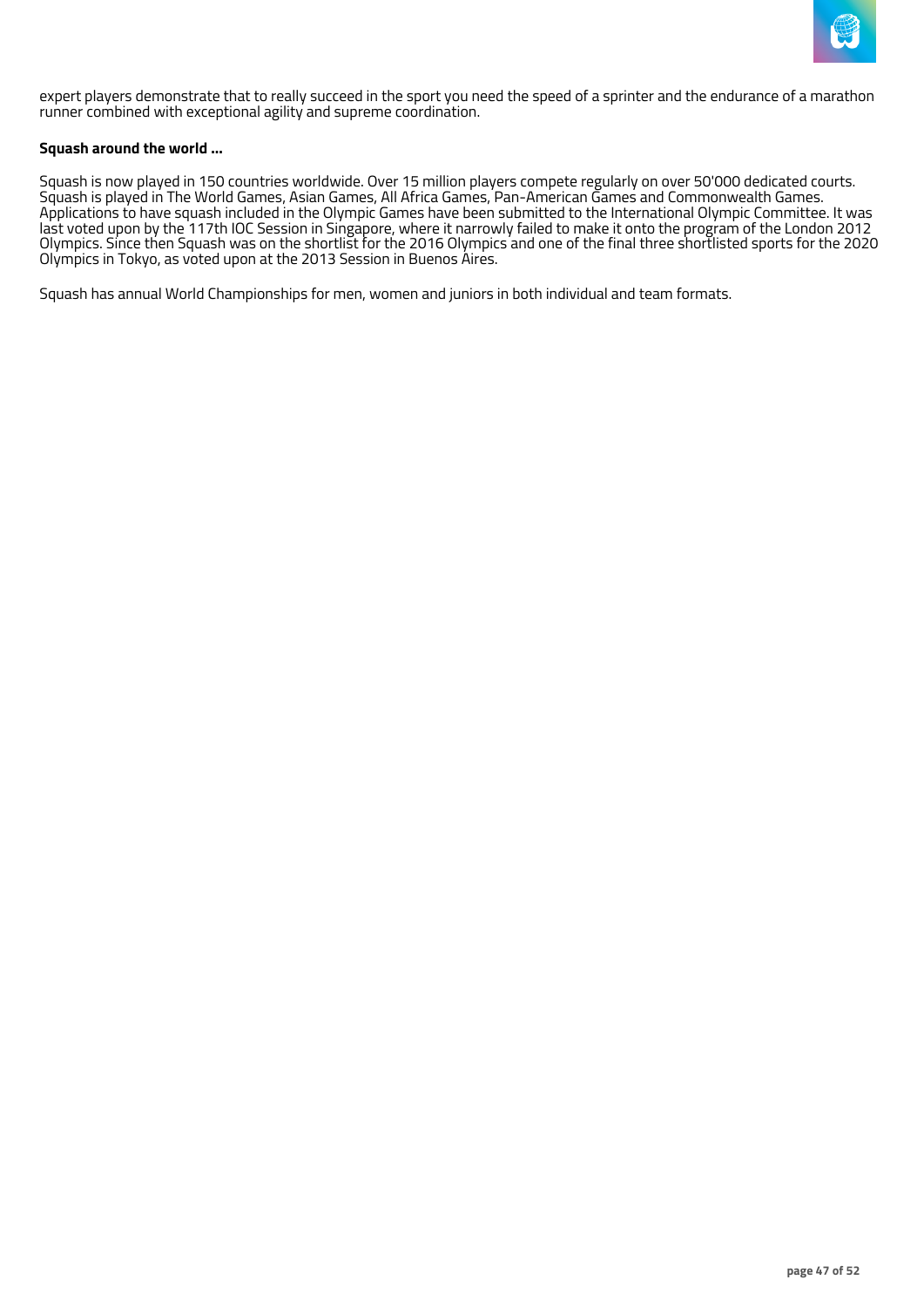

## <span id="page-47-0"></span>**International Sumo Federation (IFS)**

**Number of national federations:** 84

**Website:** http://www.ifs-sumo.org/ **Media contact:** Hidetoshi Tanaka (office2@ifs-sumo.org)

## **Sumo**

**Most successful nations**

JPN, RUS, MGL, UKR, BRA, GEO,POL, BUL, HUN, USA,THA

**Most important athletes Men**

Batyr Altyev (RUS) Fathy Mail Abou el Rokb (EGY) Giorgi Meshvildishvili (GEO) Hayato Miwa (JPN) Vasilii Margiev (RUS) Atsamaz Kaziev (RUS) Soichiro Kurokawa (JPN) Byambajav Ulambayar (MGL)

#### **Women**

Alina Boykova (UKR) Luciana Watanabe (BRA) Asano Ota (JPN) Maryna Maksymenko (UKR) Munkhtsetseg Otgon (MGL) Olimpia Robakowska (POL) Anna Poliakova (RUS) Viparat Vituteerasan (THA)

#### **Historic overview**

Prior to starting their bout in the ring – the "dohyo" made of sand and clay – both sumo wrestlers, or "rikishi", go through ancient ceremonial preparations. They clap their hands to "awaken the gods", they toss salt into the ring for its purification, and they stamp their feet to "crush all that's evil". Dressed only in tightly wound silken loincloths, they then crouch and prepare for the opening charge – both hands are out in front of them, knuckles down on the ground. A bout may last anywhere from a few seconds to several minutes. Whatever the duration, the athletes combine power and technique to force their opponents out of the ring or force them to the ground – with any part of the body other than the soles.

#### **Trivia**

#### **Whatever the outcome ...**

Whatever the outcome of the bout, the winner is honored as much as the loser is respected. During The World Games in 2005 and 2009, a few athletes were warned and asked by the referee to repeat their bows to each other at the conclusion of their fights. The first ones could not be considered "genuinely respectful".

## **Around the world ...**

Sumo is a Japanese wrestling sport. It enjoyed immense popularity there throughout many centuries and only spread to the rest of the world in more recent years. Close to 100 countries are currently affiliated to the world governing body, the International Sumo Federation (ISF). While sumo is considered to be all Japanese, similar forms of wrestling are still contested in some of the countries of the former Soviet Union as well as in North and South Korea.

Sumo traces its origins back to ancient times. It is said to have made its first appearance in Japanese mythology as a simple trial of strength. Eventually it came to be practiced throughout the country as part of Shinto ritual and thus achieved its full expression: one tied in strongly with the national spirit of Japan. Nevertheless, references to virtually identical wrestling can also be found in the historical chronicles of countries such as China and India, and even in some murals of ancient Greece.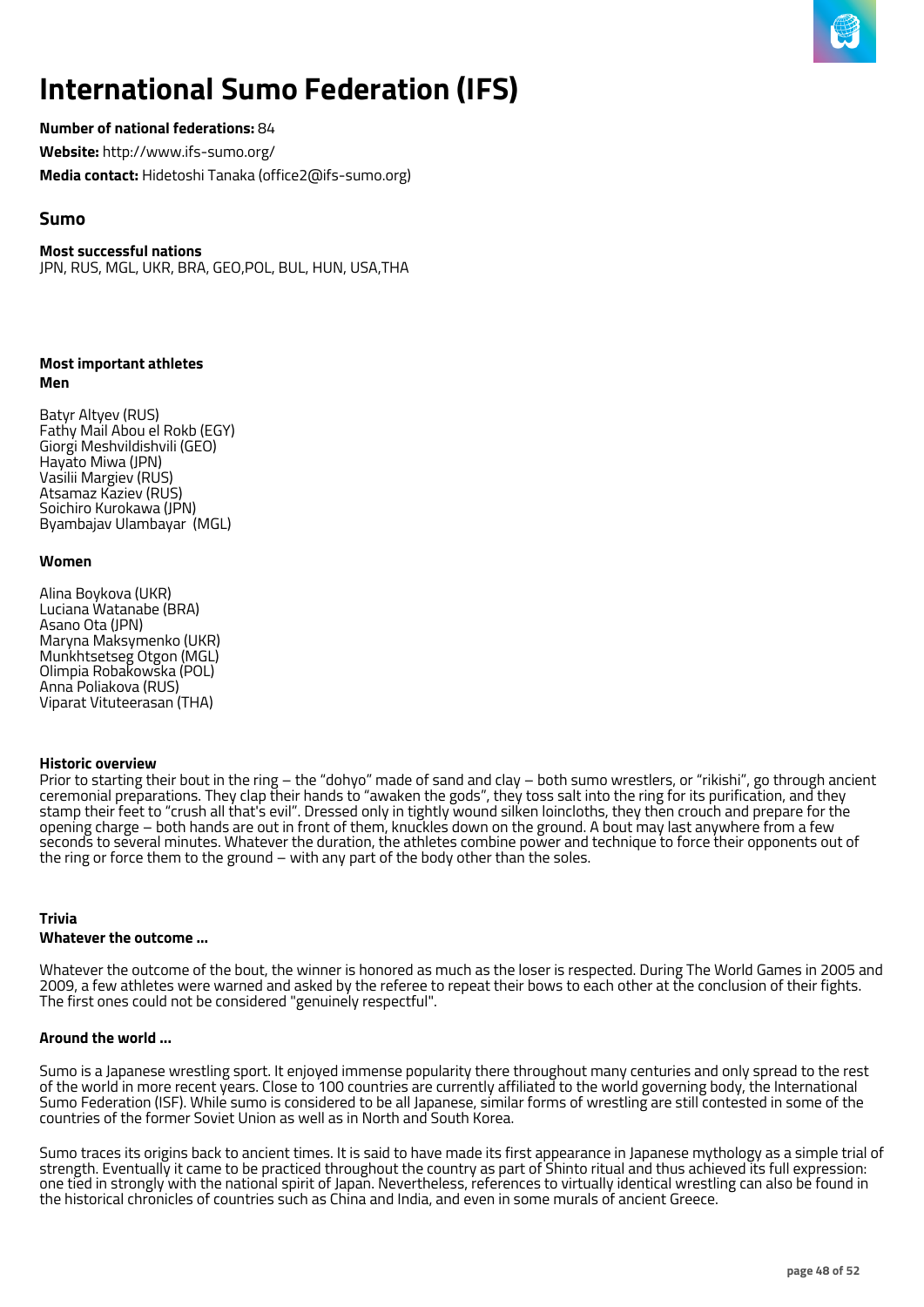

## **Sumo today ...**

Amateurs and professionals participate in modern sumo, both preserving their own spheres but working together in perfect harmony and contributing to the overall development of the sport. Professional sumo underwent various organizational changes until the Japan Sumo Association was constituted, in 1925, as a body with juridical status. It has striven to raise the level of technique and the ethical standards of all those engaged in sumo.

Amateur sumo, which is placed under the auspices of the ISF, features different weight classes for all rikishi, regardless of their size, to compete on an equal footing. And only amateur sumo has a women's division too.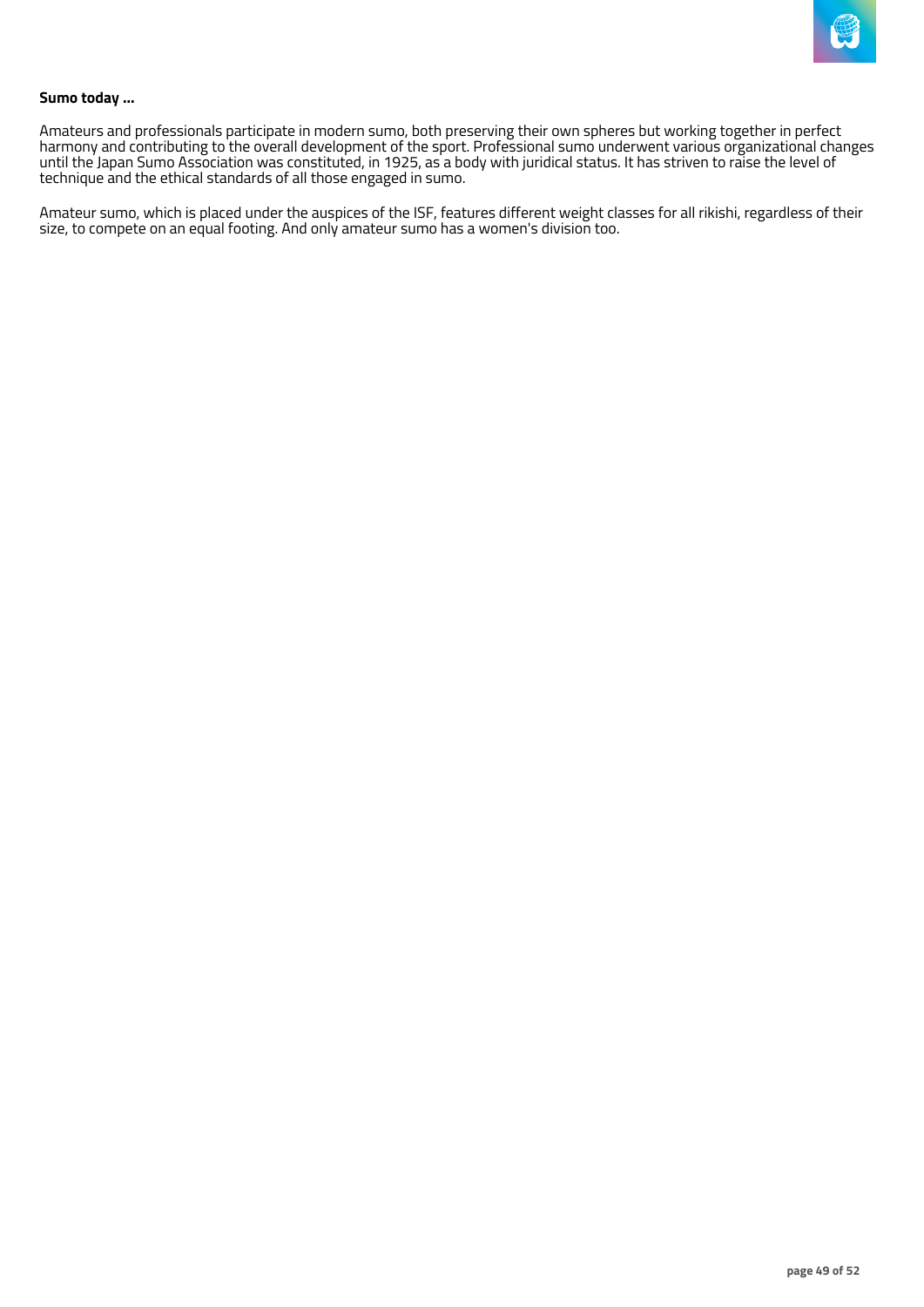## <span id="page-49-0"></span>**Tug of War International Federation (TWIF)**

## **Number of national federations:** 69

**Website:** http://www.tugofwar-twif.org **Media contact:** Maaike Hornstra (10cc@hetnet.nl)

## **Tug of War**

**Most successful nations** NED, SUI, GBR, GER, SWE, RSA, USA, IRL, CHN, JPN, TPE

#### **Most important athletes**

In Tug of War all athletes are part of the team, the latter being more important than the individual athlete.

#### **Historic overview**

This sport represents a concept so classic that in many languages its name is used in everyday language. Tug of war's long history as the purest contest of human strength provides glorious moments. In the Olympics from Paris 1900 through Antwerp 1920, in The World Games from 1981, and in Tug of War International Federation World Championships held outdoors and indoors ... When the referee commands "Pick up the rope!" – "Take the strain!" – "Pull!", adrenalin pushes eight athletes on each side to muster every ounce of strength in their bodies.

#### **Trivia**

#### **The technique and the equipment ...**

The teams of eight members are captained by the lead person, the first in line, and the anchor, the last man or woman who may wrap the rope around his or her body once.The key is for the rope to be pulled in a straight line from the lead to the anchor. The team pulling the centre of the rope four metres from the starting position is declared the winner. The rope is between 33,5 and 36 metres in length, 10 to 12,5 cm in diameter, and it is made of hemp.

The highlight of outdoor tug of war is the clash of sheer power between the two teams. Athletes seek an optimal foothold in the ground by digging in their heels and, using that as their pivot, pull the rope with all the strength they are capable of mustering.

For obvious reasons, this technique doesn't work for the indoor event. Leaning too far back would cause the athletes to slip, even on the specially designed rubber mats. Hence they try to steadily move back, step by step, in order to avoid loss of pulling power. Indoor matches require much more clomplex techniques and tactics than those in the outdoor tug of war.

#### **From B.C. to today ...**

Tug of war as a competitive match of strength between two teams was practiced as early as 500 B.C. by Greek athletes. It was also considered an ideal physical training and a perfect workout as basis for many other sports.

Today, while still being a sport of almost unequalled simplicity in terms of its object, tug of war competitions are governed by fair and sensible rules authored by TWIF. The "pulling" in men's and women's divisions is classified based on the total body weight of the eight athletes on each of the two opposing teams, ensuring that they are evenly matched in that respect.

#### **Traditional sporting spirit ...**

During The World Games 1989 Karlsruhe German sports philosopher Prof. Dr. Hans Lenk had observed the tug of war competition. In an article with the news magazine DER SPIEGEL he later reflected upon an incident he had witnessed then.

"With heavy boots, bulging biceps, and with looks of determination on everyone's face, both teams lined up. Particularly stout the Swiss, somewhat lankier the Brits. All of a sudden there was a delay! The Swiss were one athlete short. The poor lad had injured himself during training. The two teams and the referee conferred for a moment. Voluntarily, the Brits dropped one athlete from their team ... The spirit of fairness continued alive where not only the victor's purse and the must-win-at-all-cost attitudes count ... Below the excessively marketed top-level sport with all its temptations to unfairness – doping, etc. – the traditional sporting spirit still exists."

20 years later, in The World Games 2009 Kaohsiung, the Swiss dropped one member from their team in the final against Germans. They, too, had one man down with a back injury.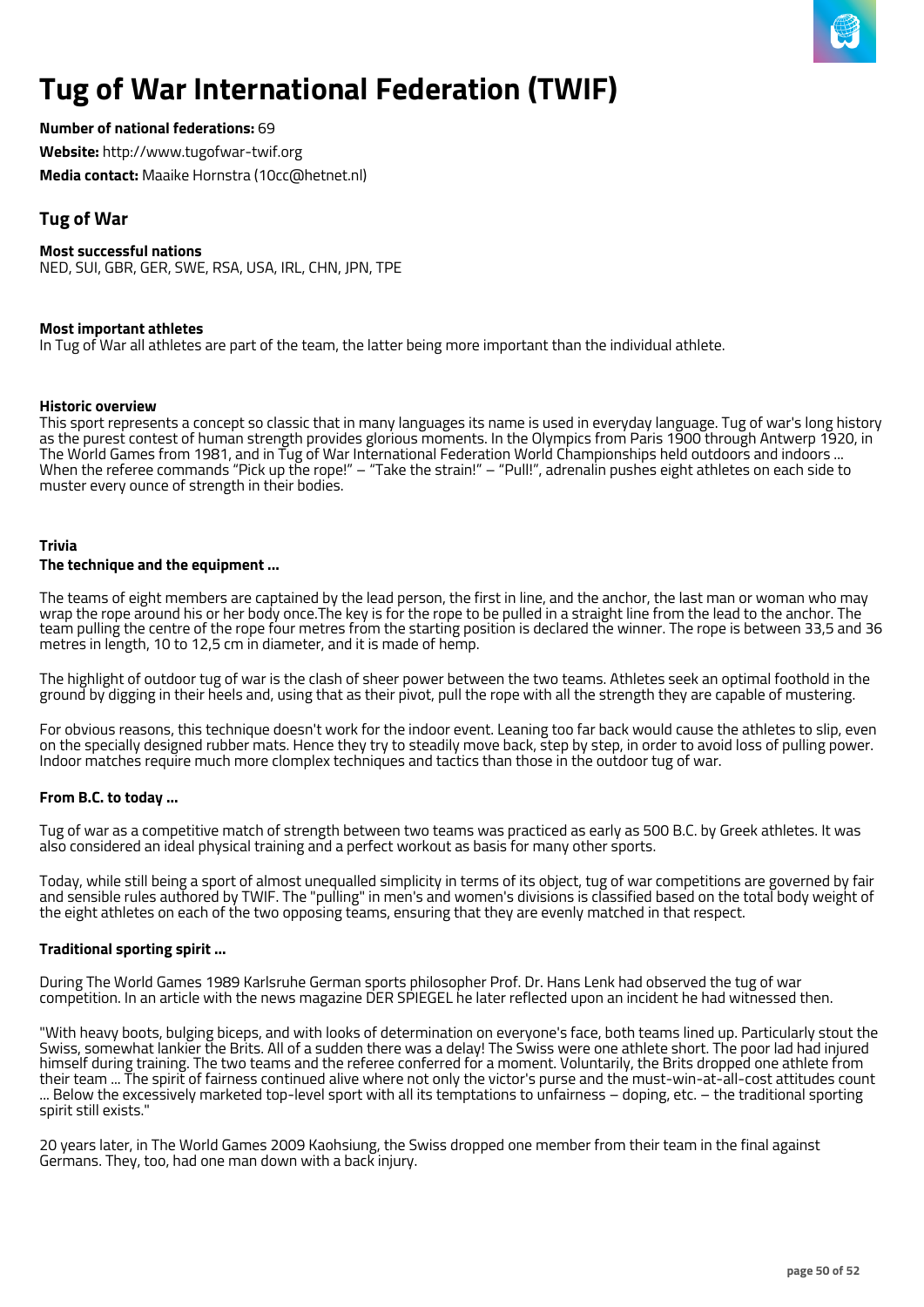## <span id="page-50-0"></span>**World Underwater Federation (CMAS)**

**Number of national federations:** 77 for Finswimming **Website:** http://www.cmas.org/ **Media contact:** Mrs. Maha Mougou - Mr. Stefano Testini (cmaspress@gmail.com)

## **Finswimming**

**Most successful nations** RUS, CHN, KOR, HUN, COL, GRE, GER, UKR, ITA, FRA, CRO, POL

#### **Most important athletes Men**

Juan Fernando OCAMPO LOZADA (COL) Pavel KABANOV (RUS) Loukas KARETZOPOULOS (GRE) Kwanho LEE (KOR) Mauricio FERNÁNDEZ CASTILLO (COL) Andrey ARBUZOV (RUS) Dmitry SERYAKOV (RUS)

#### **Women**

Ye Sol JANG (KOR) Shu CHEN JING (CHN) Valeriya BARANOVSKAYA (RUS) Petra SENANSZKY (HUN)

#### **Historic overview**

The first fins were imagined and drawn by Leonardo da Vinci in the 17th century. It was organized as a sporting practice during the beginning of the 1960s. The first European Championship was organized in Italy in 1967. The fins were still made out of rubber. Very quickly the need appeared for replacing them by more sophisticated material. The Russians were the first to use glass fiber in 1970. In 1972 the mono-fin makes its appearance at the European Championships in Moscow. Within a few years, it supplanted the traditional bi-palms in the majority of competitions and opened new chronometric views for the athletes who reach speeds of more than 13km/h.

## **Trivia**

The world record in 50 Apnoea is 13 second 85/100.